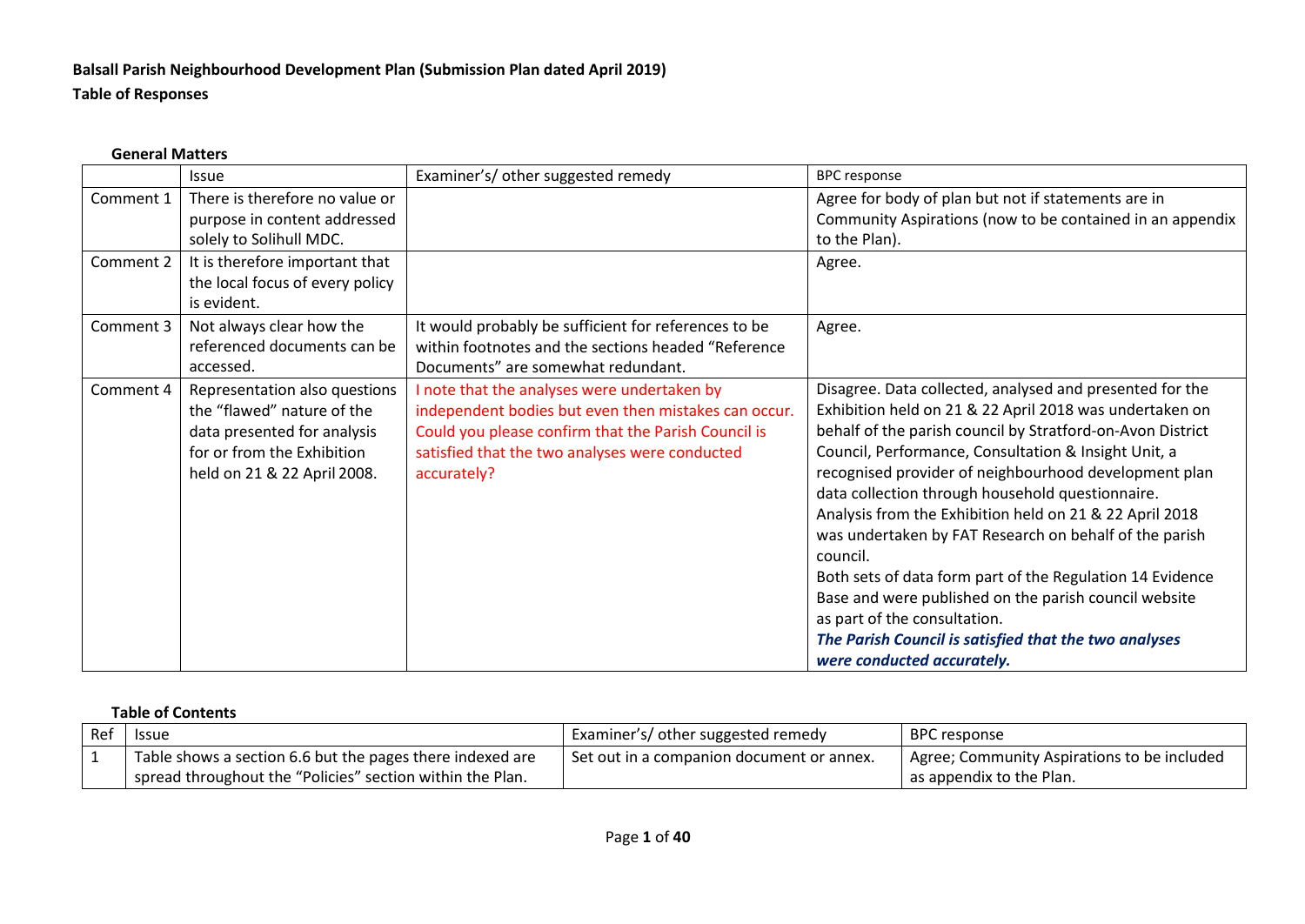#### **1. Introduction & Background**

| Ref | <b>Issue</b>                                                                                                                | Examiner's/ other suggested remedy                                                                                                                                                                                         | BPC response        |  |
|-----|-----------------------------------------------------------------------------------------------------------------------------|----------------------------------------------------------------------------------------------------------------------------------------------------------------------------------------------------------------------------|---------------------|--|
| -2  | The history of the designation of the Neighbourhood Area<br>has proved controversial with some Regulation 16<br>consultees. | I do not see that the Plan need include other<br>than the details of the Area to which the<br>Submission Plan relates, whilst perhaps<br>acknowledging that a Berkswell<br>Neighbourhood Plan now exists. Do you<br>agree? | Agree.              |  |
|     | <b>Plan Period</b>                                                                                                          |                                                                                                                                                                                                                            |                     |  |
| Ref | <b>Issue</b>                                                                                                                | Examiner's/ other suggested remedy                                                                                                                                                                                         | <b>BPC</b> response |  |

| i Ref | <b>Issue</b>                                                | Examiner's/ other suggested remedy      | <b>BPC</b> response                         |
|-------|-------------------------------------------------------------|-----------------------------------------|---------------------------------------------|
|       | In practice there would be no need to review the            | Paragraph 1.20 is more accurate in this | Agree; take out last sentence of para 1.18. |
|       | Neighbourhood Plan to "recognise" the sites ultimately      | respect.                                |                                             |
|       | allocated within the Local Plan because both documents will |                                         |                                             |
|       | be part of the Development Plan.                            |                                         |                                             |

# **The Plan Context**

| Re <sup>.</sup> | <b>Issue</b>                                                | Examiner's/ other suggested remedy           | BPC response |
|-----------------|-------------------------------------------------------------|----------------------------------------------|--------------|
|                 | In December 2018 a fifth Basic Condition was added relating | Plan is unlikely to breach the Basic         | Agree.       |
|                 | to the Conservation of Habitats and Species Regulations     | Condition relating to the Habitats and       |              |
|                 | 2017.                                                       | Species Regulations 2017. However, do you    |              |
|                 |                                                             | have any particular comments on this line of |              |
|                 |                                                             | thought?                                     |              |

#### **2. Process Overview**

| Ref | <b>Issue</b>                                                                                                                                                                                | Examiner's/ other suggested remedy | <b>BPC</b> response                                                                                                                                                                                                                                                             |
|-----|---------------------------------------------------------------------------------------------------------------------------------------------------------------------------------------------|------------------------------------|---------------------------------------------------------------------------------------------------------------------------------------------------------------------------------------------------------------------------------------------------------------------------------|
| - 5 | Representation comments: "Section 2 on Process Overview<br>speaks of the council engaging with the public but this was<br>markedly lacking in the rural areas. Do you have any<br>comments? |                                    | The process of engaging with all residents is<br>detailed in the Consultation Statement and<br>included 2 questionnaires posted to all<br>households in the parish, notice board<br>updates (although there are no parish notice<br>boards in Meer End and Fen End) articles in |
|     |                                                                                                                                                                                             |                                    | the Bugle (local quarterly community<br>magazine), The Communicator (email<br>newsflash from Balsall Common Village                                                                                                                                                             |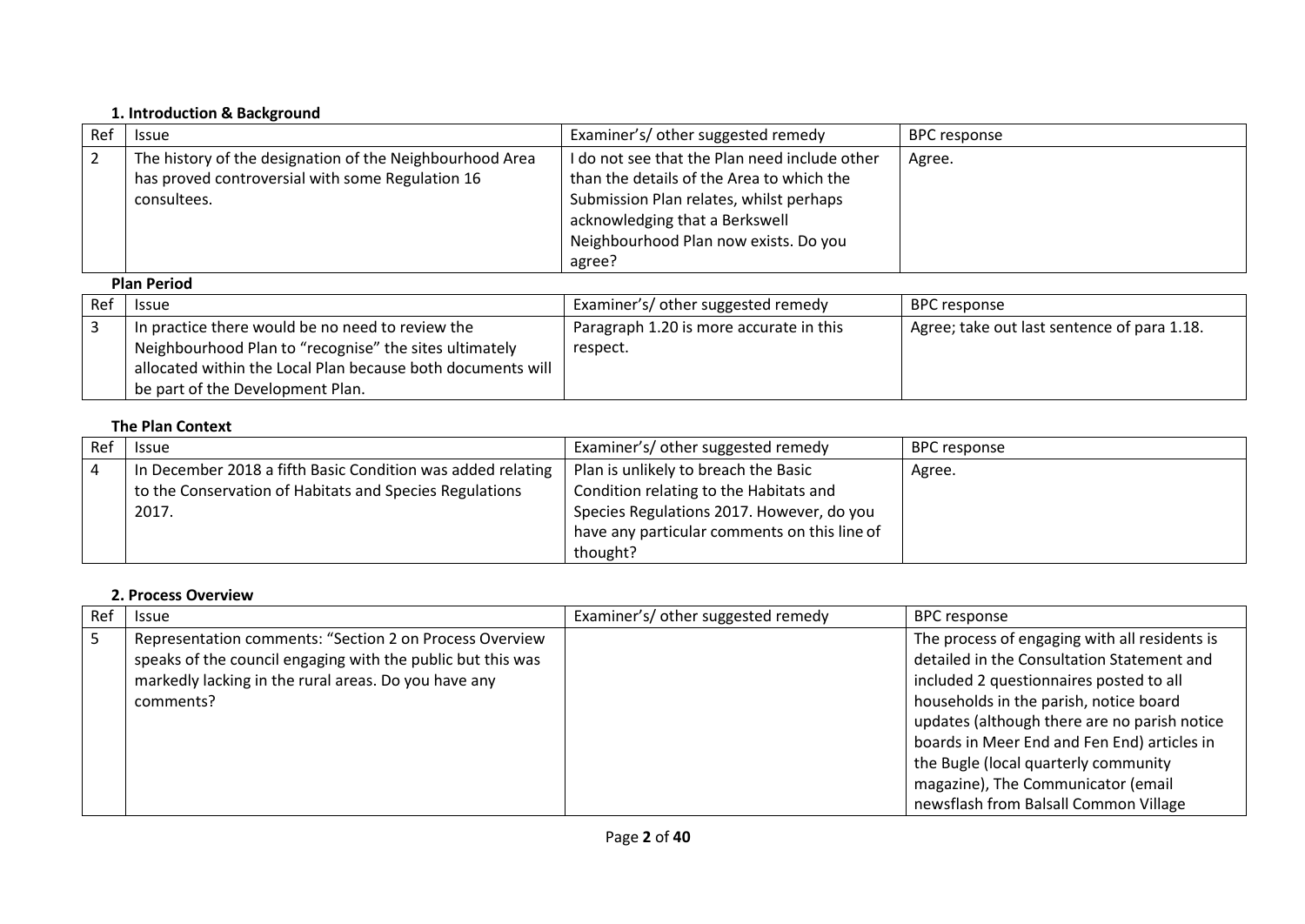|  | Residents Association). In addition digital   |
|--|-----------------------------------------------|
|  | methods were use via the parish council       |
|  | website, email newsletter and an extensive    |
|  | facebook communication programme that ran     |
|  | from September 2017 to March 2019.            |
|  | Lamppost posters were placed in various rural |
|  | locations (Oakley, Fen End; Brees Lane        |
|  | crossroads; Temple Balsall) to remind         |
|  | residents to return questionnaires. When a    |
|  | resident requested one in Meer End, this was  |
|  | added.                                        |

#### **Evidence Base Overview**

| <b>Issue</b>                                                   | Examiner's/ other suggested remedy           | <b>BPC</b> response                          |
|----------------------------------------------------------------|----------------------------------------------|----------------------------------------------|
| Source references are provided but with insufficient detail    | One of these listings can be removed but the | The documents listed in para 2.15 will be    |
| on how these might be accessed.                                | one retained should provide a full source    | amended to provide access details. The       |
| Each Policy section also, in addition to footnotes, provides a | reference for the documents and the          | footnotes will then relate to this and the   |
| "Reference Documents" list but no access details.              | footnotes can relate to this listing.        | "Reference Documents" in each Policy section |
|                                                                |                                              | will be deleted.                             |

# **3. Balsall Parish Today**

| Ref | <b>Issue</b>                                                                          | Examiner's/ other suggested remedy                                                                                                                                                                                                                                                                                                 | <b>BPC response</b>                                                                                                                                                                                                                                                                    |
|-----|---------------------------------------------------------------------------------------|------------------------------------------------------------------------------------------------------------------------------------------------------------------------------------------------------------------------------------------------------------------------------------------------------------------------------------|----------------------------------------------------------------------------------------------------------------------------------------------------------------------------------------------------------------------------------------------------------------------------------------|
| 7   | The inclusion of 2 maps related to the SMBC Character<br>Assessment is unexplained.   | A single map would be sufficient and less<br>confusing.<br>Figure 2 would appear to contain all the<br>information (and more) that is also shown in<br>Figure 3, albeit at a smaller scale. Since the<br>original document from which the Figure is<br>derived will be referenced Figure 2 alone<br>would appear to be sufficient? | The 2 maps are those contained in a SMBC<br>published document and therefore not open<br>to change. They are to indicate the parts of<br>the parish being described in paras 3.3 to 3.6.<br>Agree that Figure 2 alone is sufficient.<br>Figure 3 and references to it will be deleted. |
| 8   | Relevance of paragraph 3.14 is unexplored – and the source<br>of the data undeclared. |                                                                                                                                                                                                                                                                                                                                    | The data source will be added - Meriden<br>Ward Profile 2016, p10. The relevance is that<br>the area has employment opportunities for a<br>mobile workforce and this will be added to the                                                                                              |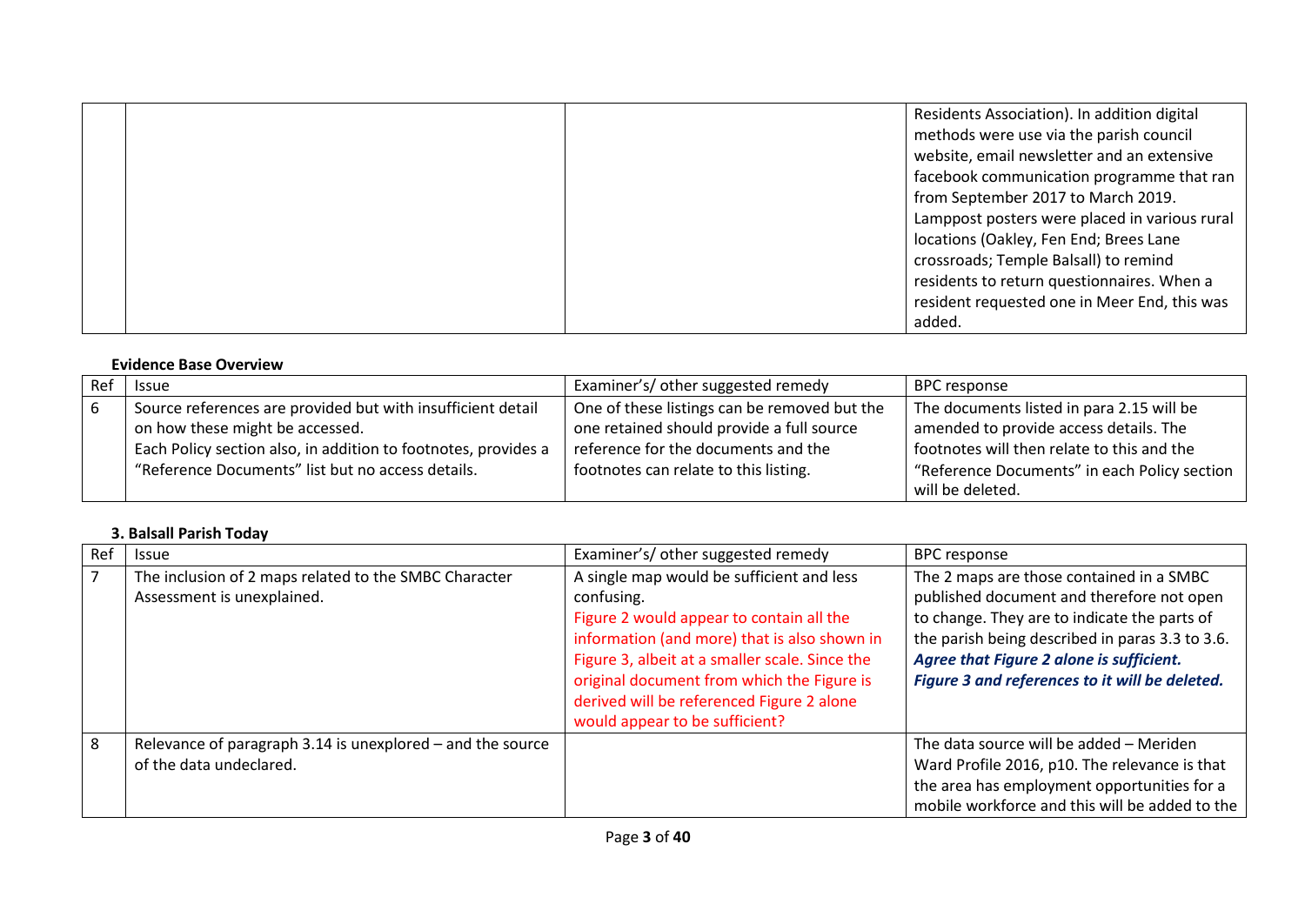|    |                                                                                                                                                                                                    |                                                                                                 | text.                                                                                                                              |
|----|----------------------------------------------------------------------------------------------------------------------------------------------------------------------------------------------------|-------------------------------------------------------------------------------------------------|------------------------------------------------------------------------------------------------------------------------------------|
|    | Representation comments: "Section 3, 'Employment', omits<br>the small groupings of businesses on Table Oak Lane.                                                                                   |                                                                                                 | Acknowledged, Table Oak Lane will be added<br>to para 3.8.                                                                         |
| 10 | Section 3, 'Community Facilities', is misleading when it<br>states that Harry Williams, the author of 'It's a Long Way to<br>Tipperary', is buried in the cemetery grounds of St Mary's<br>Church. | It should say that he is buried in the cemetery<br>run by the parish council at Temple Balsall. | Noted. Para 3.26 will read "Williams is buried<br>in the parish council cemetery adjacent to St<br>Mary's Church, Temple Balsall." |

# **4. Character Appraisal**

| Ref | Issue                                                        | Examiner's/ other suggested remedy          | <b>BPC</b> response                            |
|-----|--------------------------------------------------------------|---------------------------------------------|------------------------------------------------|
| 11  | Figure 4, as with figure 2 or figure 3, the map must be      | Entail a larger scale map with an inset map | Agree to replace with a larger scale map with  |
|     | complete so that the extent of areas O, P, Q, R & S is       | for the urban area.                         | inset maps.                                    |
|     | defined.                                                     |                                             |                                                |
| 12  | Representations have queried the definition of Character     |                                             | The Character Assessment Zone A description    |
|     | Zone A.                                                      |                                             | under the title "Buildings" a third sentence   |
|     |                                                              |                                             | too be added: "Two new estates flank an area   |
|     |                                                              |                                             | of four detached properties set within         |
|     |                                                              |                                             | extensive garden land and some semi            |
|     |                                                              |                                             | woodland."                                     |
|     |                                                              |                                             | "Elysian Fields" to be replaced with "Elysian  |
|     |                                                              |                                             | Gardens" throughout.                           |
| 13  | Representation raises a number of other factual issues:      |                                             | Agree that Oakley is an estate within Fen End. |
|     | "Pages 7, 13, 23, 25, 81 make reference to Oakley as a       |                                             | Para 4.15 take to the Fen End and nr Temple    |
|     | separate entity or even a 'hamlet'. We who live here regard  |                                             | Balsall (P, O) heading as new para 4.14 headed |
|     | Oakley as a small residential estate IN FEN END and NOT      |                                             | Fen End and nr Temple Balsall (P, O and R).    |
|     | separate to it.                                              |                                             | The term hamlet in relation to Oakley will be  |
|     |                                                              |                                             | deleted in the Plan.                           |
| 14  | Page 23 claims that Fen End is Zone P. This is completely    |                                             | Agree that Fen End as shown on the OS base     |
|     | wrong. The centre of Fen End is at the crossroads of Fen End |                                             | map is not necessarily where local people      |
|     | Road, Honiley Road, Table Oak Lane and Oldwich Lane East.    |                                             | view the centre.                               |
|     | Any map suggesting that the centre of Fen End is down the    |                                             | The map illustrating Character Zones is to be  |
|     | Fen End Road is grossly out of date.                         |                                             | redrawn - see action at Ref 11 above.          |
| 15  | Two of the listed landmarks in Zone R - Balsall Cottage      |                                             | Delete these landmarks, they now fall within   |
|     | Farmhouse and the barn at Balsall Cottage Farm - on          |                                             | Chadwick End parish formerly part of Balsall   |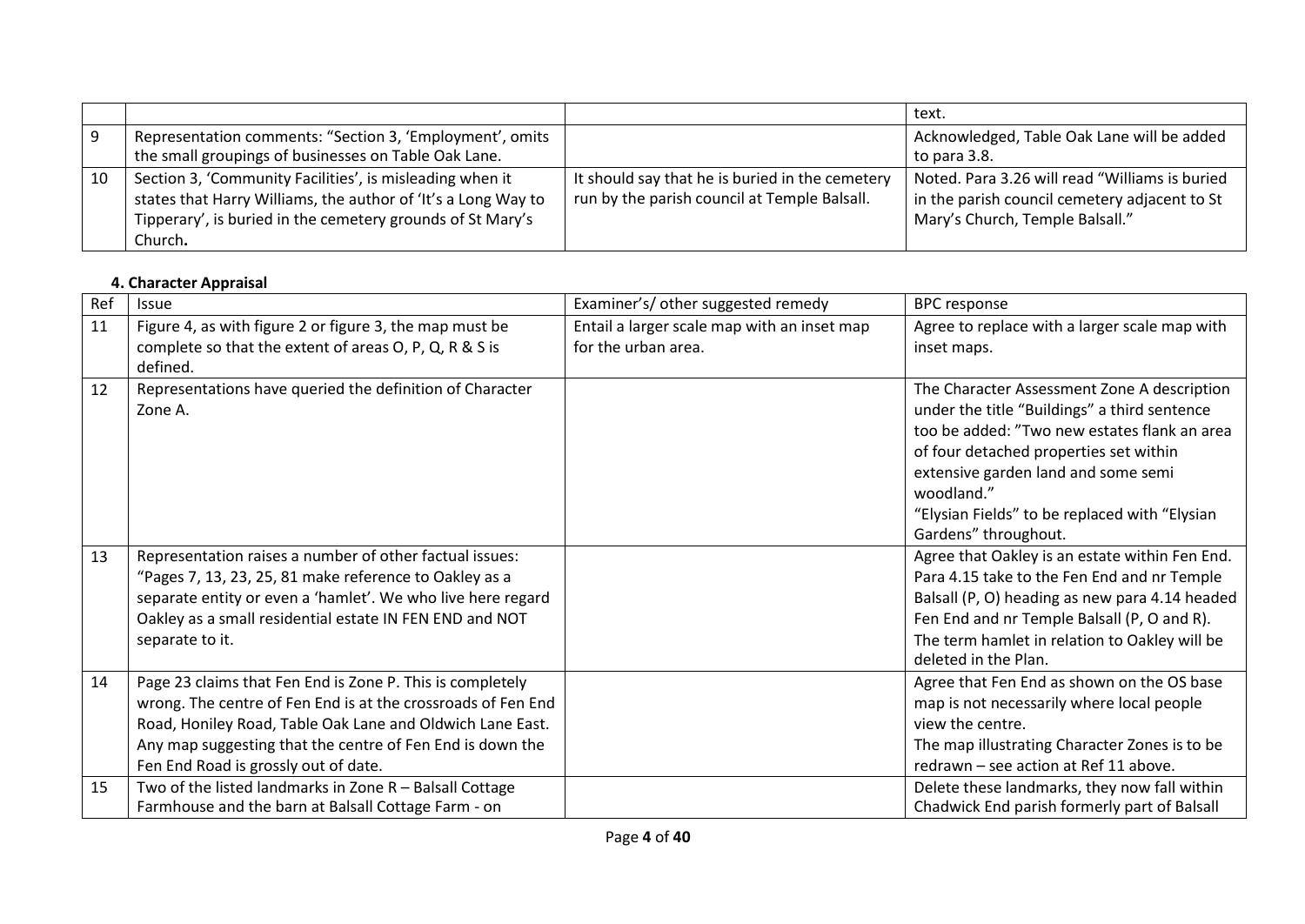|    | Oldwich Lane East do not exist!                                                             | parish.                                        |
|----|---------------------------------------------------------------------------------------------|------------------------------------------------|
| 16 | There is an error in the landmarks in Zone P. 'Fen and Lodge'<br>should read Fen End Lodge. | Agree.                                         |
| 17 | Pages 16, 23 and 44 states that there are 'many' or 'a high                                 | 'a number' to be used as a more appropriate    |
|    | proportion' of farms in the Fen End, Meer End & Temple<br>Balsall area.                     | description at these points in the Plan.       |
| 18 | Representation questions the accuracy of para 4.12: "As a                                   | Accurate information for accessibility walking |
|    | point of clarification, as set out in the Catesby Estates                                   | distances from the centre of Meer Stones       |
|    | Vision Framework (see Appendix 2 of Appendix 2)                                             | Road (part of the Windmill Lane/Kenilworth     |
|    | prepared for their land interests, the [Windmill Lane /                                     | Road site) is as follows:                      |
|    | Kenilworth Road] Site is considered to be in a sustainable                                  | Shops on Station Road 1.6km                    |
|    | location and it is served by public transport. Pages 14 and                                 | Railway station 2.4km                          |
|    | 15 of the Vision Framework identify that there are bus                                      | Doctors 2.3km                                  |
|    | stops within 490m of the land on Kelsey Lane, and primary                                   | Children's playground 2.4km (Willow Park       |
|    | and secondary schools within 1km. The majority of the                                       | and Lavender Hall Park)                        |
|    | local services of Balsall Common are within 1.6km (1 mile)                                  | (source: Google maps)                          |
|    | on Station Road."                                                                           | The bus stop on Kelsey Lane is served by 1 bus |
|    |                                                                                             | per hour.                                      |

#### **5. Our Vision, Our Aspiration**

| Ref | <b>Issue</b>                                                                                                      | Examiner's/ other suggested remedy                                             | <b>BPC</b> response                                                                                                                                                                                                           |
|-----|-------------------------------------------------------------------------------------------------------------------|--------------------------------------------------------------------------------|-------------------------------------------------------------------------------------------------------------------------------------------------------------------------------------------------------------------------------|
| 19  | Possessive terms "our" and "we" are potentially awkward<br>words within a Plan. Paragraphs 5.3 and 5.6.           | Evidently the Plan Committee or Parish<br>Council rather than 'our community'. | Agree, to be replaced by 'Balsall Parish<br>Council'.                                                                                                                                                                         |
| 20  | Explanation of the important difference between "Policies"<br>and "Community Aspirations".                        |                                                                                | Heading at 5. Is to be reworded "Vision and<br>Aims".<br>Community Aspirations are to be included in<br>an appendix to the Plan with a brief<br>introduction and explanation of the difference<br>between these and Policies. |
| 21  | Subjective language eg para 5.15) "the time has come to<br>alleviate this ubiquitous and oppressive<br>hegemony". |                                                                                | Agree, delete this part of the sentence at para<br>5.15.                                                                                                                                                                      |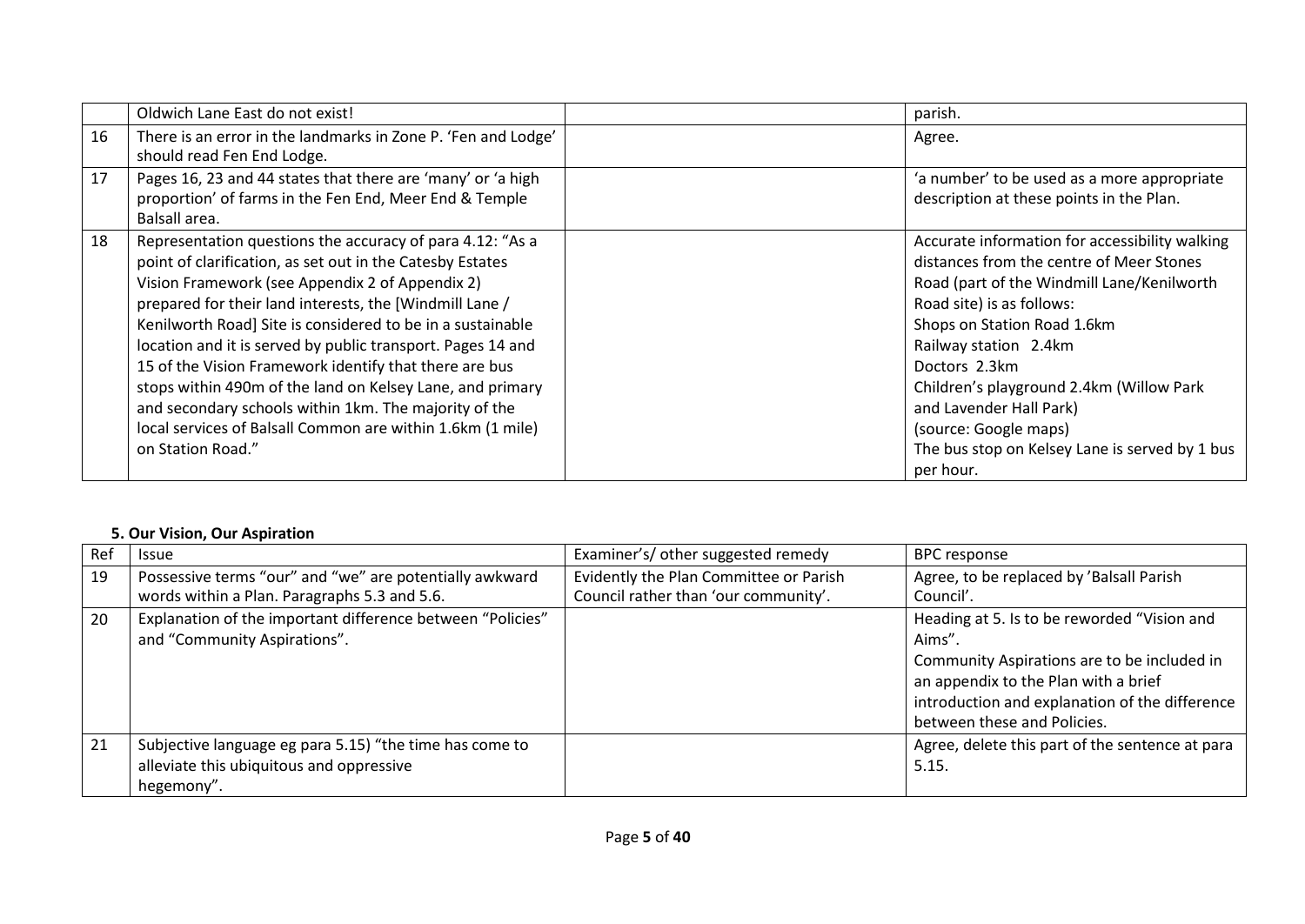# **6. Policies**

## **6.1 Future Housing Development Strategic Objective**

| Ref | <b>Issue</b>                                                  | Examiner's/ other suggested remedy | <b>BPC response</b>                            |
|-----|---------------------------------------------------------------|------------------------------------|------------------------------------------------|
| 22  | Use of the term "Strategic" Objective is awkward here as it   |                                    | Agree, "Objective" to be used throughout the   |
|     | suggests that the objective derives from (either the current  |                                    | Plan.                                          |
|     | or draft) Local Plan, which it does not.                      |                                    |                                                |
| 23  | Difficult to reconcile the future objective to "recognise the |                                    | 6.1 to be reworded: "The built up area         |
|     | strategic housing site allocations identified within the      |                                    | boundary of the settlement of Balsall          |
|     | Solihull Local Plan (when adopted)"                           |                                    | Common will be modified by the strategic       |
|     | Is the issue solely the boundary issue noted within           |                                    | housing site allocations identified in the     |
|     | paragraphs 6.1.4 and 6.1.9 and if so would the draft Local    |                                    | Solihull Local Plan when adopted.              |
|     | Plan not be sufficient reassurance?                           |                                    | To ensure future housing developments          |
|     |                                                               |                                    | successfully incorporate different open        |
|     |                                                               |                                    | market and affordable housing types for all    |
|     |                                                               |                                    | stages of life. To enhance walking and cycling |
|     |                                                               |                                    | infrastructure. To ensure brownfield sites are |
|     |                                                               |                                    | appropriately developed and are in keeping     |
|     |                                                               |                                    | with the local environment. To provide clear   |
|     |                                                               |                                    | guidance upon garden infilling ensuring the    |
|     |                                                               |                                    | practice is well-controlled and that future    |
|     |                                                               |                                    | developments contribute positively to the      |
|     |                                                               |                                    | neighbourhood Area."                           |

#### **Policy H.1: Built-Up Area Boundary**

| Ref | <b>Issue</b>                                           | Examiner's/other suggested remedy              | <b>BPC</b> response                             |
|-----|--------------------------------------------------------|------------------------------------------------|-------------------------------------------------|
| -24 | Policy title says "Boundary" but in fact there are two | Either the settlement boundaries should        | Built up area boundary (Balsall Common)         |
|     | 'Boundaries' defined.                                  | coincide with the green belt boundary, or      | coincides with the Green Belt boundary as       |
|     |                                                        | Policies H.1, H.2 and H.4 should make clear    | defined in Figure 6. "Balsall parish and Oakley |
|     |                                                        | that green belt policy, including the          | "and Figure 5 to be deleted.                    |
|     |                                                        | importance of openness, applies to those       | First [Second?] sentence of second para to be   |
|     |                                                        | parts of the settlements that are in the green | deleted.                                        |
|     |                                                        | belt.                                          | It is intended that the first sentence of the   |
|     |                                                        |                                                | second paragraph is deleted.                    |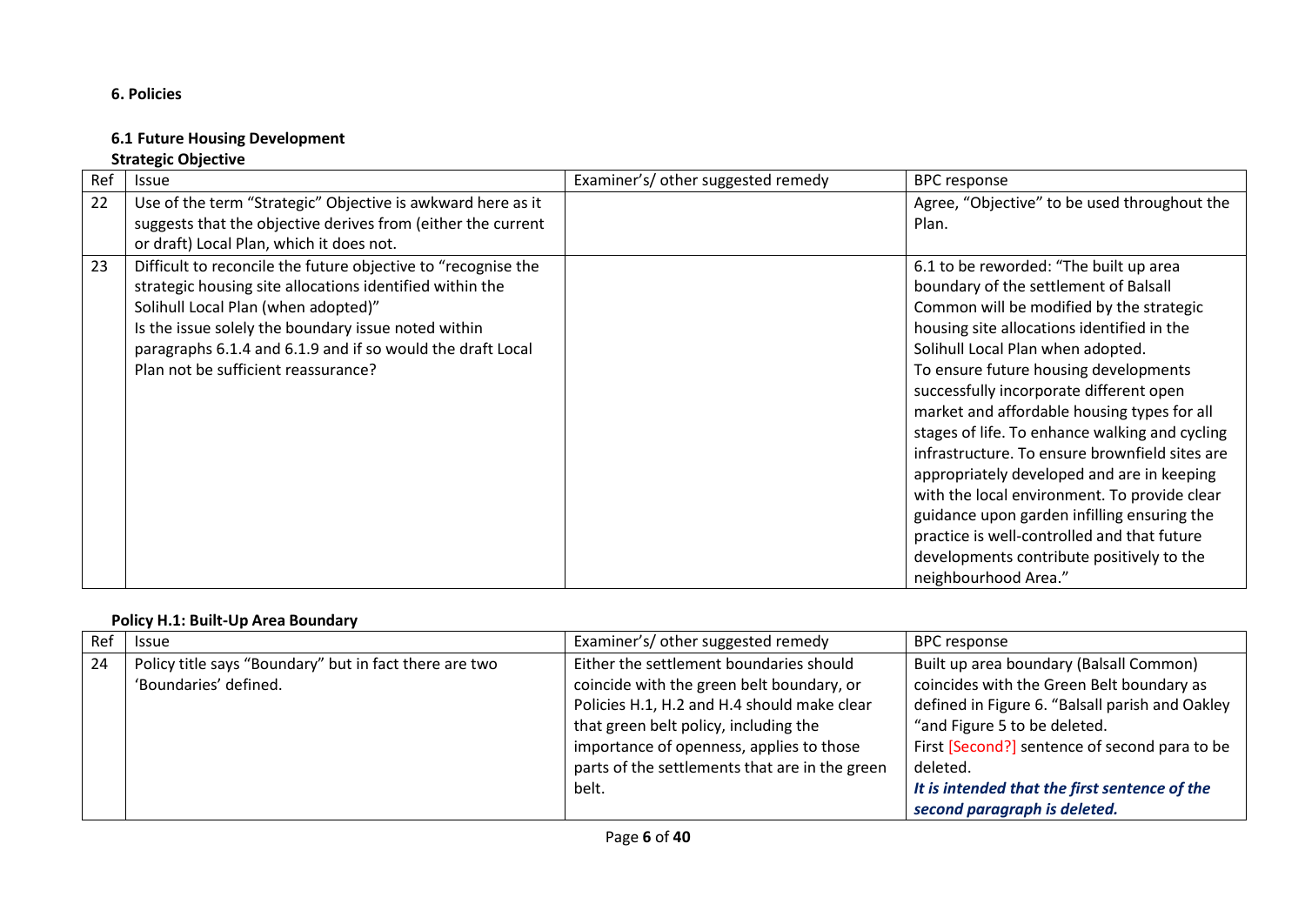| 25 | Oakley is within the green belt where there is a presumption<br>against new dwellings that would be permitted by Policy H1.<br>As such, these policies are not in conformity with the NPPF<br>or the SLP. The same applies to those parts of the Balsall<br>Common built-up area that are within the green belt.                   | Policy H.1 should conform with the NPPF<br>requirement to promote sustainable<br>patterns of development, and the policy or<br>the supporting text should also make clear<br>that replacement dwellings in the green belt<br>should not be materially larger than that<br>replaced." | Built up area boundary (Balsall Common)<br>coincides with the Green Belt boundary as<br>defined in Figure 6. "(Balsall parish and<br>Oakley)" and Figure 5. to be deleted.<br>Second paragraph of Policy H.1 to read "New<br>housing in the countryside and the Green Belt<br>will be limited to dwellings for rural workers,<br>replacement dwellings not materially larger<br>than that replaced, reuse of existing buildings<br>provided they are of a permanent and<br>substantial construction and new dwellings in<br>accordance with policy H.6." |
|----|------------------------------------------------------------------------------------------------------------------------------------------------------------------------------------------------------------------------------------------------------------------------------------------------------------------------------------|--------------------------------------------------------------------------------------------------------------------------------------------------------------------------------------------------------------------------------------------------------------------------------------|----------------------------------------------------------------------------------------------------------------------------------------------------------------------------------------------------------------------------------------------------------------------------------------------------------------------------------------------------------------------------------------------------------------------------------------------------------------------------------------------------------------------------------------------------------|
| 26 | No explanation is provided for the purpose of the boundary<br>definition, nor is any detail provided for the basis on which<br>the boundary has been delineated (the "Reference<br>Documents" section suggests there is documentation but<br>this is not within the on-line collection).                                           |                                                                                                                                                                                                                                                                                      | See above comment response.<br>Documentation as suggested in the<br>"Reference Documents" will be deleted.                                                                                                                                                                                                                                                                                                                                                                                                                                               |
| 27 | Representation comments that Policy H.1 wording "is not<br>consistent with national policy set out in NPPF para 79<br>(countryside housing) or para 145 & 146 (green belt)".                                                                                                                                                       |                                                                                                                                                                                                                                                                                      | Wording amended as above.                                                                                                                                                                                                                                                                                                                                                                                                                                                                                                                                |
| 28 | Representation says that "the NDP should clearly state that<br>upon adoption of the Solihull Local Plan, it expects<br>allocations to be based upon the built up area and that<br>proposals for these sites will be expected to comply with the<br>NDP policies" but I believe that is already the expectation<br>behind the Plan? |                                                                                                                                                                                                                                                                                      | Agree.                                                                                                                                                                                                                                                                                                                                                                                                                                                                                                                                                   |
| 29 | Cross-reference to Policy H6 appears to be an error.                                                                                                                                                                                                                                                                               | Was that intended to be to Policy H3.                                                                                                                                                                                                                                                | Agree.                                                                                                                                                                                                                                                                                                                                                                                                                                                                                                                                                   |
| 30 | Paragraph 6.1.1 it is unexplained what "government advice"<br>is being applied in defining a Built-Up Area Boundary. This<br>section appears only to relate to the Balsall Common<br>boundary.                                                                                                                                     |                                                                                                                                                                                                                                                                                      | Amend to reflect Balsall Common built-up<br>area boundary only.<br>Last sentence of 6.1.1 is to be deleted.                                                                                                                                                                                                                                                                                                                                                                                                                                              |

**Policy H.2: Infill within the Built up Area Boundary**

| Ref | <b>Issue</b> | l remedv<br>suggested<br>. other<br>-xaminer<br>. | <b>RPC</b><br>response |
|-----|--------------|---------------------------------------------------|------------------------|
|     |              |                                                   |                        |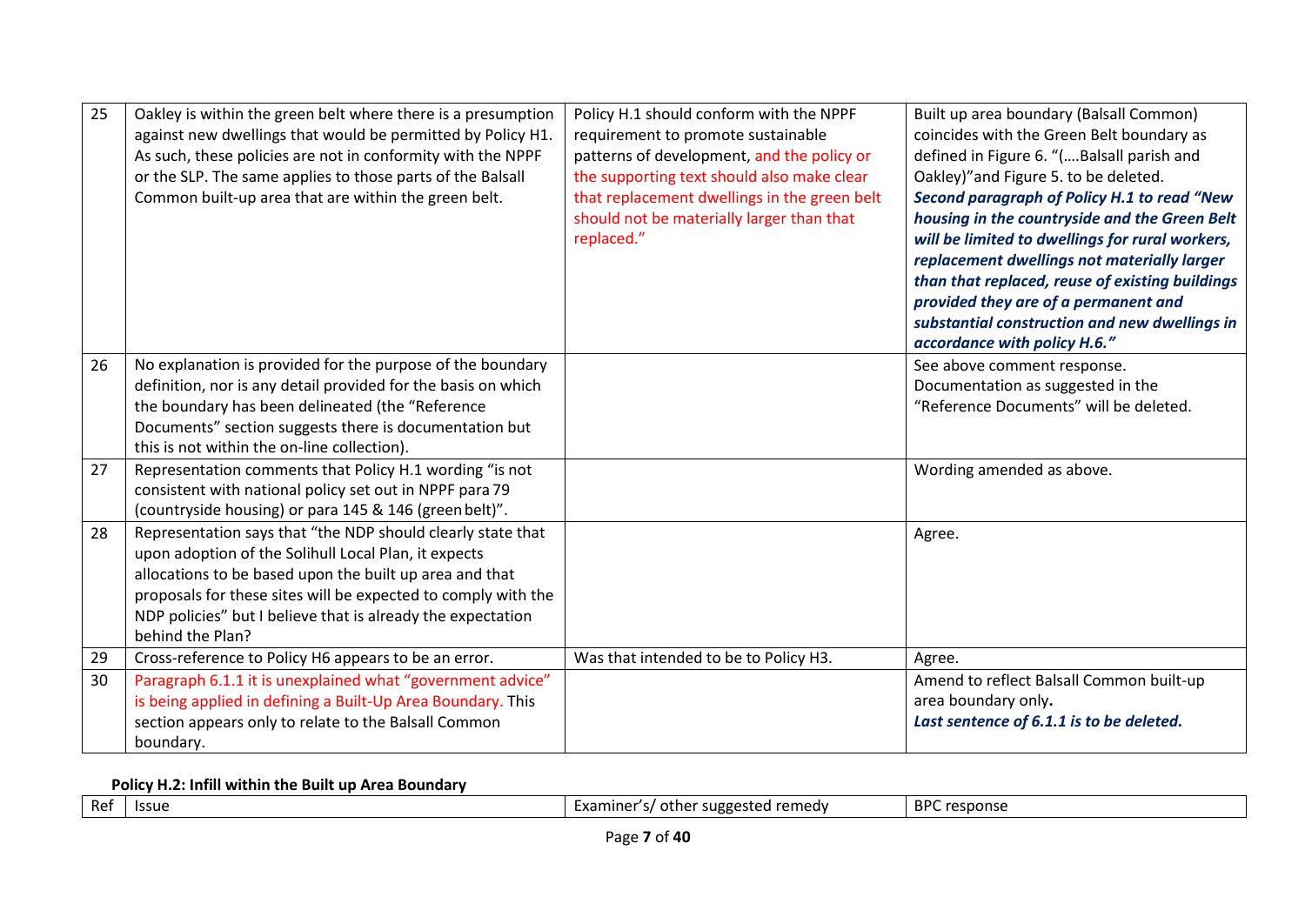| 31 | Between Policies H.1 & H.2 and figures 5 & 6 there is    | Amend to reflect Balsall Common built-up |  |
|----|----------------------------------------------------------|------------------------------------------|--|
|    | inconsistency in the way that the title "Built- up" Area | area boundary only.                      |  |
|    | Boundary is formed. Policy H.2 appears only to apply to  |                                          |  |
|    | Balsall Common with its reference to "the village" (and  |                                          |  |
|    | paragraph 6.1.6 in the "Explanation").                   |                                          |  |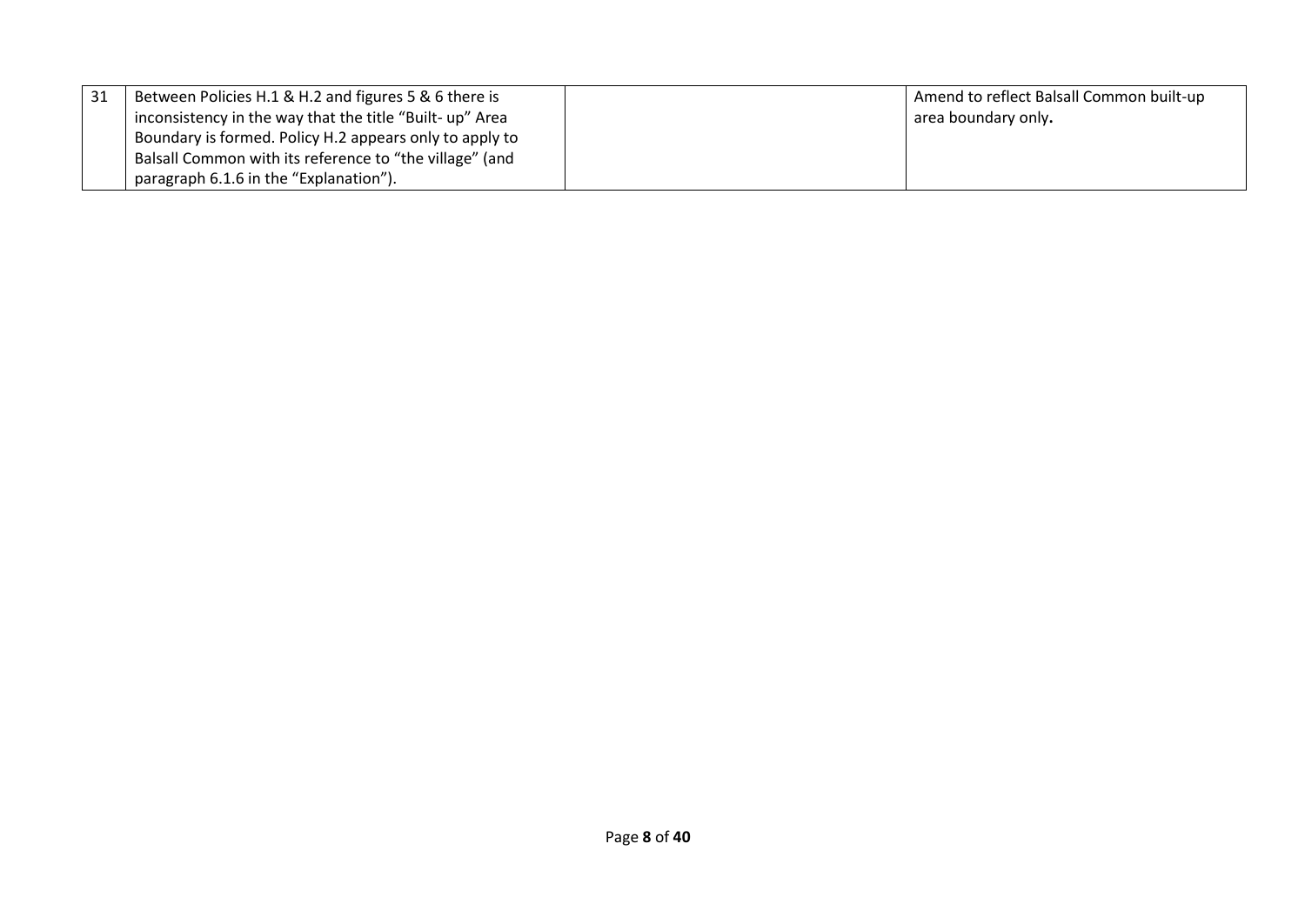| -32 | Policy H.2 appears to be a sub-policy of Policy H.1 because,<br>confusingly, whereas Policy H.1 says that "new dwellings<br>will be supported in principle", Policy H.2 suggests that<br>what is actually meant is "Limited infilling  will be<br>supported in principle" | Agree; H.1 and H.2 to be merged.        |
|-----|---------------------------------------------------------------------------------------------------------------------------------------------------------------------------------------------------------------------------------------------------------------------------|-----------------------------------------|
| -33 | Policy refers to the "standards" contained in Policies BE.4<br>and BE.5 but that term is not central to the content of either<br>of those Policies                                                                                                                        | Restrict to BE.4 and term 'principles". |

#### **Community Aspiration: CA.1 New Homes**

| Ref | <b>Issue</b>                                                                                                                                                                    | Examiner's/ other suggested remedy | <b>BPC response</b>                                                                                                                                                                                                                                                                                                                                                                                                                       |
|-----|---------------------------------------------------------------------------------------------------------------------------------------------------------------------------------|------------------------------------|-------------------------------------------------------------------------------------------------------------------------------------------------------------------------------------------------------------------------------------------------------------------------------------------------------------------------------------------------------------------------------------------------------------------------------------------|
| 34  | Probably the information on the construction dates for HS2<br>is already out of date.                                                                                           |                                    | Insert second para "As of the date of this Plan,<br>the latest information "                                                                                                                                                                                                                                                                                                                                                              |
| 35  | The assertion that there may be implications for the<br>Neighbourhood Area (as opposed to the Local Plan area)<br>would appear to be speculative.                               |                                    | The published plan is that construction traffic<br>for HS2 will travel along the A452 through<br>Balsall Common. The HS2 Ltd Environmental<br>Statement makes it clear that there will be<br>about 500 lorry movements in each direction<br>per day and this will have implications on<br>travel on this road.<br>The community's wish is that housing<br>construction traffic occurs at a different time<br>to HS2 construction traffic. |
| 36  | The phrasing of both the "Aspiration" and the "Explanation"<br>needs to appropriately tempered if it is not to affect the<br>public perception of the Plan document as a whole. |                                    | 6.1.10 to be reworded with the facts as above.                                                                                                                                                                                                                                                                                                                                                                                            |
| 37  | Representation objecting to the proposal comments that a<br>Construction & Environmental Management Plan can be<br>agreed between LPA and developer to address concerns.        |                                    | Noted, however this is a Community<br>Aspiration and a community can state its<br>aspirations.                                                                                                                                                                                                                                                                                                                                            |

# **Policy H.3: Use of Brownfield Land in the Green Belt**

| Ref | <b>Issue</b>                                              | Examiner's/ other suggested remedy | <b>BPC response</b>                                |
|-----|-----------------------------------------------------------|------------------------------------|----------------------------------------------------|
| 38  | Policy too would appear to be a sub-policy of Policy H.1. |                                    | Disagree; would prefer H.1 and H.2 [H.3?]          |
|     |                                                           |                                    | <i>(agree should be H.3)</i> to be separate as H.1 |
|     |                                                           |                                    | and H.2 are now non-                               |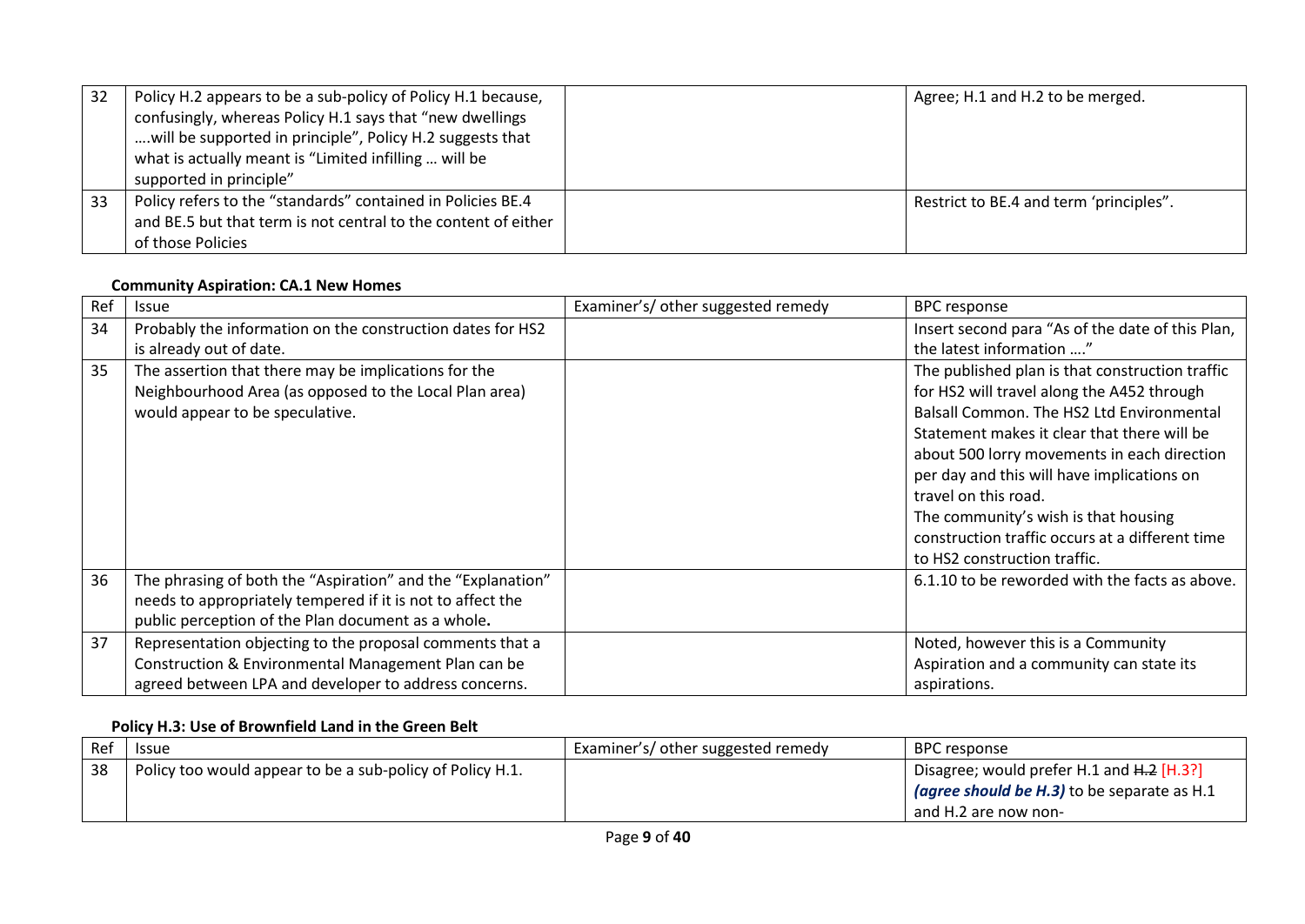|    |                                                                                                                                                                                                                                                                                                                                                                                                                                                                                                                     |                                                                                                          | Green Belt [but see clarification requested at                                                                                                                                                                                                                                                                                                                                                                                                                                                                                                                                                                                                                                                                                                                                                                                                                                                                                                                                                                                                                 |
|----|---------------------------------------------------------------------------------------------------------------------------------------------------------------------------------------------------------------------------------------------------------------------------------------------------------------------------------------------------------------------------------------------------------------------------------------------------------------------------------------------------------------------|----------------------------------------------------------------------------------------------------------|----------------------------------------------------------------------------------------------------------------------------------------------------------------------------------------------------------------------------------------------------------------------------------------------------------------------------------------------------------------------------------------------------------------------------------------------------------------------------------------------------------------------------------------------------------------------------------------------------------------------------------------------------------------------------------------------------------------------------------------------------------------------------------------------------------------------------------------------------------------------------------------------------------------------------------------------------------------------------------------------------------------------------------------------------------------|
|    |                                                                                                                                                                                                                                                                                                                                                                                                                                                                                                                     |                                                                                                          | 24 above].                                                                                                                                                                                                                                                                                                                                                                                                                                                                                                                                                                                                                                                                                                                                                                                                                                                                                                                                                                                                                                                     |
| 39 | It is not established in relation to Policy H.3 that there are<br>opportunities for "appropriate" and sustainable<br>development within the Balsall Green Belt, as distinct from<br>the countryside outside of the Green Belt for instance. The<br>differences of wording between the Policy and the NPPF (eg<br>criterion c) relates to a previous version of the NPPF) could<br>give rise to confusion and there would not appear to be a<br>locally specific aspect to Policy H.3 or even clarity of<br>purpose. | Continuing potential for confusion since the<br>opening sentence and criterion ?f) seem<br>incompatible. | Accept confusion should be removed.<br>Reword policy as follows:<br>The limited infilling or the partial or complete<br>redevelopment of brownfield land to create<br>new homes and other appropriate uses will<br>be encouraged and supported subject to the<br>following criteria:<br>a) The development would not have a<br>greater impact on the openness of the Green<br>Belt than the existing development or not<br>cause substantial harm to the openness of<br>the Green Belt;<br>b) The new use would not harm the amenity<br>enjoyed by occupiers of surrounding land;<br>c) Any remedial works to remove<br>contaminants are satisfactorily dealt with<br>including underlying soils and groundwater;<br>d) The proposal would lead to an<br>enhancement in the character and<br>appearance of the site and would not result<br>in the loss of any land of high environmental<br>quality;<br>e) Safe and suitable access and parking<br>arrangements would be provided to serve<br>the new use; and<br>The redevelopment of brownfield land within |
|    |                                                                                                                                                                                                                                                                                                                                                                                                                                                                                                                     |                                                                                                          | the Green Belt will be restricted to the land                                                                                                                                                                                                                                                                                                                                                                                                                                                                                                                                                                                                                                                                                                                                                                                                                                                                                                                                                                                                                  |
|    |                                                                                                                                                                                                                                                                                                                                                                                                                                                                                                                     |                                                                                                          | which is or was occupied by a permanent<br>structure, including the curtilage of the land                                                                                                                                                                                                                                                                                                                                                                                                                                                                                                                                                                                                                                                                                                                                                                                                                                                                                                                                                                      |
|    |                                                                                                                                                                                                                                                                                                                                                                                                                                                                                                                     |                                                                                                          | (although it should not be assumed that the                                                                                                                                                                                                                                                                                                                                                                                                                                                                                                                                                                                                                                                                                                                                                                                                                                                                                                                                                                                                                    |
|    |                                                                                                                                                                                                                                                                                                                                                                                                                                                                                                                     |                                                                                                          | whole of the curtilage should be developed)                                                                                                                                                                                                                                                                                                                                                                                                                                                                                                                                                                                                                                                                                                                                                                                                                                                                                                                                                                                                                    |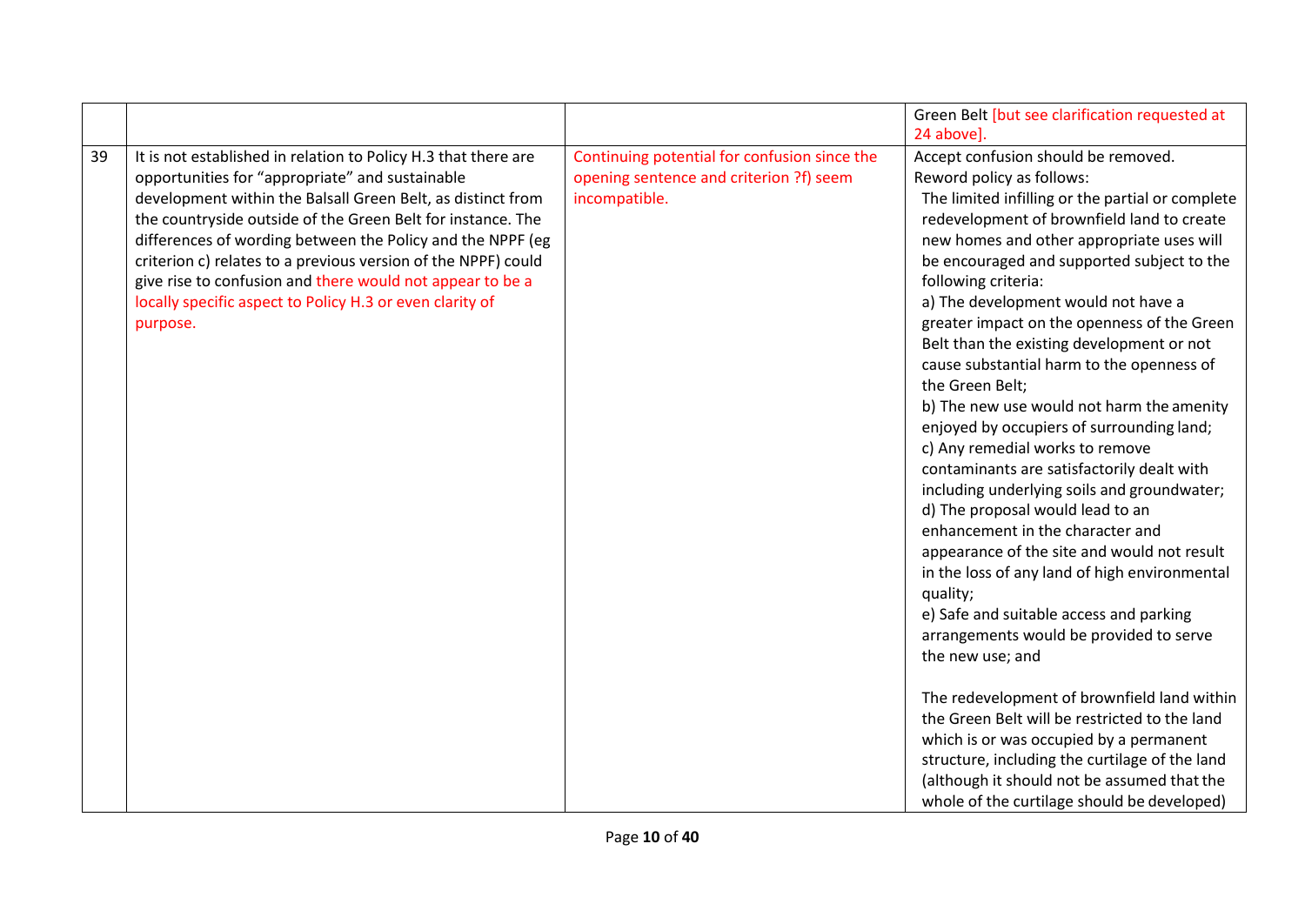|    |                                                                                                                                                                                                                                                                                                                                                                                                                                                        | and any associated fixed surface<br>infrastructure in accordance with the<br>definition of previously developed land set<br>out in the NPPF Annex 2 glossary.<br>If criterion ?f) is the final paragraph then<br>this will be deleted to improve clarity. |
|----|--------------------------------------------------------------------------------------------------------------------------------------------------------------------------------------------------------------------------------------------------------------------------------------------------------------------------------------------------------------------------------------------------------------------------------------------------------|-----------------------------------------------------------------------------------------------------------------------------------------------------------------------------------------------------------------------------------------------------------|
| 40 | The Policy does not acknowledge the exception allowed for<br>within the NPPF (para 145) where redevelopment would<br>"not cause substantial harm to the openness of the Green<br>Belt, [and] where the development would re-use previously<br>developed land and contribute to meeting an identified<br>affordable housing need".                                                                                                                      | See response to comment 39 made above.                                                                                                                                                                                                                    |
| 41 | Representation comments that "The proposed policy<br>wording appears to seek to impose development constraints<br>(in terms of 'highly or moderately accessible' which itself is<br>not defined, therefore ambiguous) not presently contained<br>in NPPF (particularly in para 145).                                                                                                                                                                   | See response to comment 39 made above.                                                                                                                                                                                                                    |
| 42 | Representation comments: "should a development site<br>currently or formerly have been subject to land-use(s)<br>which have the potential to have caused contamination of<br>the underlying soils and groundwater then any Planning<br>Application must be supported information to show the<br>risks can be safely managed." Accordingly criterion b) may<br>need to be amended to include specific mention of<br>"underlying soils and groundwater". | See response to comment 39 made above.                                                                                                                                                                                                                    |
| 43 | Paragraph 6.1.13 notes that "27% of businesses felt<br>existing employment sites should be protected" but, in<br>theory at least, Policy H.3 might encourage the<br>redevelopment of employment sites for residential use                                                                                                                                                                                                                              | Demand for employment sites to be protected<br>was not borne out in the evidence.                                                                                                                                                                         |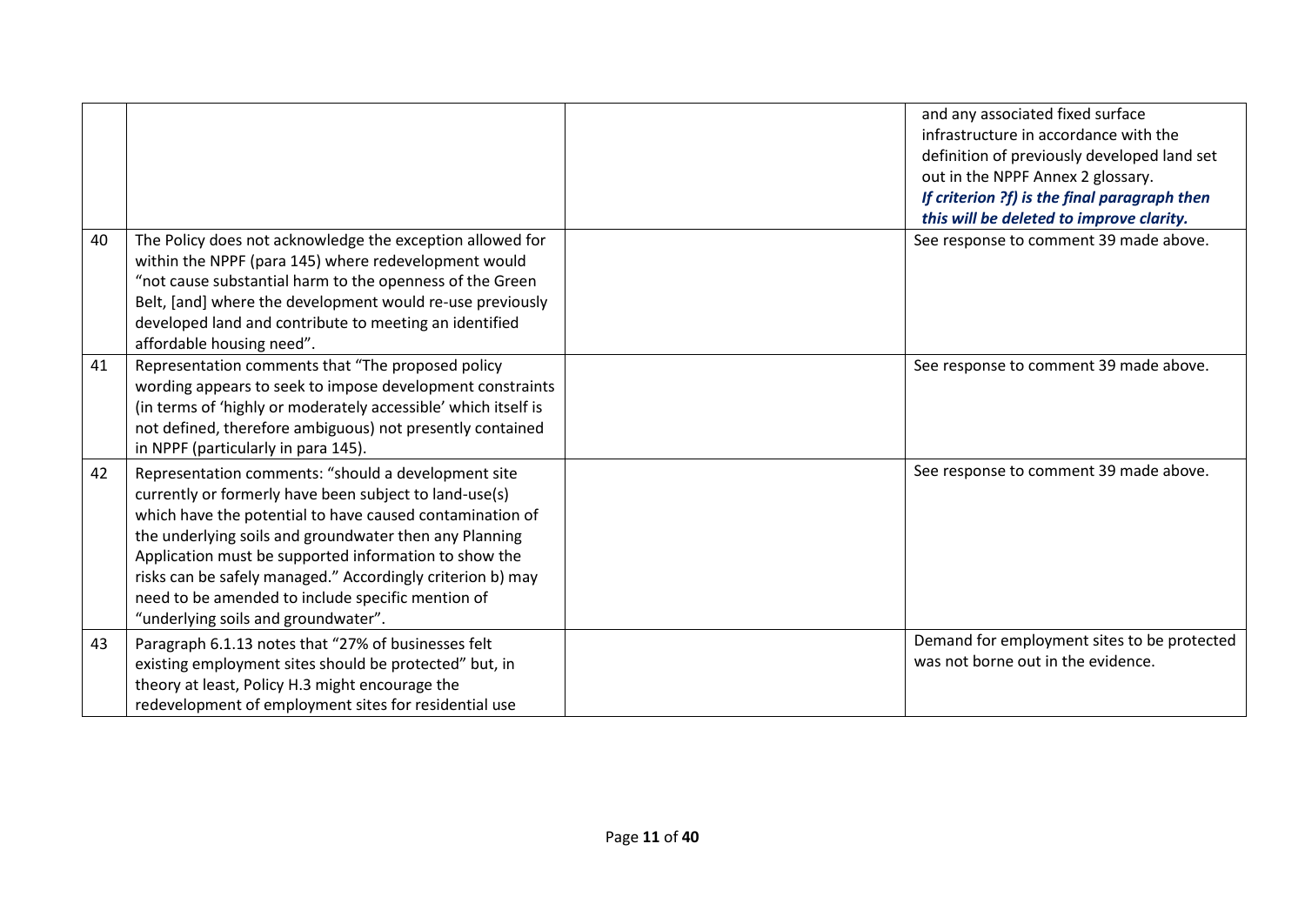| Local authority representation notes that paragraph 6.1.15   | The amendment here is itself misleading as a | Agreed. Amend the last sentence of para         |
|--------------------------------------------------------------|----------------------------------------------|-------------------------------------------------|
| 44                                                           | result of partially quoting the NPPF source. | $6.1.15$ to:                                    |
| is wrong in suggesting that residential garden land within   | Since the source will be fully referenced I  | It includes the curtilage of the developed land |
| the Green Belt (as distinct from that within urban areas) is | suggest omitting the whole of the last       | but specifically excludes agricultural/         |
| addressed specifically in the NPPF.                          | sentence.                                    | horticultural land and land in built up areas   |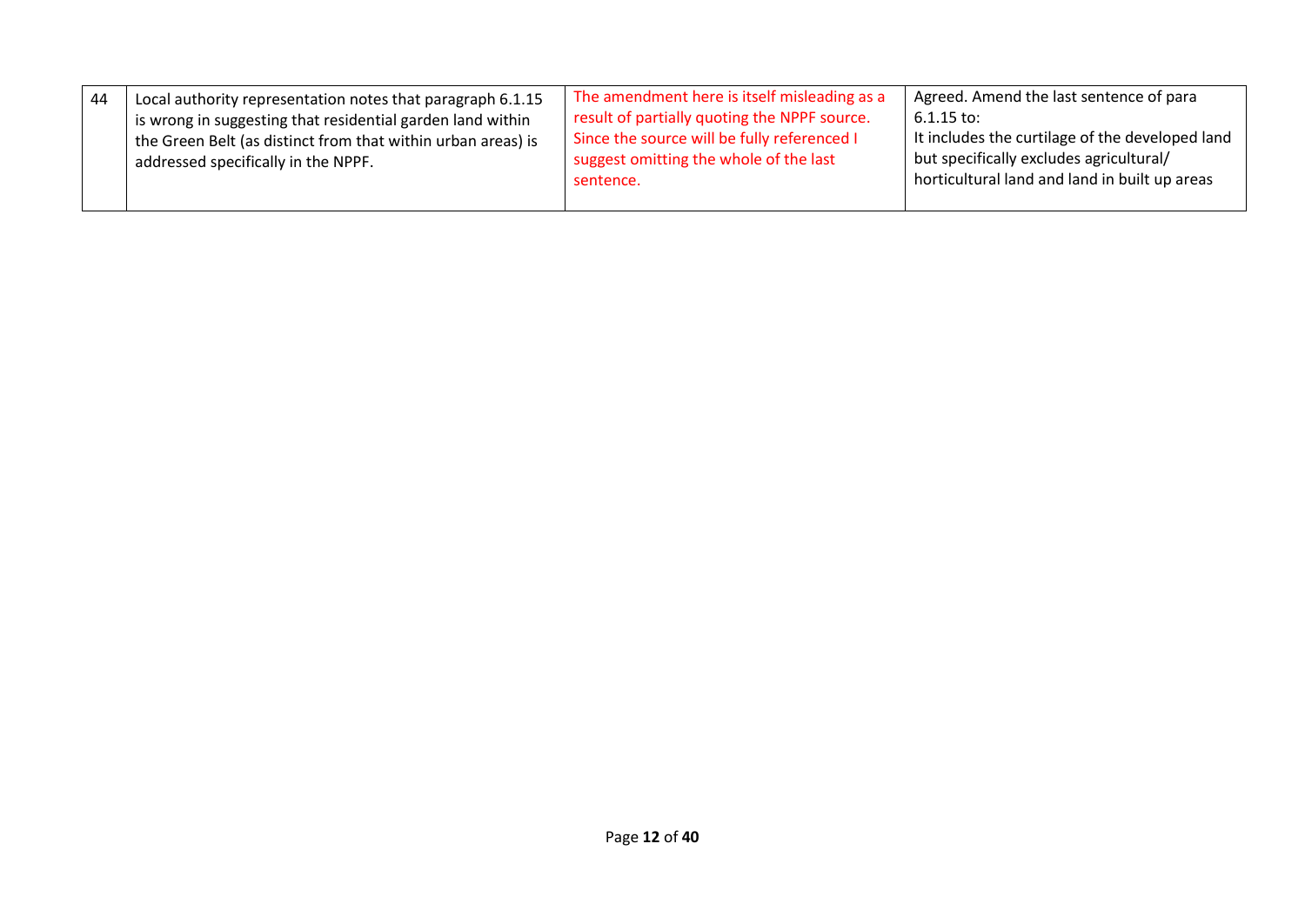|    |                                                                                                                                                                                                                                                           | such as residential gardens.<br>The Examiners guidance on modifying this will<br>be accepted. |  |
|----|-----------------------------------------------------------------------------------------------------------------------------------------------------------------------------------------------------------------------------------------------------------|-----------------------------------------------------------------------------------------------|--|
| 45 | Paragraph 6.1.17 makes a similar error in suggesting that<br>the policy relates to sites "within settlements."                                                                                                                                            | Agreed. Delete the words "within<br>settlements"                                              |  |
| 46 | Paragraph 6.1.18 is inappropriately addressed to Solihull<br>MBC and by referencing the NPPF it appears to imply that<br>Solihull policy is at odds in some way with the NPPF but<br>NPPF paragraph 121 does not specifically apply to the<br>Green Belt. | Agree, delete para 6.1.8.                                                                     |  |

#### **Policy H.4: Use of Garden Land**

| Ref | <b>Issue</b>                                                                                                                                                                                                                                                                                                                                                                                                                                                                                                                                                                               | Examiner's/ other suggested remedy                                                                                                                | <b>BPC</b> response                                                                    |
|-----|--------------------------------------------------------------------------------------------------------------------------------------------------------------------------------------------------------------------------------------------------------------------------------------------------------------------------------------------------------------------------------------------------------------------------------------------------------------------------------------------------------------------------------------------------------------------------------------------|---------------------------------------------------------------------------------------------------------------------------------------------------|----------------------------------------------------------------------------------------|
| 47  | Policy H.4 appears to be another sub-policy of Policy H.1 in<br>that it places another restriction on the "in principle" notion<br>that "new dwellings" will be supported within the Built-up<br>Area.                                                                                                                                                                                                                                                                                                                                                                                     | It is difficult to see why the detail here could<br>not satisfactorily be incorporated within Policy<br>H.2 (or even a comprehensive Policy H.1.) | Agree; incorporate H.4 as a section of H1.                                             |
| 48  | Trees are not only on garden land and are addressed<br>specifically in Policy NE.1?                                                                                                                                                                                                                                                                                                                                                                                                                                                                                                        |                                                                                                                                                   | Disagree; this is about garden trees that make<br>a contribution to garden landscapes. |
| 49  | Local authority representation comments that "Clause (a) of<br>Policy H4 should seek to 'preserve and maintain' character<br>rather than 'preserve or enhance'".                                                                                                                                                                                                                                                                                                                                                                                                                           |                                                                                                                                                   | Agree. Change "enhance" to "maintain".                                                 |
| 50  | Representation comments:<br>" Criterion b) to proposed Policy H.4 is overly prescriptive<br>where is says 'Not introduce an inappropriate form of<br>development which is at odds with the existing settlement<br>pattern establishing and retaining appropriate open space<br>between dwellings;' The consequence of this wording may<br>be that opportunities to redevelop otherwise acceptable<br>sites within the settlement may be lost. For example, where<br>a site has a long rear garden and a cul-de-sac form of new<br>housing development could be satisfactorily be provided. |                                                                                                                                                   | Agree that cul-de-sacs do form part of the<br>current settlement pattern.              |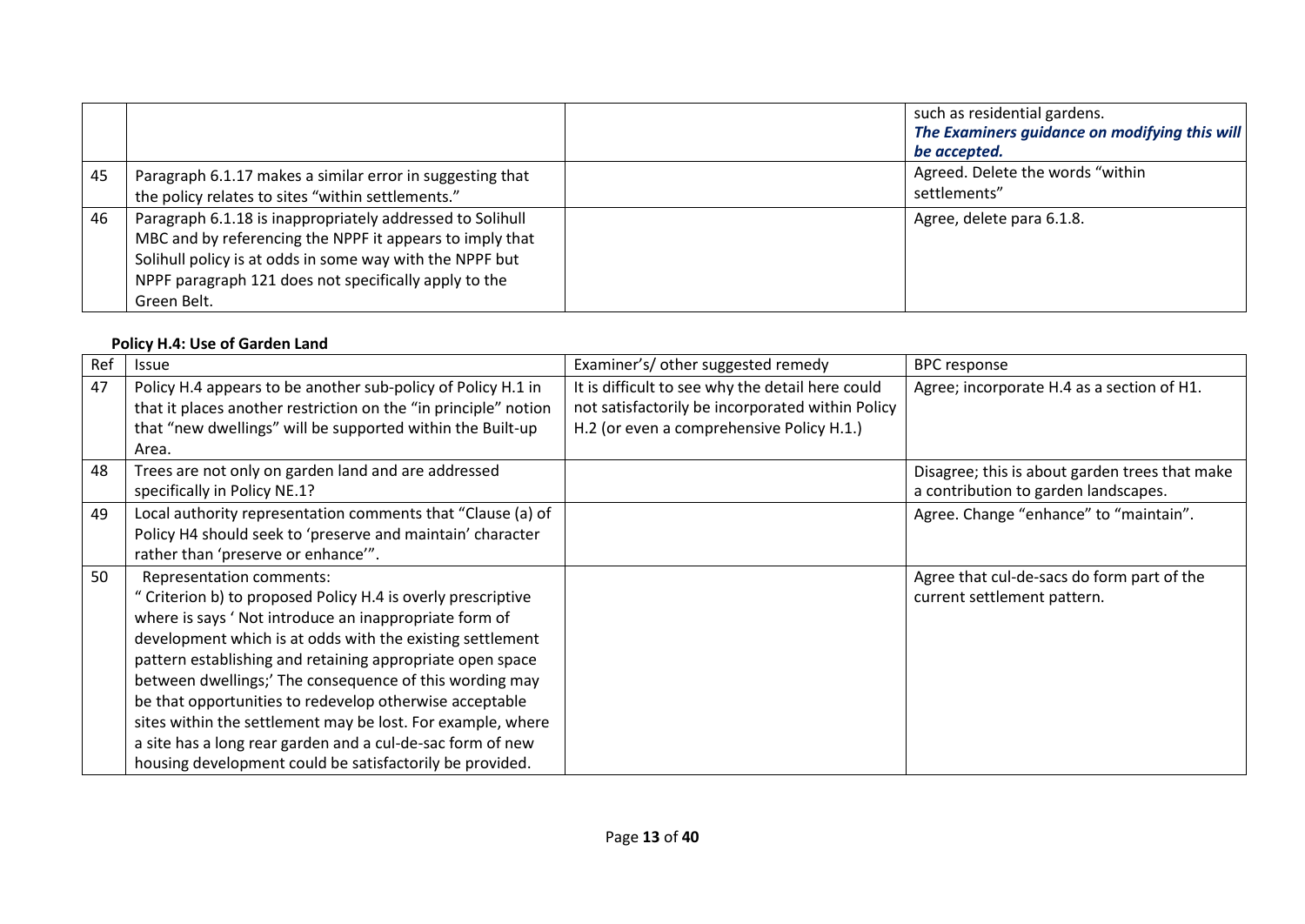| Proposed policy requirement (H.4) at a) that development      | See above comment response, proposals         |
|---------------------------------------------------------------|-----------------------------------------------|
| proposals should 'Preserve or enhance the character of the    | should "Preserve and maintain the character   |
| area, and particularly to preserve and enhance the mature     | of the area, and particularly to preserve and |
| garden landscape with retained trees' is unduly prescriptive, | maintain the mature garden landscape with     |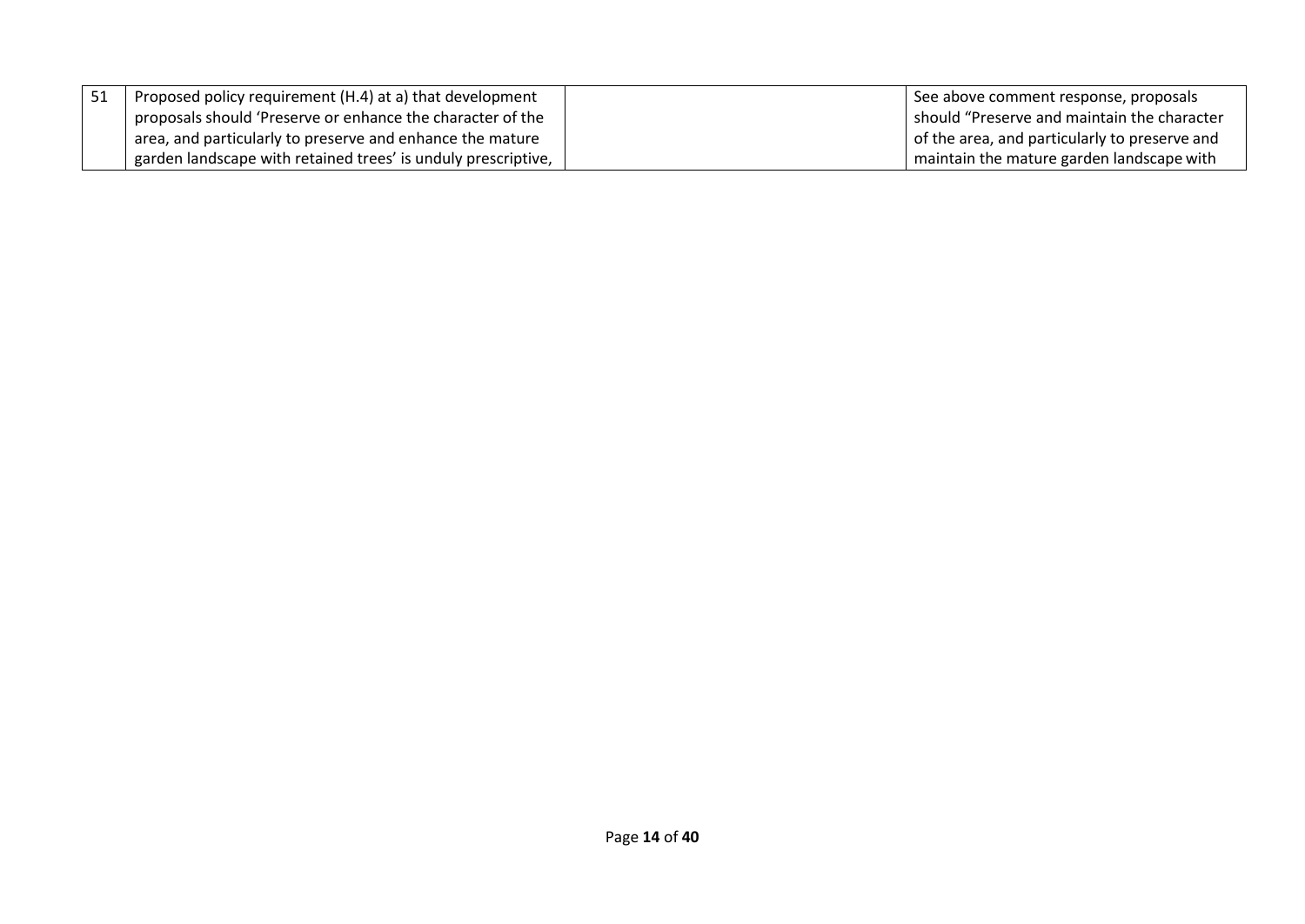|     | and does not allow for removal of trees where they do not<br>contribute to the character and appearance of the area, or<br>where trees may be dead, dying or diseased." |                                          | retained trees."                                                                                                     |
|-----|-------------------------------------------------------------------------------------------------------------------------------------------------------------------------|------------------------------------------|----------------------------------------------------------------------------------------------------------------------|
| -52 | Paragraph 6.1.19 suggests incorrectly that Policy H.4 is about<br>"Building in back gardens".                                                                           |                                          | Title of Policy changed to "Development of<br>Garden Land".<br>Remove "back" from fourth sentence in para<br>6.1.19. |
| -53 | First sentence uses "compromises"                                                                                                                                       | Where I believe 'comprises' is intended. | Agree.                                                                                                               |

#### **Policy H.5: Affordable Housing**

| Ref | <b>Issue</b>                                                    | Examiner's/ other suggested remedy            | <b>BPC</b> response              |
|-----|-----------------------------------------------------------------|-----------------------------------------------|----------------------------------|
| 54  | Policy is apparently about financial mechanisms rather than     | Suitably reworded this Policy might therefore | Agree as a Community Aspiration. |
|     | a land use policy.                                              | be more appropriate as a "Community           |                                  |
|     |                                                                 | Aspiration".                                  |                                  |
| 55  | Paragraph 6.1.21 says that "This plan endorses the latest       |                                               | Agree.                           |
|     | policy within the Solihull Local Plan" by which I presume it is |                                               |                                  |
|     | meant that there is a community aspiration to support the       |                                               |                                  |
|     | provisions on affordable housing within the draft new           |                                               |                                  |
|     | Solihull Local Plan.                                            |                                               |                                  |
| 56  | in paragraph 6.1.24 there would appear to be support for        |                                               | Agree; delete para 6.1.24.       |
|     | identification and allocation of rural exception sites for the  |                                               |                                  |
|     | assurance of sufficient numbers of affordable housing           |                                               |                                  |
|     | within the Neighbourhood Area, although this suggests that      |                                               |                                  |
|     | the 40% of Local Plan housing on strategic sites would be       |                                               |                                  |
|     | insufficient to meet the affordable housing requirement;        |                                               |                                  |
|     | there is no data from which to estimate this.                   |                                               |                                  |

#### **Policy H.6: Housing Mix**

| Ref  | <b>Issue</b>                                                  | Examiner's/ other suggested remedy | BPC response                                   |
|------|---------------------------------------------------------------|------------------------------------|------------------------------------------------|
| i 57 | Representation comments: "L&Q Estates and BDW consider        |                                    | This representation is merely an expression of |
|      | it more appropriate for housing mix to be dealt with at Local |                                    | opinion.                                       |
|      | Plan level, unless there is significantly better [and]        |                                    | Housing mix is a policy commonly found in      |
|      | proportionate local evidence and justification for an         |                                    | NDP's. Where an NDP housing mix differs        |
|      | alternative approach. The questionnaire results undertaken    |                                    | from a policy in the host Planning Authority's |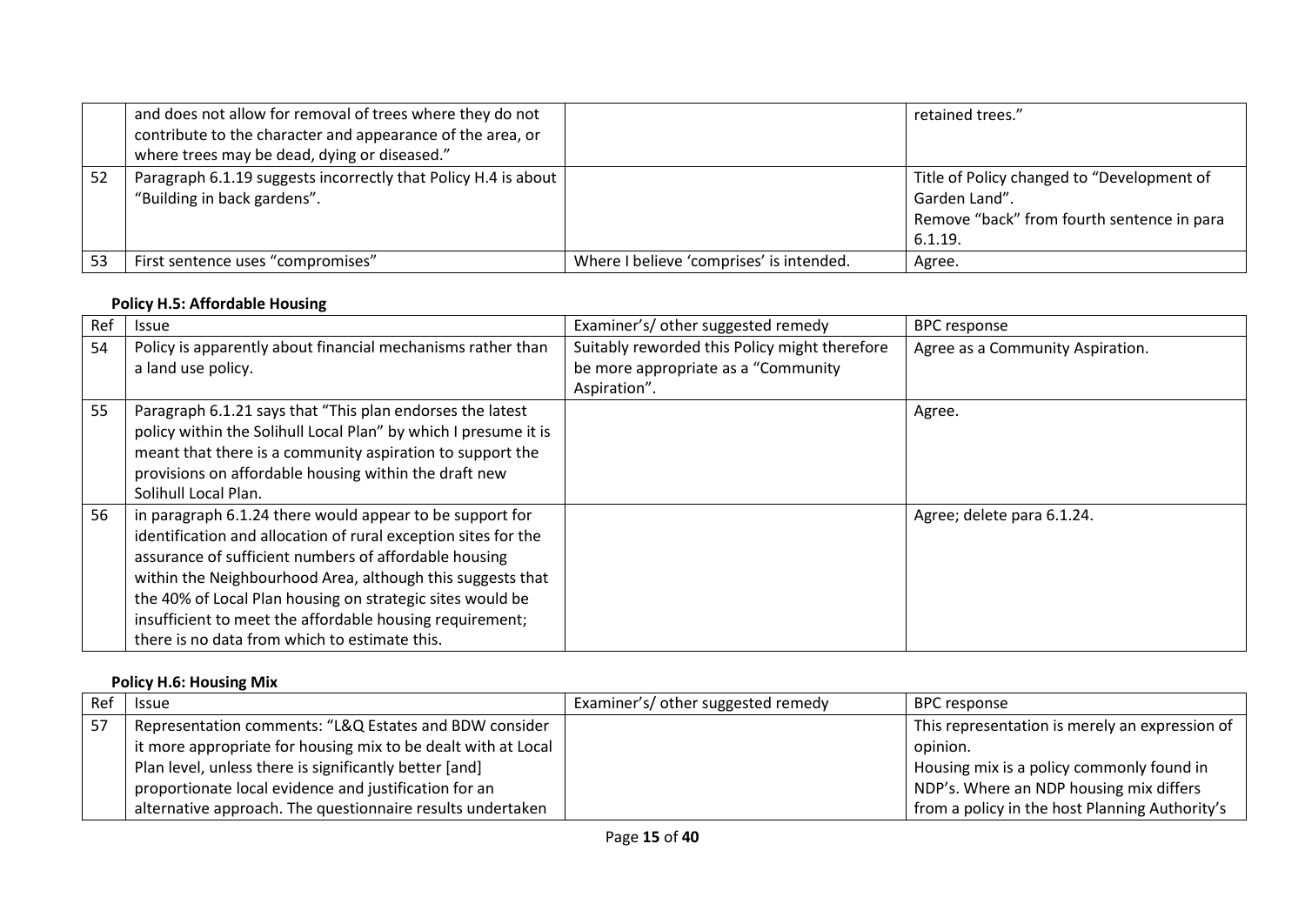|    | in 2017 is [sic] not considered sufficiently reliable, to justify a<br>housing mix different to the Local Plan."                                                                                                                                                          |                                                                                                                                                                                                                                                                                                                                                                                                                                                                      | Local Plan sufficient but proportionate<br>evidence must be present. In this case the<br>local housing mix policy has been informed by<br>local evidence (Household Questionnaire 2017<br>and the Housing Needs Survey 2018). This<br>evidence is robust, proportionate, relevant<br>and therefore fully justifies the policy.<br>The QB therefore strongly maintains its  |
|----|---------------------------------------------------------------------------------------------------------------------------------------------------------------------------------------------------------------------------------------------------------------------------|----------------------------------------------------------------------------------------------------------------------------------------------------------------------------------------------------------------------------------------------------------------------------------------------------------------------------------------------------------------------------------------------------------------------------------------------------------------------|----------------------------------------------------------------------------------------------------------------------------------------------------------------------------------------------------------------------------------------------------------------------------------------------------------------------------------------------------------------------------|
| 58 | Unclear why the first paragraph of this Policy relates only to<br>"Market Housing Developments" since it would seem that "a<br>mix" is being sought across both market and affordable<br>housing.                                                                         |                                                                                                                                                                                                                                                                                                                                                                                                                                                                      | position on local housing mix.<br>To add clarity suggest deleting the word<br>"Market" at the beginning of the first<br>sentence of the first paragraph. Suggest<br>adding the word "Market" before "dwelling"<br>at the beginning of the last sentence of the<br>second paragraph.                                                                                        |
| 59 | If the opening paragraph is assumed to relate to all housing<br>developments, it is unclear why currently applicable mixes<br>are then specified, particularly since it is undeclared how<br>these have been "derived" from the Solihull Strategic<br>Housing Assessment. | The first paragraph requires "a mix of dwelling<br>types and sizes which reflects the most up-to-<br>date needs of the Parish" whereas the specific<br>dwelling size guidance that follows will only be<br>"up-to-date" for a limited period and it would<br>seem unrealistic for the Plan to be revised as<br>often as the data needs updating. More<br>appropriately the specific guidance might be<br>included in the text as 'what current surveys<br>indicate'. | See suggested amendment to policy above.<br>This policy seeks to impose a local housing<br>market mix having particular regard to the<br>local evidence obtained.<br>Agree to use the phrase " what current<br>surveys indicate."                                                                                                                                          |
| 60 | In relation to the requirement for bungalows, it is unclear<br>how the threshold of "20 dwellings" and the proportion of<br>10% have been derived.                                                                                                                        | You have not established that, as<br>requirements, these are "not overly onerous<br>on developers"; they should therefore be<br>suggestions.                                                                                                                                                                                                                                                                                                                         | These thresholds have been chosen because<br>they are fair, proportionate and not overly<br>onerous on developers. There is no exact<br>science behind the chosen thresholds but they<br>are considered to be very reasonable.<br>Smaller developments (under 20 units) are<br>excluded because it is recognised that there is<br>less flexibility in such developments to |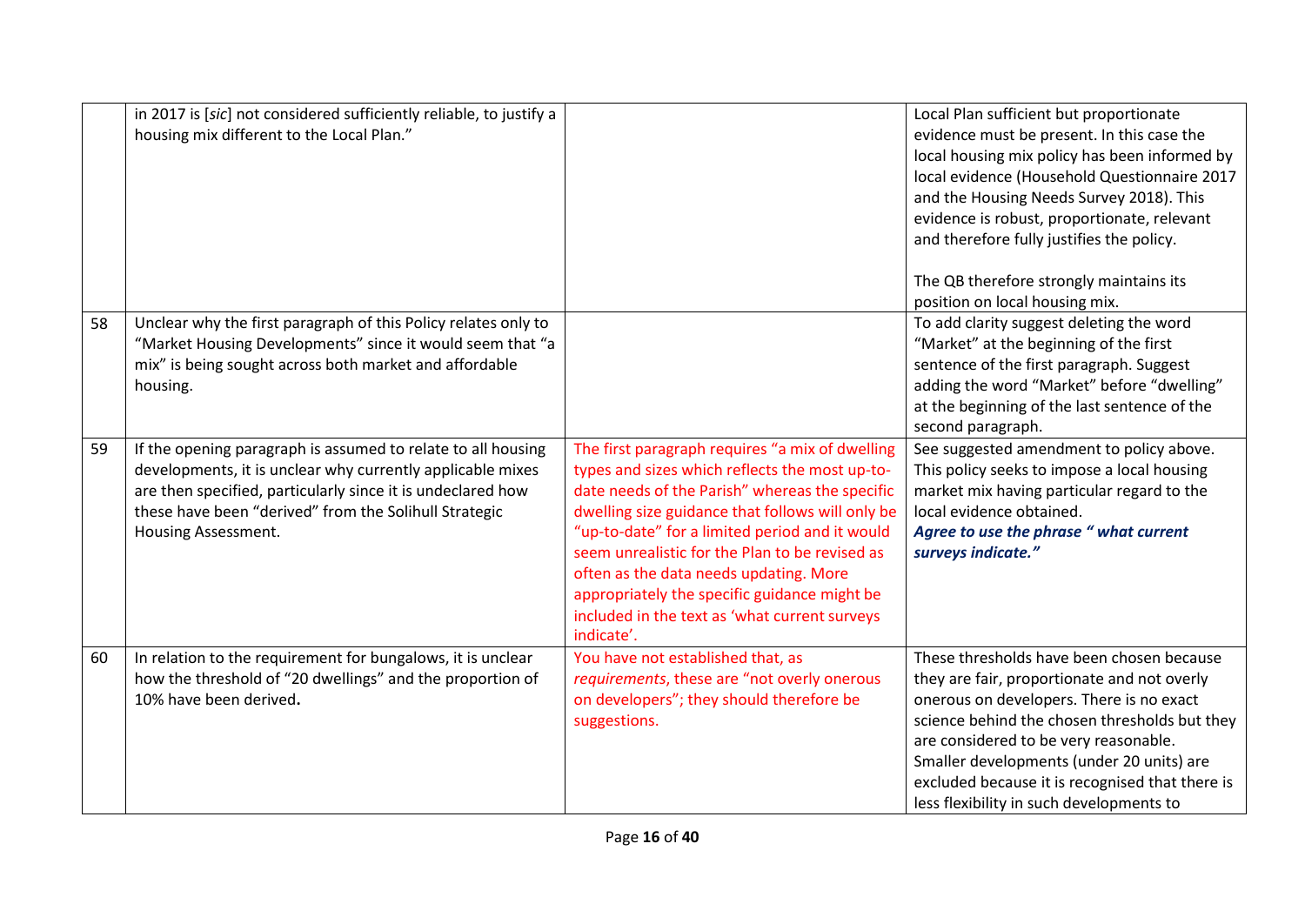|    |                                                                                                                 |                                            | accommodate a proportion of bungalows for<br>various planning and viability reasons. 10% is a<br>relatively small proportion but at the same<br>time will provide a meaningful continuation to<br>this much needed house type without<br>compromising development viability,<br>character and quality. 10% would also<br>enhance the variety of design within<br>developments which is often found lacking<br>given recent examples.<br>Agree to accept that the requirements<br>become suggestions. |
|----|-----------------------------------------------------------------------------------------------------------------|--------------------------------------------|------------------------------------------------------------------------------------------------------------------------------------------------------------------------------------------------------------------------------------------------------------------------------------------------------------------------------------------------------------------------------------------------------------------------------------------------------------------------------------------------------|
| 61 | Representations make the point that bungalows are an<br>expensive form of housing and whilst people (not all of |                                            | As only 10% of new homes are included as<br>bungalows for housing mix on sites of more                                                                                                                                                                                                                                                                                                                                                                                                               |
|    | whom may be 'downsizers') might aspire to move into a                                                           |                                            | than 20 dwellings, only a proportion of all                                                                                                                                                                                                                                                                                                                                                                                                                                                          |
|    | bungalow, affordability may be a barrier for many.                                                              |                                            | 'downsizers' will take the opportunity to                                                                                                                                                                                                                                                                                                                                                                                                                                                            |
|    |                                                                                                                 |                                            | afford bungalows to reduce their house size.                                                                                                                                                                                                                                                                                                                                                                                                                                                         |
| 62 | Local authority representation and others add that the                                                          |                                            | Agree. Suggest adding the following words                                                                                                                                                                                                                                                                                                                                                                                                                                                            |
|    | Policy "Should make explicit reference to viability/feasibility,                                                |                                            | after "appropriate" ", such as viability or                                                                                                                                                                                                                                                                                                                                                                                                                                                          |
|    | as viability testing will be required to ascertain whether the                                                  |                                            | feasibility evidence".                                                                                                                                                                                                                                                                                                                                                                                                                                                                               |
|    | level of bungalow provision is feasible, and the higher                                                         |                                            |                                                                                                                                                                                                                                                                                                                                                                                                                                                                                                      |
|    | proportion of 1-2 bedroom dwellings may not be feasible                                                         |                                            |                                                                                                                                                                                                                                                                                                                                                                                                                                                                                                      |
|    | across all sites"                                                                                               |                                            |                                                                                                                                                                                                                                                                                                                                                                                                                                                                                                      |
| 63 | With the detailing of a bungalow provision there is evidently                                                   |                                            | H.7 will be merged into H.6.                                                                                                                                                                                                                                                                                                                                                                                                                                                                         |
|    | an overlap with Policy H.7 and, given that Policy H.7 is less                                                   |                                            |                                                                                                                                                                                                                                                                                                                                                                                                                                                                                                      |
|    | specific, what was seen as the purpose of separating it out?                                                    |                                            |                                                                                                                                                                                                                                                                                                                                                                                                                                                                                                      |
| 64 | The last paragraph of Policy H.6 is a statement rather than a                                                   | More appropriately part of the explanatory | The statement will be deleted.                                                                                                                                                                                                                                                                                                                                                                                                                                                                       |
|    | policy.                                                                                                         | text.                                      |                                                                                                                                                                                                                                                                                                                                                                                                                                                                                                      |

# **Policy H.7: General and Specialist Accommodation**

| Ref | <b>Issue</b>                                             | . Examiner's/ other suggested remedy | <b>BPC</b> response           |
|-----|----------------------------------------------------------|--------------------------------------|-------------------------------|
| 65  | Is not "general accommodation" the subject of other Plan |                                      | See above response at Ref 63. |
|     | policies?                                                |                                      |                               |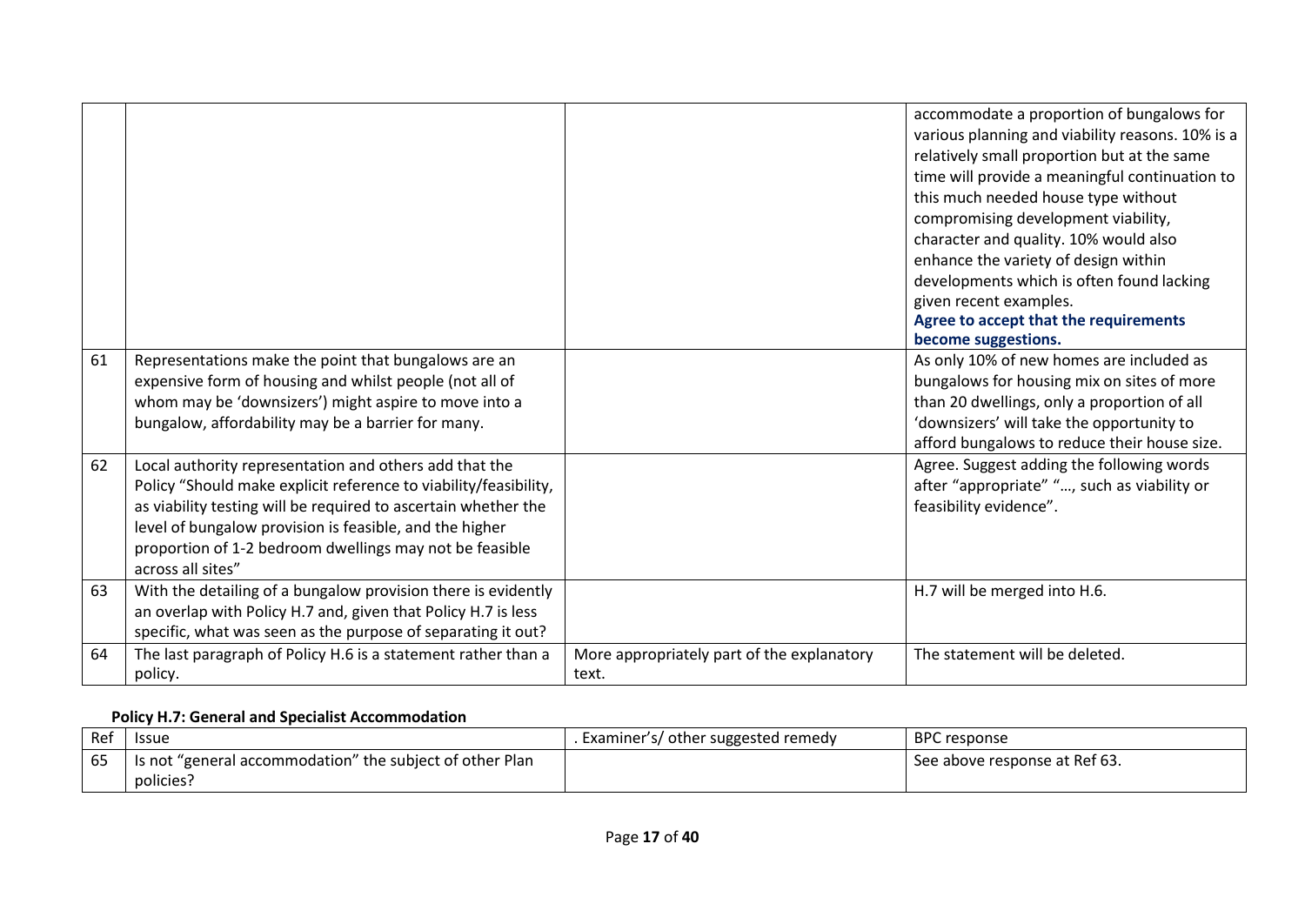| 66 | The second paragraph of the Policy relates to avoiding       | Notea. |
|----|--------------------------------------------------------------|--------|
|    | isolation, in keeping with the assertion in paragraph 6.1.33 |        |
|    | that "recent trends to segregate retirement living needs     |        |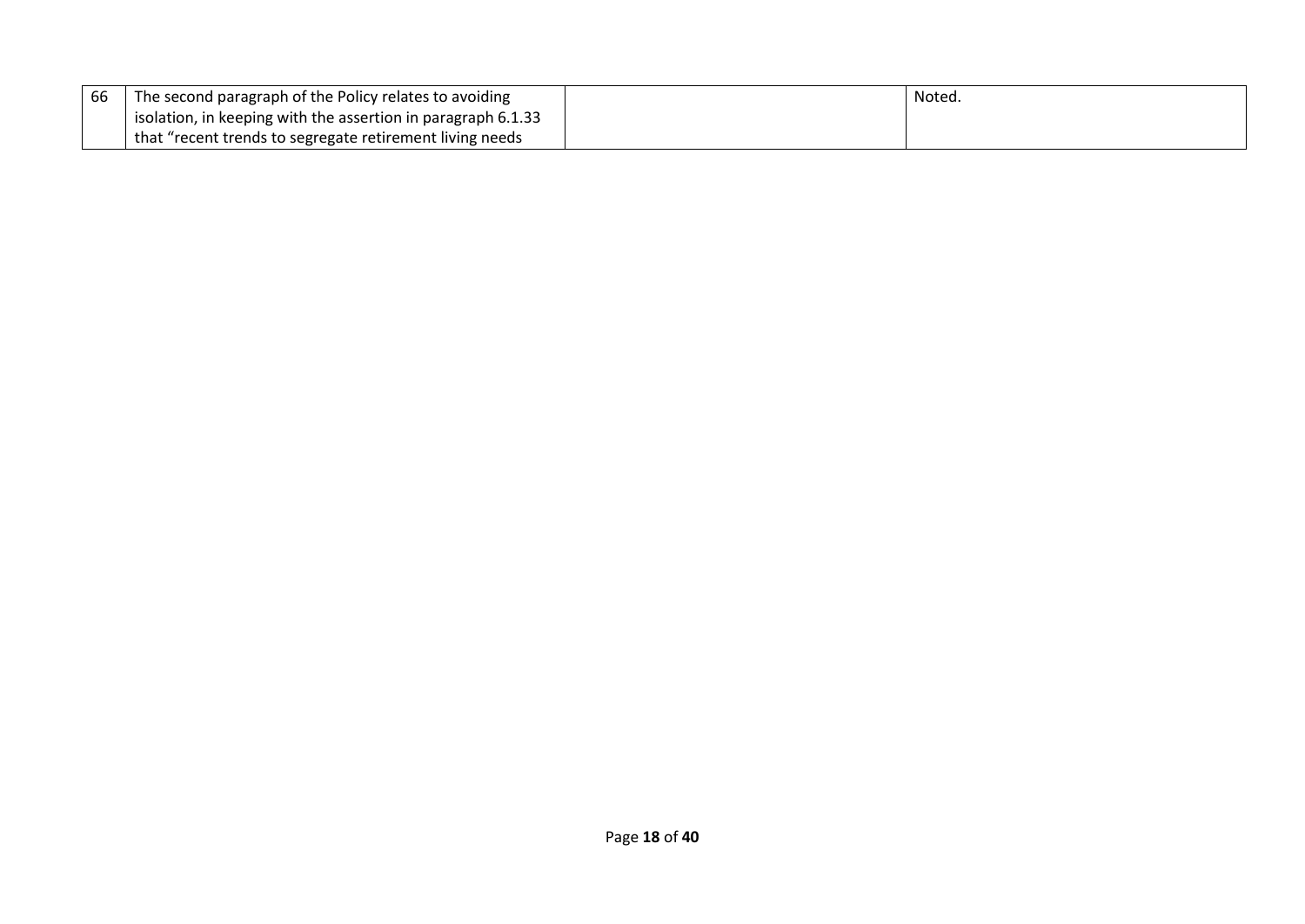|    | reversing with mixed occupancy advocated". But an<br>objective Policy needs to be supported by evidence rather<br>than assertion – even evidence of "recent trends" within<br>Balsall Parish appears to be lacking. |                                                                                                                                                                                               |                                            |
|----|---------------------------------------------------------------------------------------------------------------------------------------------------------------------------------------------------------------------|-----------------------------------------------------------------------------------------------------------------------------------------------------------------------------------------------|--------------------------------------------|
| 67 | Local authority representation suggests that "Specialist<br>schemes tend to be reasonably large, so this may result in<br>schemes meeting needs from outside the area.                                              |                                                                                                                                                                                               | Noted.                                     |
| 68 | LA-Encouraging mixed tenure extra care would improve the<br>likelihood of a scheme meeting local needs.                                                                                                             | It may be more realistic to promote such<br>developments within existing settlements or<br>as part of larger sites, and to encourage<br>developments well-related to existing<br>communities. | Agree; this approach will be incorporated. |
| 69 | LA-The rationale for encouraging children's play areas in<br>older persons developments is not clear or justified."                                                                                                 |                                                                                                                                                                                               | The statement will be deleted.             |

# **Policy H.8: Walking and Cycling Infrastructure within Housing and Commercial Developments**

| Ref | <b>Issue</b>                                                                                                                                                                                    | Examiner's/ other suggested remedy                                                                                                          | <b>BPC</b> response                                                                                                                                                                                                                                                                                                                                                                                                                   |
|-----|-------------------------------------------------------------------------------------------------------------------------------------------------------------------------------------------------|---------------------------------------------------------------------------------------------------------------------------------------------|---------------------------------------------------------------------------------------------------------------------------------------------------------------------------------------------------------------------------------------------------------------------------------------------------------------------------------------------------------------------------------------------------------------------------------------|
| 70  | Appropriate for a "walking and cycling" Policy to extend to<br>both residential and commercial developments, this leaves<br>Policy H.8 somewhat in the wrong place within the Plan<br>document. | Policy would sit more appropriately within the<br>Community section where Policy COM.4<br>would appear to cover the same subject?           | Agree. H.8 will be merged with COM.4 and<br>placed in the Built Environment Policy section.                                                                                                                                                                                                                                                                                                                                           |
| 71  | Unclear why non-residential developments have been<br>caveated with a restriction to those "open to visiting<br>members of the public" - journeys to work may involve<br>walking and cycling?   |                                                                                                                                             | First paragraph to be replaced with: "The<br>creation of new units of residential dwellings,<br>non-residential dwellings open to the public or<br>new buildings for employment use shall be<br>required to demonstrate that the needs of<br>pedestrians and cyclists have been provided<br>for in the plan, including adequate facilities for<br>the storage of bicycles."<br>First sentence of the last paragraph to be<br>deleted. |
| 72  | Reason for the duplication of content across paragraphs 2 &<br>3 is unclear.                                                                                                                    | Connectivity is surely not only an issue for<br>"major developments" and not only for cycling<br>but also for footpaths (as well as roads)? | Disagree. The second paragraph concerns the<br>form and design of new streets, footways and<br>cycle paths within a development. The third                                                                                                                                                                                                                                                                                            |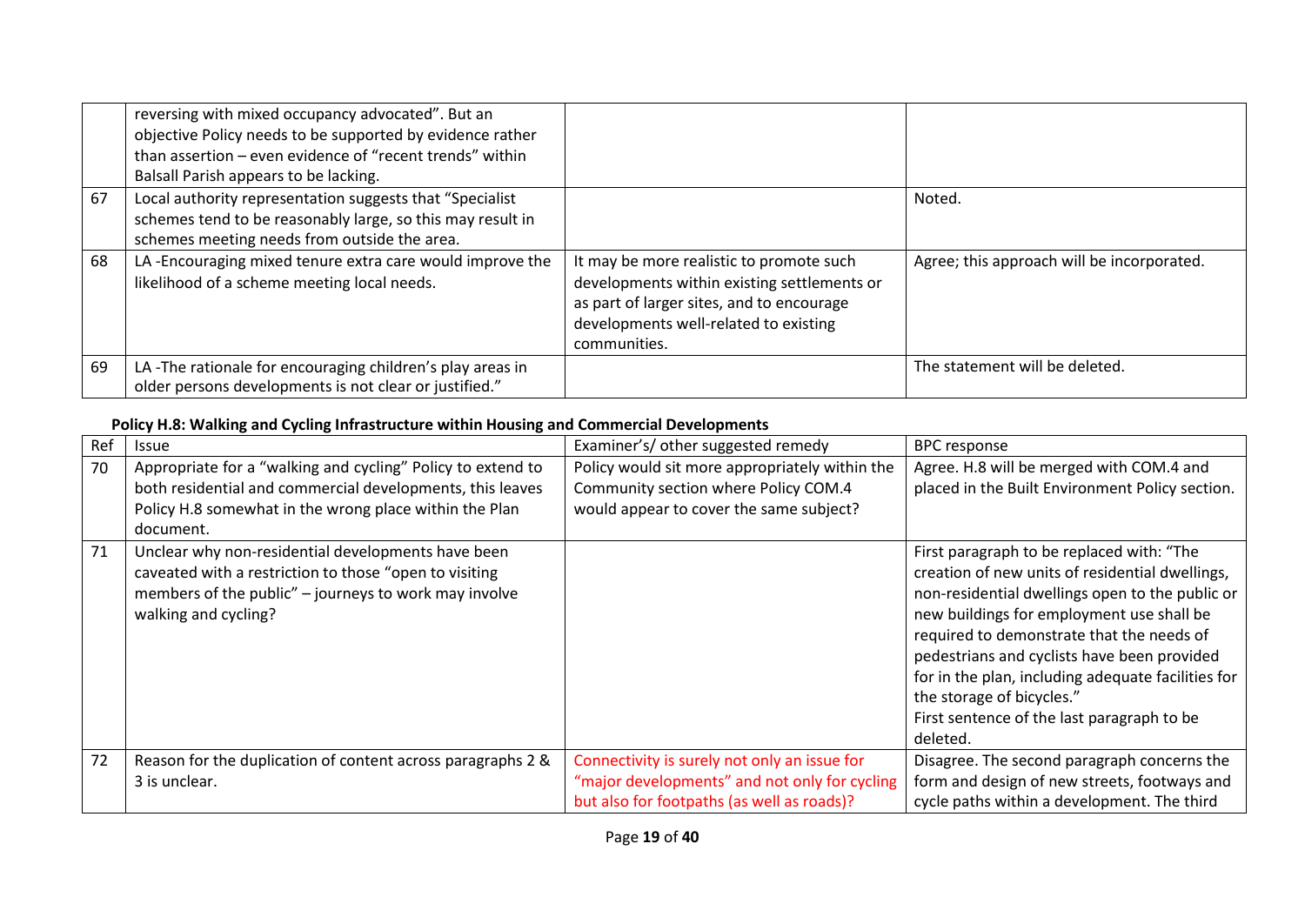|    |                                                                                                                                                                                                                                                                    | paragraph concerns the connectivity to routes<br>beyond the development for cycling.<br>Accept the inclusion of "footpaths" after 'cycle<br>path(s), tracks' in the third paragraph.<br>The reasoning is that major developments<br>present the ability to incorporate this and<br>small developments do not. |
|----|--------------------------------------------------------------------------------------------------------------------------------------------------------------------------------------------------------------------------------------------------------------------|---------------------------------------------------------------------------------------------------------------------------------------------------------------------------------------------------------------------------------------------------------------------------------------------------------------|
| 73 | Appears to be a contradiction within paragraph 2 that<br>requires both that footways should be "on both sides of the<br>street" and that footpaths "should be separated from the<br>roads"?                                                                        | Clarity to be added: "New footpaths for<br>pedestrians should be clearly delineated from<br>the road surface and where practicable, from<br>cycle paths/tracks.                                                                                                                                               |
| 74 | I presume that the second and third sentences of paragraph<br>4 do not relate solely to "New buildings for employment<br>use"?                                                                                                                                     | Agree, first sentence of fourth paragraph to<br>be deleted.                                                                                                                                                                                                                                                   |
| 75 | Representation comments that it is inappropriate for a<br>Neighbourhood Plan to potentially incorporate different<br>design standards from those of the Highway Authority<br>particularly where the Authority will be expected to adopt<br>the road/path/cycleway. | Don't believe there is a conflict. SMBC state:<br>"Policy H8 requires that new housing and<br>employment proposals consider the needs of<br>cyclists and pedestrians and can be welcomed<br>as being consistent with Council policy."                                                                         |
| 76 | Assertion that there is a "very high proportion of dog owners<br>in the area" is not evidenced.                                                                                                                                                                    | Sentence to be rephrased "The countryside is<br>easily accessed from every location and this is<br>extensively made use for walking, including<br>dog walking and cycling.                                                                                                                                    |
| 77 | Focus of paragraph 6.1.37 (and others later in the section)<br>would appear to be addressed within Policy COM.4 rather<br>than Policy H.8.                                                                                                                         | Agree; COM.4 to be merged with H.8, see<br>response above.                                                                                                                                                                                                                                                    |
| 78 | Within this "Explanation" section (along with others) there<br>are footnote references to the NPPF but there is no clarity as<br>to what wording is a quotation from the NPPF.                                                                                     | Agree; a) and c) wording to be included in full<br>as a quotation.                                                                                                                                                                                                                                            |
| 79 | Puzzlingly, paragraph 6.1.42 refers to "Local Cycling and<br>Walking Infrastructure Plans" but, if these exist covering<br>Balsall Parish, they are not referenced.                                                                                                | NPPF paragraph 104d) to be quoted in full.<br>Reference to be made to the West Midlands<br>Local Cycling and Walking Infrastructure Plan<br>and the emerging Solihull MBC Cycling and<br>Walking Strategy and LCWIP.                                                                                          |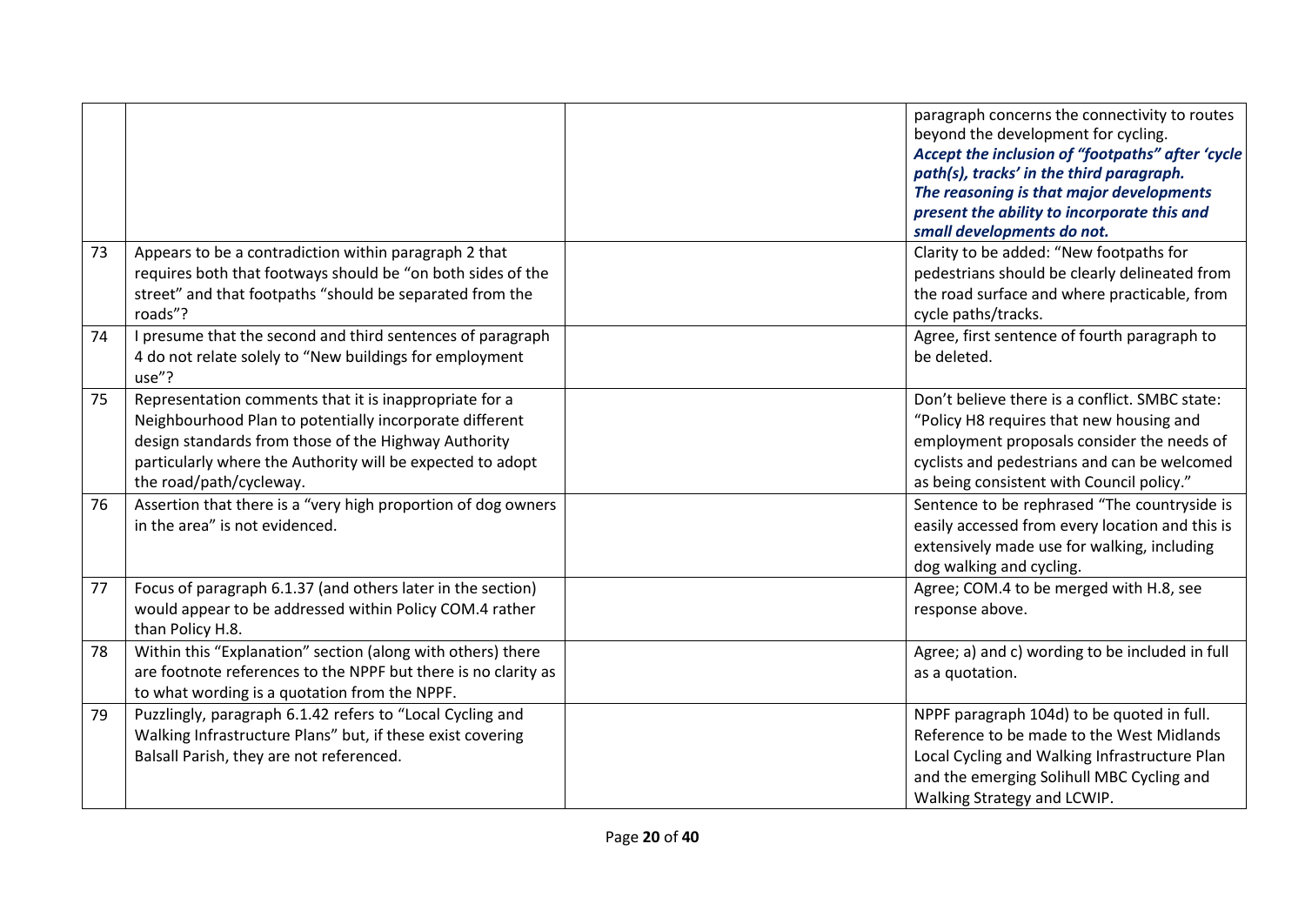**6.2** Built Environment

Policy BE.1: Conversion of Rural Buildings<br>Ref | Issue Examiner's/ other suggested remedy BPC response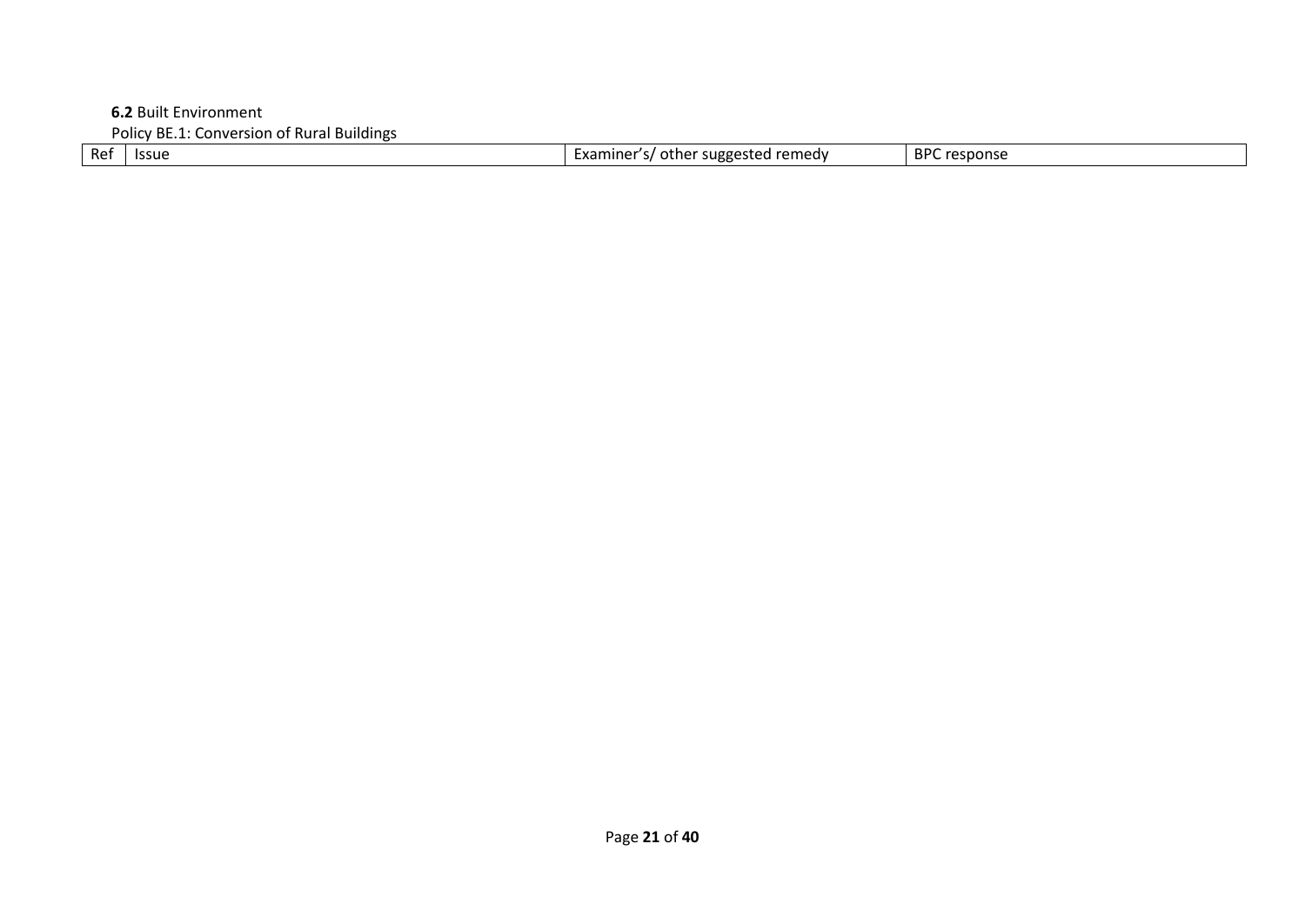| 80 | NPPF does not use the term "conversion" but rather "re-<br>use"; conversion may entail the extension or alteration of a<br>building which the NPPF would require (para 145) "does not<br>result in disproportionate additions over and above the size<br>of the original building". |                                                                                                            | Agree. BE.1 title to be reworded.                                                                                                                                                                                                   |
|----|-------------------------------------------------------------------------------------------------------------------------------------------------------------------------------------------------------------------------------------------------------------------------------------|------------------------------------------------------------------------------------------------------------|-------------------------------------------------------------------------------------------------------------------------------------------------------------------------------------------------------------------------------------|
| 81 | Policy relates to "rural buildings" but does not distinguish<br>between countryside and Green Belt locations                                                                                                                                                                        |                                                                                                            | Agree; to be rephrased "Conversion of rural<br>buildings in the Green Belt".                                                                                                                                                        |
| 82 | Should not be assumed that all the uses quoted in the<br>opening paragraph are "not inappropriate" within the Green<br>Belt, even after having regard to the criteria $a$ ) – g)                                                                                                    | May be more appropriate to say 'uses<br>appropriate in the countryside or Green Belt<br>including tourism' | Agree; to be rephrased "uses appropriate to<br>the Green Belt including rural tourism."                                                                                                                                             |
| 83 | Local authority representation points out in particular that<br>clause f) should recognise that not all ancillary development<br>is appropriate in the Green Belt                                                                                                                   |                                                                                                            | Acknowledge; clause f) to be reworded to<br>recognise that ancillary buildings can be<br>appropriate in the green Belt, meeting the<br>requirements of the NPPF and Solihull Local<br>Plan with respect to impact on the greenbelt. |
| 84 | Overall it is difficult to see why the NPPF (and Local<br>Plan) content is considered insufficient for Balsall Parish<br>purposes.                                                                                                                                                  |                                                                                                            | Noted.                                                                                                                                                                                                                              |
| 85 | Second paragraph of the Policy does not appear to be a<br>land use matter but rather it relates to the application<br>process                                                                                                                                                       |                                                                                                            | Agree; to be deleted.                                                                                                                                                                                                               |
| 86 | Paragraph 6.2.3 appears to be a partial quotation -<br>unreferenced - from the NPPF (para 79) but this as well as<br>part of paragraph 6.2.4 relate to the construction of new<br>buildings which is not the subject of Policy BE.1.                                                |                                                                                                            | Agree; reference and quotes to be added.<br>Intended that this policy covers the<br>construction of new ancillary buildings to<br>support re-use for rural economic purposes<br>(f)).                                               |

# Policy BE.2 Replacement Dwelling

| Ref | <b>Issue</b>                                                                                                                                                                                             | Examiner's/ other suggested remedy    | BPC response                                                                                   |
|-----|----------------------------------------------------------------------------------------------------------------------------------------------------------------------------------------------------------|---------------------------------------|------------------------------------------------------------------------------------------------|
| 87  | Policy would appear to relate to existing dwellings within the<br>built-up, countryside and Green Belt areas but there are<br>particular considerations that will apply to the latter as<br>noted above. |                                       | Policy to be reworded "Replacement dwellings<br>not in the Green Belt".<br>See response at 88. |
| 88  | Difficult to see why considerations for replacements might                                                                                                                                               | I struggle to see how the quoted SMBC | Justification is summarised by the SMBC                                                        |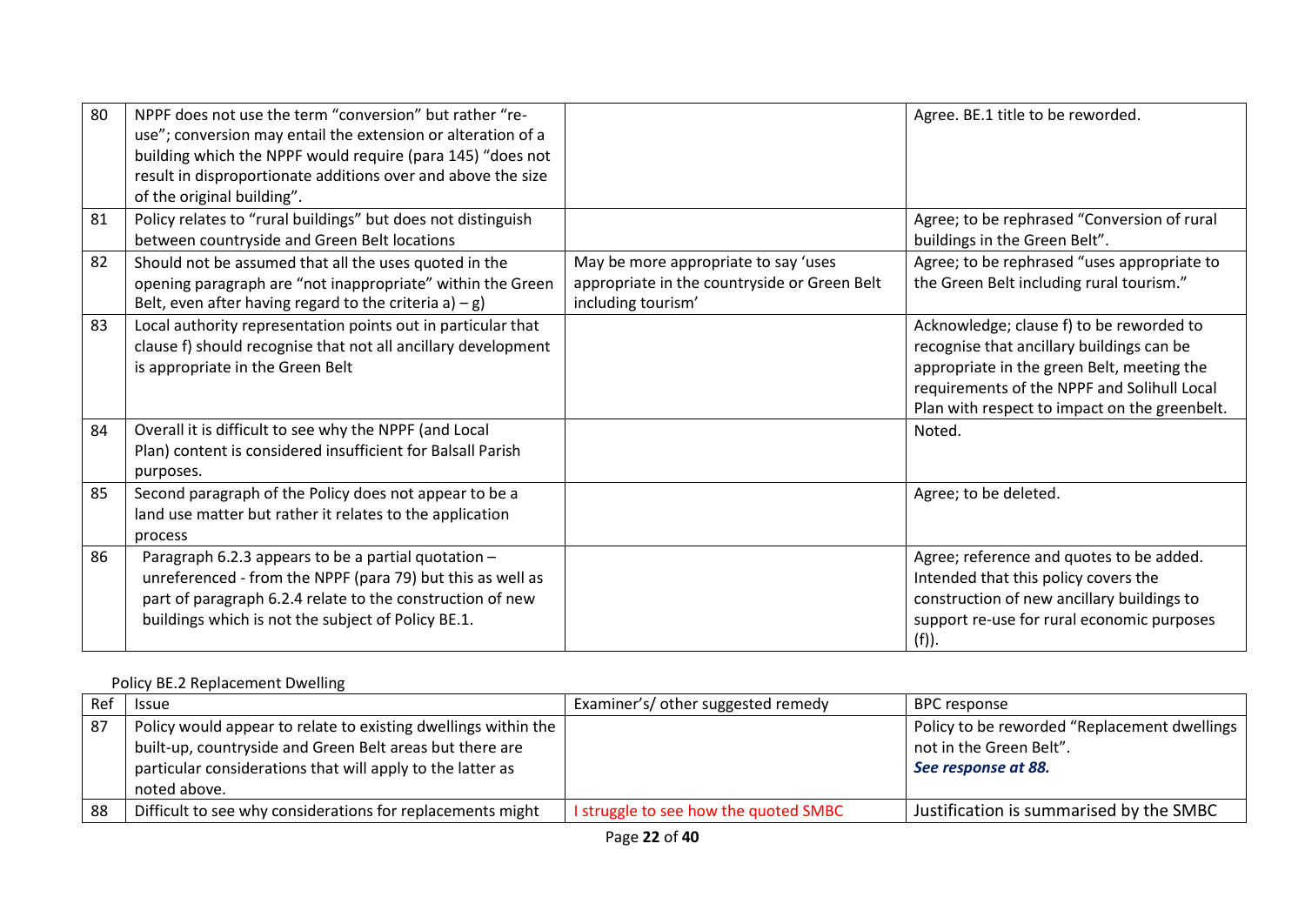|    | be materially different from other development covered by<br>Policies BE.3 & BE.4.                                                                                                                                   | comment addresses my query. The text at<br>6.2.5 says that "appropriate replacements will<br>be [are?] encouraged". Policy BE.3 addresses<br>design considerations for all dwellings<br>whether a replacement or not. Policy BE.4<br>addresses local character considerations for<br>all dwellings whether a replacement or not.<br>Accordingly Policy BE.2 criteria a) and d) (and<br>f) via other policies) are duplications. Criteria<br>b) and c) seem to some degree to be<br>contradictory but it is hard to see how<br>garaging, garden and domestic storage<br>considerations can be peculiar to replacement<br>dwellings. Given that any new dwelling will<br>have to gain an approval under the current<br>Building Regulations, and given that the<br>suggested alternative of extensions could<br>increase the building footprint, criterion e)<br>seems more like an obstacle than an<br>encouragement. Accordingly I need more<br>information to understand the thinking behind<br>Policy BE.2. | comment: "Replacement dwellings are<br>covered in draft Policy BE2, which should flag<br>up green belt restrictions limiting<br>replacements to not materially larger than the<br>building replaced, in line with the NPPF. The<br>policy is quite prescriptive, providing more<br>detailed local guidance relating to garaging<br>and storage, amenity and biodiversity, and<br>requiring proposals to demonstrate how a<br>replacement is more sustainable than<br>refurbishment, alteration or extension of the<br>existing building."<br>Agree that 6.2.5 reads "are encouraged".<br>Policy BE.2 is to be deleted and criterion d) is<br>to be added to the merged BE.3. and BE.4<br><b>Local Character and Design.</b> |
|----|----------------------------------------------------------------------------------------------------------------------------------------------------------------------------------------------------------------------|---------------------------------------------------------------------------------------------------------------------------------------------------------------------------------------------------------------------------------------------------------------------------------------------------------------------------------------------------------------------------------------------------------------------------------------------------------------------------------------------------------------------------------------------------------------------------------------------------------------------------------------------------------------------------------------------------------------------------------------------------------------------------------------------------------------------------------------------------------------------------------------------------------------------------------------------------------------------------------------------------------------|-----------------------------------------------------------------------------------------------------------------------------------------------------------------------------------------------------------------------------------------------------------------------------------------------------------------------------------------------------------------------------------------------------------------------------------------------------------------------------------------------------------------------------------------------------------------------------------------------------------------------------------------------------------------------------------------------------------------------------|
| 89 | Where marginal differences are suggested, such as with<br>criterion e), there is no indication of why this might be a<br>particular consideration for Balsall Parish or how "more<br>sustainable" might be assessed. |                                                                                                                                                                                                                                                                                                                                                                                                                                                                                                                                                                                                                                                                                                                                                                                                                                                                                                                                                                                                               | Rephrase : "more ecologically sustainable".<br>See response at 88.                                                                                                                                                                                                                                                                                                                                                                                                                                                                                                                                                                                                                                                          |
| 90 | Criterion b) would appear to be particularly over-prescriptive<br>particularly since it is not expected for new dwellings where<br>sites may be less constrained.                                                    |                                                                                                                                                                                                                                                                                                                                                                                                                                                                                                                                                                                                                                                                                                                                                                                                                                                                                                                                                                                                               | Include "where practicable".<br>See response at 88.                                                                                                                                                                                                                                                                                                                                                                                                                                                                                                                                                                                                                                                                         |
| 91 | Representation comments more generally that "Elements of<br>the proposed policy appear be overly prescriptive and<br>unnecessarily constrain a site which may otherwise help<br>deliver sustainable development."    | As quoted above the SMBC comment says<br>that the whole Policy is "quite prescriptive"<br>which would suggest that the representation<br>may be valid in relation to some "elements".                                                                                                                                                                                                                                                                                                                                                                                                                                                                                                                                                                                                                                                                                                                                                                                                                         | Disagree subject to amendments as above.<br>SMBC are comfortable with the Policy.<br>See response at 88.                                                                                                                                                                                                                                                                                                                                                                                                                                                                                                                                                                                                                    |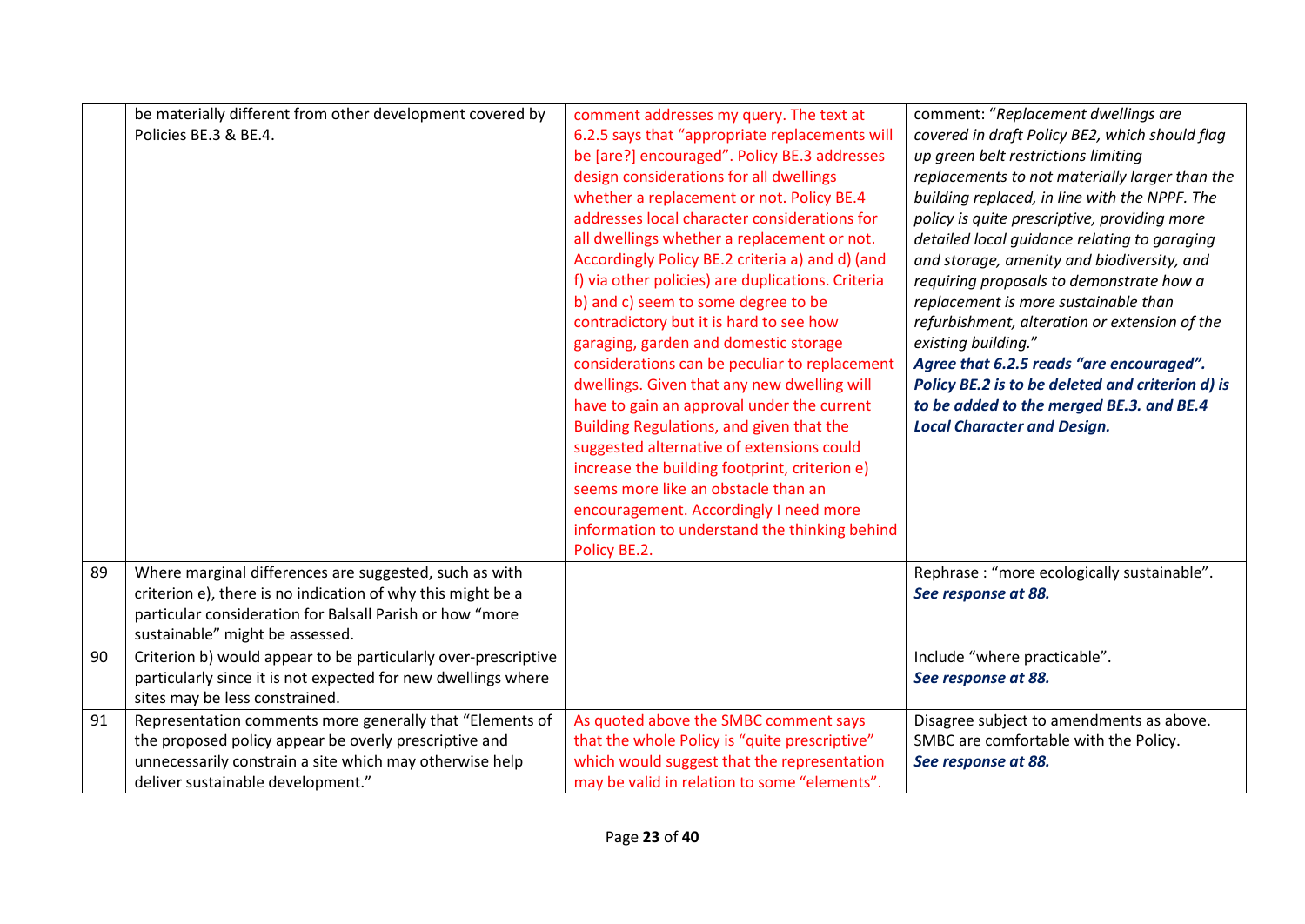|     | <b>Policy BE.3: Design</b>                                                                                                                                       |                                                          |                                                                                                                                                                                                                                                                                                                                                                                                                                                                                                                                                                                                                                                                                                                                                                                                                                                                                                                                                                                                                                                                                                                                                                                             |  |  |
|-----|------------------------------------------------------------------------------------------------------------------------------------------------------------------|----------------------------------------------------------|---------------------------------------------------------------------------------------------------------------------------------------------------------------------------------------------------------------------------------------------------------------------------------------------------------------------------------------------------------------------------------------------------------------------------------------------------------------------------------------------------------------------------------------------------------------------------------------------------------------------------------------------------------------------------------------------------------------------------------------------------------------------------------------------------------------------------------------------------------------------------------------------------------------------------------------------------------------------------------------------------------------------------------------------------------------------------------------------------------------------------------------------------------------------------------------------|--|--|
| Ref | Issue                                                                                                                                                            | Examiner's/ other suggested remedy                       | <b>BPC</b> response                                                                                                                                                                                                                                                                                                                                                                                                                                                                                                                                                                                                                                                                                                                                                                                                                                                                                                                                                                                                                                                                                                                                                                         |  |  |
| 92  | Repetition of wording suggests there is significant overlap<br>between Policies BE.3 and BE.4. Is there a purpose in<br>separating out the two related Policies? |                                                          | These Policies will be merged if the Examiner<br>thinks this would be helpful.                                                                                                                                                                                                                                                                                                                                                                                                                                                                                                                                                                                                                                                                                                                                                                                                                                                                                                                                                                                                                                                                                                              |  |  |
| 93  | Policy BE.3 explicitly relates to "all development" but not all<br>aspects will be relevant for every development.                                               | Suggesting the need for inserting 'where<br>applicable'. | Agree. BE3 and BE4 to be merged as "Local<br><b>Character and Design:</b><br>Where applicable, development proposals<br>must demonstrate how local character and<br>(agree to deletion) scheme design has<br>considered the factors listed a) to o) below<br>where they relate to the proposal concerned.<br>Development proposals must make full use<br>of the appendix to this plan (Character<br>Assessment) and its detailed findings during<br>the conception and evolution of a design.<br>'a) to I) as per existing BE4; and<br>m) Development proposals will be expected to<br>demonstrate how the design has been<br>influenced by the need to plan positively to<br>reduce crime and the fear of crime and how<br>this will be achieved;<br>n) Developments will be expected to<br>demonstrate how the design has been<br>influenced by the need for a positive impact<br>on public health; and<br>o) Residential development within the<br>curtilage of dwelling houses will be supported<br>if the design respects the character and<br>appearance of the immediate character zone<br>and there would be no unacceptable harm to<br>the living conditions of nearby occupiers." |  |  |
| 94  | Doubtful that a prospective developer will understand what                                                                                                       | Is the core of this issue perhaps addressed by           | Reference to policies of the SMBC SLP to be                                                                                                                                                                                                                                                                                                                                                                                                                                                                                                                                                                                                                                                                                                                                                                                                                                                                                                                                                                                                                                                                                                                                                 |  |  |
|     | is required from paragraph 3 and the "Explanation" section                                                                                                       | the Community Policies?                                  | made in order to explain.                                                                                                                                                                                                                                                                                                                                                                                                                                                                                                                                                                                                                                                                                                                                                                                                                                                                                                                                                                                                                                                                                                                                                                   |  |  |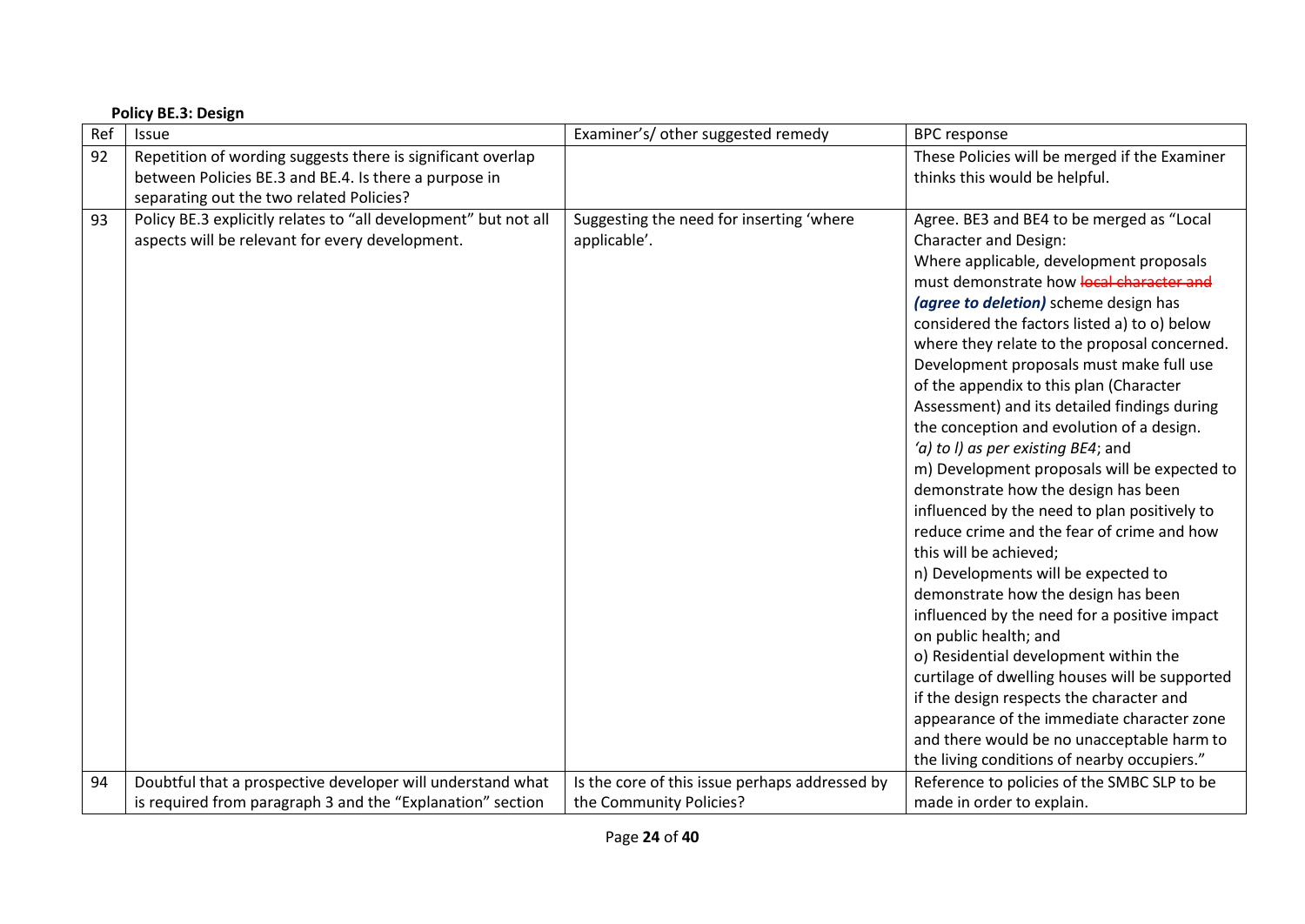|    | does not assist other than providing a reference.                                                                                                                                                   | Please provide the references.                                         | Policy P18, Health and Wellbeing, Solihull Local<br><b>Plan and its successors.</b>                                                                                    |
|----|-----------------------------------------------------------------------------------------------------------------------------------------------------------------------------------------------------|------------------------------------------------------------------------|------------------------------------------------------------------------------------------------------------------------------------------------------------------------|
| 95 | Local authority representation suggests that in paragraph 4<br>"enhance" should be replaced with 'respect'                                                                                          |                                                                        | Agree.                                                                                                                                                                 |
| 96 | Paragraph 5 adds nothing to that which is indicated in Policy<br>BE.4.                                                                                                                              |                                                                        | This will be dealt with by the merger of<br>Policies BE.3 and BE.4.                                                                                                    |
| 97 | The local authority representation comments: "The final<br>paragraph relating to development within curtilages should<br>reference Policy H4 to ensure no conflict."                                |                                                                        | Agree.                                                                                                                                                                 |
| 98 | Paragraph 6.2.17 reproduces a quotation that relates to<br>'strategic policies' but it is left unclear how this may be<br>applied to the detail that is addressed within Policies BE.3<br>and BE.4. | Please provide the references.                                         | Reference to policies of the SMBC SLP to be<br>made in order to explain.<br><b>Policy P18, Health and Wellbeing, Solihull</b><br><b>Local Plan and its successors.</b> |
| 99 | Paragraph 6.2.18 refers to 'Secured by Design' (although this<br>is written as "Secure by Design" and is unreferenced).                                                                             | Secured by Design provides design guidance<br>rather that "standards". | Agree.                                                                                                                                                                 |

# Policy BE.4: Responding to Local Character

| Ref | <b>Issue</b>                                                                                                                                                                                                                               | Examiner's/ other suggested remedy                                                                                                                  | <b>BPC</b> response                                                                                                                                                                                                                                                       |
|-----|--------------------------------------------------------------------------------------------------------------------------------------------------------------------------------------------------------------------------------------------|-----------------------------------------------------------------------------------------------------------------------------------------------------|---------------------------------------------------------------------------------------------------------------------------------------------------------------------------------------------------------------------------------------------------------------------------|
| 100 | As with Policy BE.3, not every "principle" will be relevant to<br>every proposal.                                                                                                                                                          | 'Where applicable' is required.                                                                                                                     | Agree.                                                                                                                                                                                                                                                                    |
| 101 | Principle a) it is unclear what is to be understood by the<br>term "area"; it is very apparent from the Character<br>Assessment that the Neighbourhood Area has not one but a<br>wide variety of "patterns, building styles and materials" | Is the introductory paragraph perhaps a<br>sufficient guide to the required approach<br>without the need for principle a) which adds<br>no clarity? | The term "area" refers to the Character areas<br>as defined in the Character Assessment as an<br>appendix to the Plan and this will be made<br>clearer in this text.<br>a) to be retained as it adds a specific<br>requirement regarding pattern, style and<br>materials. |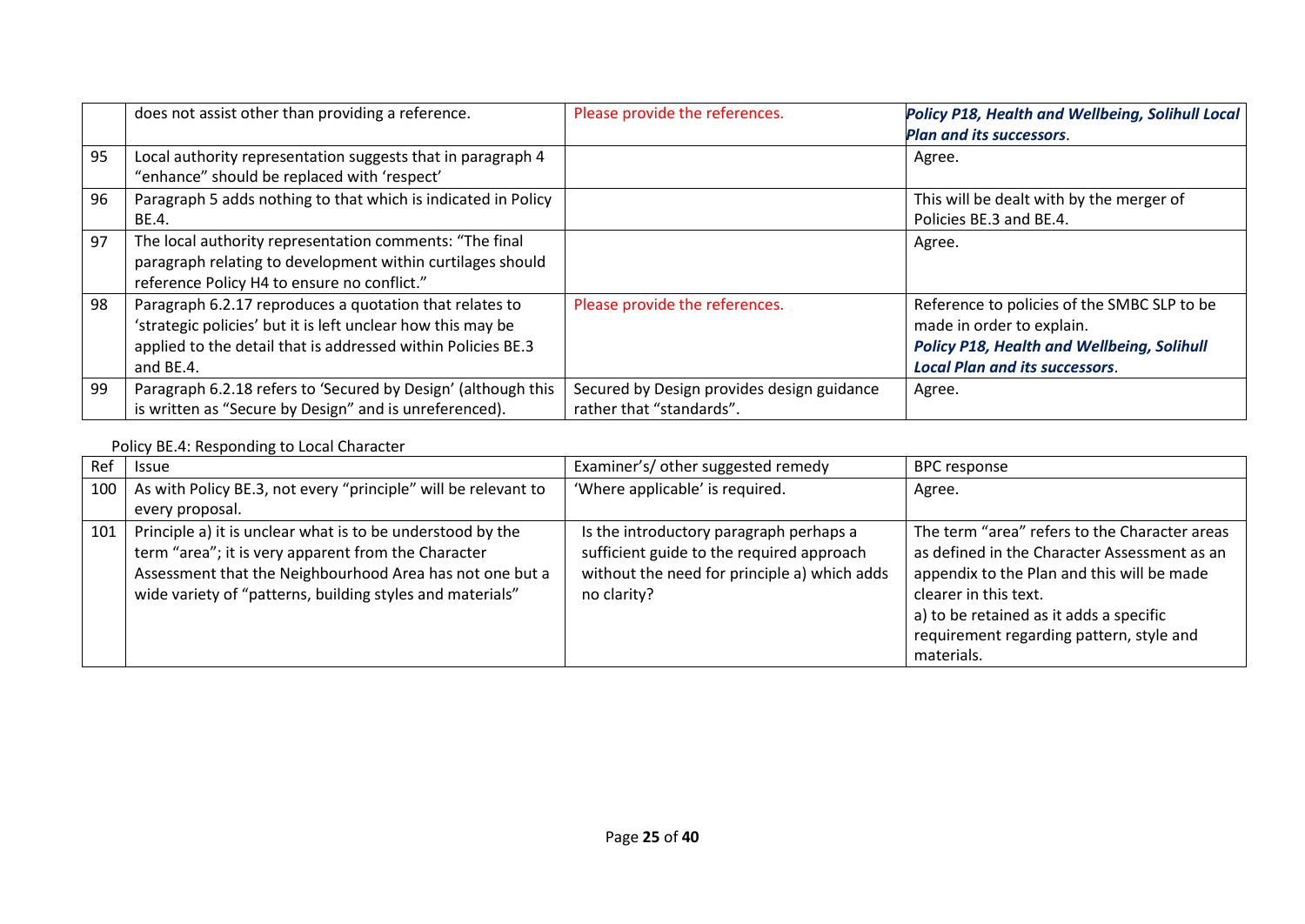| 102 | Representation comments: "More flexibility is [thus] sought    | If the Policy is "about the interface between      | Disagree. Policy is about the interface             |
|-----|----------------------------------------------------------------|----------------------------------------------------|-----------------------------------------------------|
|     | from L&Q Estates and BDW with respect of the criteria,         | old and new dwellings" that "interface" for        | between old and new dwellings, b) and c)            |
|     | including a) building styles and materials, b) density, and c) | the strategic site allocation(s) is likely to vary | relate to this interface.                           |
|     | building heights, given the emphasis should be to achieve      | across a site and much of the site will be         | It is felt helpful to reference specific guidelines |
|     | sustainable development around Balsall Common as per           | detached from the existing dwellings. I            | that the Plan wishes developers to implement.       |
|     | national planning policy".                                     | commented that "the Neighbourhood Area             | The comments go beyond and provide                  |
|     |                                                                | has not one but a wide variety of "patterns,       | additional detail.                                  |
|     |                                                                | building styles and materials" and a               | It is understood that criterion c) could be         |
|     |                                                                |                                                    | confusing therefore the following wording is        |
|     |                                                                |                                                    | proposed:                                           |
|     |                                                                |                                                    | c) Feature buildings that are taller than those     |
|     |                                                                |                                                    | adjacent and that add interest and increase         |
|     |                                                                |                                                    | the efficient use of land can be considered         |
|     |                                                                |                                                    | where they are not adjacent to existing lower       |
|     |                                                                |                                                    | dwellings; and where they are away from site        |
|     |                                                                |                                                    | boundaries with open countryside. The               |
|     |                                                                |                                                    | village centre is excepted (Character Zone K).      |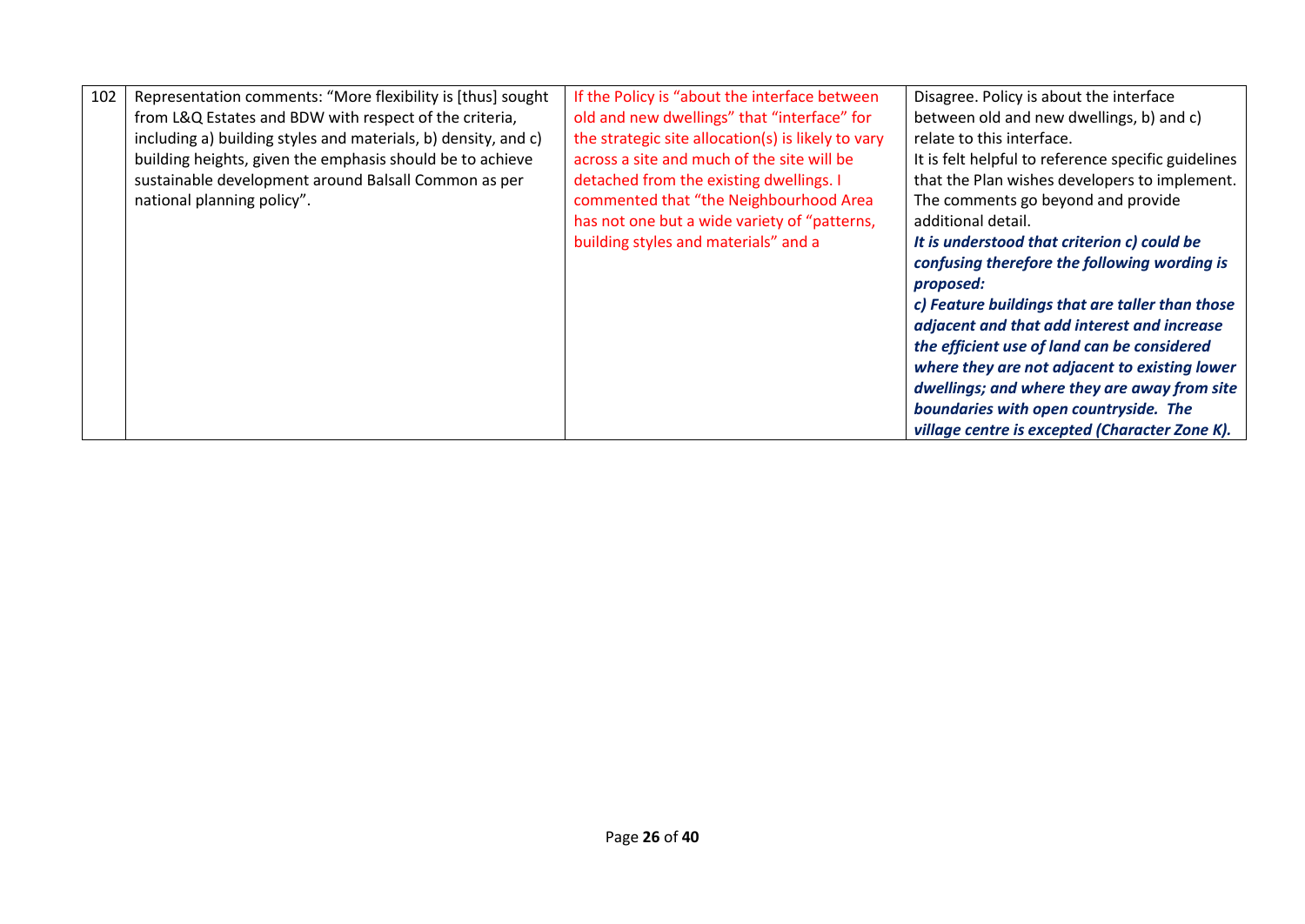|     |                                                                                                                                                                                                                                                                                                      | representation points out that a large-scale<br>development might justify a distinctive, if<br>sympathetic, style of its own, as has evidently<br>happened in the past with some noted<br>successes. But if there have been past design<br>'failures' then it would not be appropriate for<br>these to be replicated within any adjacent<br>new developments." How do the "principles"<br>set down in Policy BE.4 distil from the<br>Character Assessment the matters which will<br>assure a 'successful' development in Balsall<br>Common - or do they over-concentrate on<br>matters which apply to every development? |                                                                                                                                                                                       |
|-----|------------------------------------------------------------------------------------------------------------------------------------------------------------------------------------------------------------------------------------------------------------------------------------------------------|--------------------------------------------------------------------------------------------------------------------------------------------------------------------------------------------------------------------------------------------------------------------------------------------------------------------------------------------------------------------------------------------------------------------------------------------------------------------------------------------------------------------------------------------------------------------------------------------------------------------------|---------------------------------------------------------------------------------------------------------------------------------------------------------------------------------------|
| 103 | "It is important not to duplicate requirements of the Solihull<br>Local Plan with respect of complying with the Solihull<br>Borough Landscape requirements (Criterion h).                                                                                                                            |                                                                                                                                                                                                                                                                                                                                                                                                                                                                                                                                                                                                                          | Ditto.                                                                                                                                                                                |
| 104 | The various heritage, landscape and flood risk criterion d),<br>e), k) and I) are effectively covered by National Planning<br>Policy and the Strategic Policies of the Local Plan and<br>duplication of such advice is not considered necessary in the<br>neighbourhood plan".                       |                                                                                                                                                                                                                                                                                                                                                                                                                                                                                                                                                                                                                          | Ditto.                                                                                                                                                                                |
| 105 | Unless: key view across the parish area are specifically<br>defined, tranquil areas are precisely identified and through<br>routes are clearly demarcated by the NDP, criterion f), i)<br>and j) will be difficult to apply in the development<br>management process."                               |                                                                                                                                                                                                                                                                                                                                                                                                                                                                                                                                                                                                                          | Ditto.                                                                                                                                                                                |
| 106 | c) the lengthy combination of clauses and sub-clauses is<br>potentially confusing. The local authority representation<br>notes that "Whilst clause c) [on] restrictions to height of<br>buildings has been modified, policy [BE.4] could provide<br>greater flexibility on new housing allocations". |                                                                                                                                                                                                                                                                                                                                                                                                                                                                                                                                                                                                                          | c) will be split to be clear of the distinction<br>between the village centre and strategic<br>housing sites. We would contest that the Plan<br>does provide significant flexibility. |
| 107 | The words "Demonstrate plans to" would seem<br>superfluous to principle f).                                                                                                                                                                                                                          |                                                                                                                                                                                                                                                                                                                                                                                                                                                                                                                                                                                                                          | Agree; delete "Demonstrate plans to".                                                                                                                                                 |
| 108 | Principle h) references the "Solihull Borough Landscape                                                                                                                                                                                                                                              | Which of the two is intended?                                                                                                                                                                                                                                                                                                                                                                                                                                                                                                                                                                                            | All titles of reference documents will be                                                                                                                                             |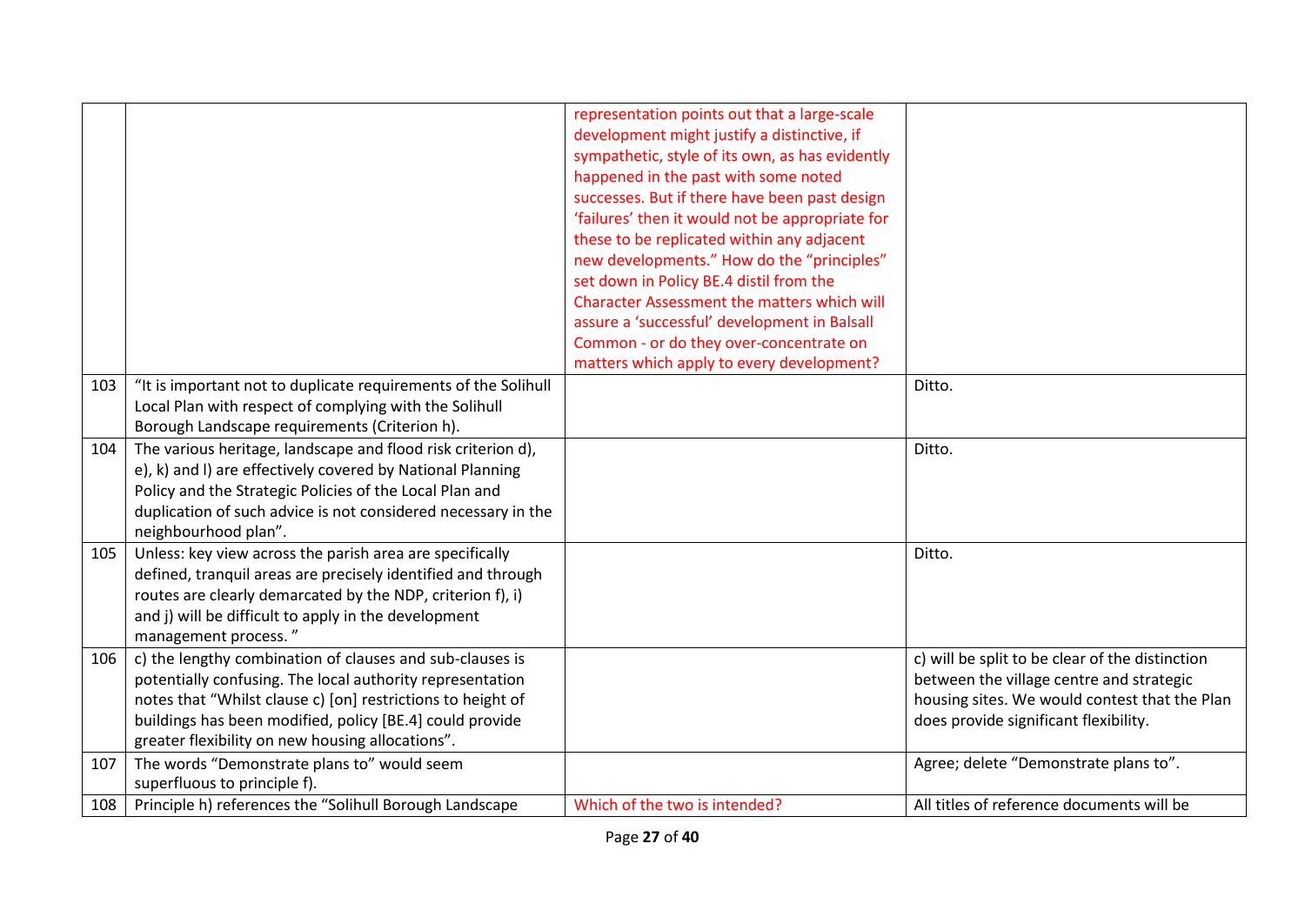|     | Guidelines' but the "Reference Documents" records this as<br>the "Warwickshire Landscape Guidelines - Arden" - it is<br>unclear whether this is the intended document or the<br>'Solihull Borough Landscape Character Assessment 2016'<br>included within the evidence documents online. |                                                                                           | checked and reconciled.<br>Both documents will be referred to and<br>referenced. |
|-----|------------------------------------------------------------------------------------------------------------------------------------------------------------------------------------------------------------------------------------------------------------------------------------------|-------------------------------------------------------------------------------------------|----------------------------------------------------------------------------------|
| 109 | Principle I) relates to very specific circumstances "Where a<br>site on which development is proposed includes, or has<br>the potential to include, heritage assets with<br>archaeological interest" (NPPF para 189).                                                                    | More applicable in Policy BE.6.                                                           | Agree.                                                                           |
| 110 | Representation suggests that "The NDP should<br>acknowledge how new development can positively<br>contribute to the character of Balsall Common through<br>the planning process.                                                                                                         |                                                                                           | Agree, appropriate wording to be included.                                       |
| 111 | Paragraph 6.2.30 quotes extensively from NPPF para 127.                                                                                                                                                                                                                                  | Would be fairer to say that the use of the<br>Character Assessment "will help to ensure". | Agree.                                                                           |
| 112 | Paragraph 6.2.31 is inappropriate and the same policy<br>considerations will apply to approvals at all stages in the<br>planning process.                                                                                                                                                |                                                                                           | Agree, paragraph to be deleted.                                                  |

#### **Policy BE.5: Design Review Panels**

| Ref | Issue                                                      | Examiner's/ other suggested remedy             | <b>BPC</b> response                         |
|-----|------------------------------------------------------------|------------------------------------------------|---------------------------------------------|
| 113 | Inappropriate Policy directed at Solihull MBC.             | Council representation comments: "The          | Agree. SMBC comments to be included in BE.3 |
|     | NPPF (para 129) makes clear the basis on which such review | Council has no plans currently to establish    | supporting text.                            |
|     | panels would feed into the planning decision process.      | such a mechanism [Design Review Panels],       | BE.5 to be deleted.                         |
|     | Representations suggest that the threshold for review has  | and as the policy does not provide             |                                             |
|     | been set too low.                                          | guidance for determining planning              |                                             |
|     |                                                            | applications, this recommendation should       |                                             |
|     |                                                            | be covered in the                              |                                             |
|     |                                                            | supporting text to Policy BE.3, rather than a  |                                             |
|     |                                                            | policy itself."                                |                                             |
|     |                                                            | Alternative might be for this issue to become  |                                             |
|     |                                                            | a "Community Aspiration" for the Parish        |                                             |
|     |                                                            | Council either to press further with the local |                                             |
|     |                                                            | authority or to set up independently but with  |                                             |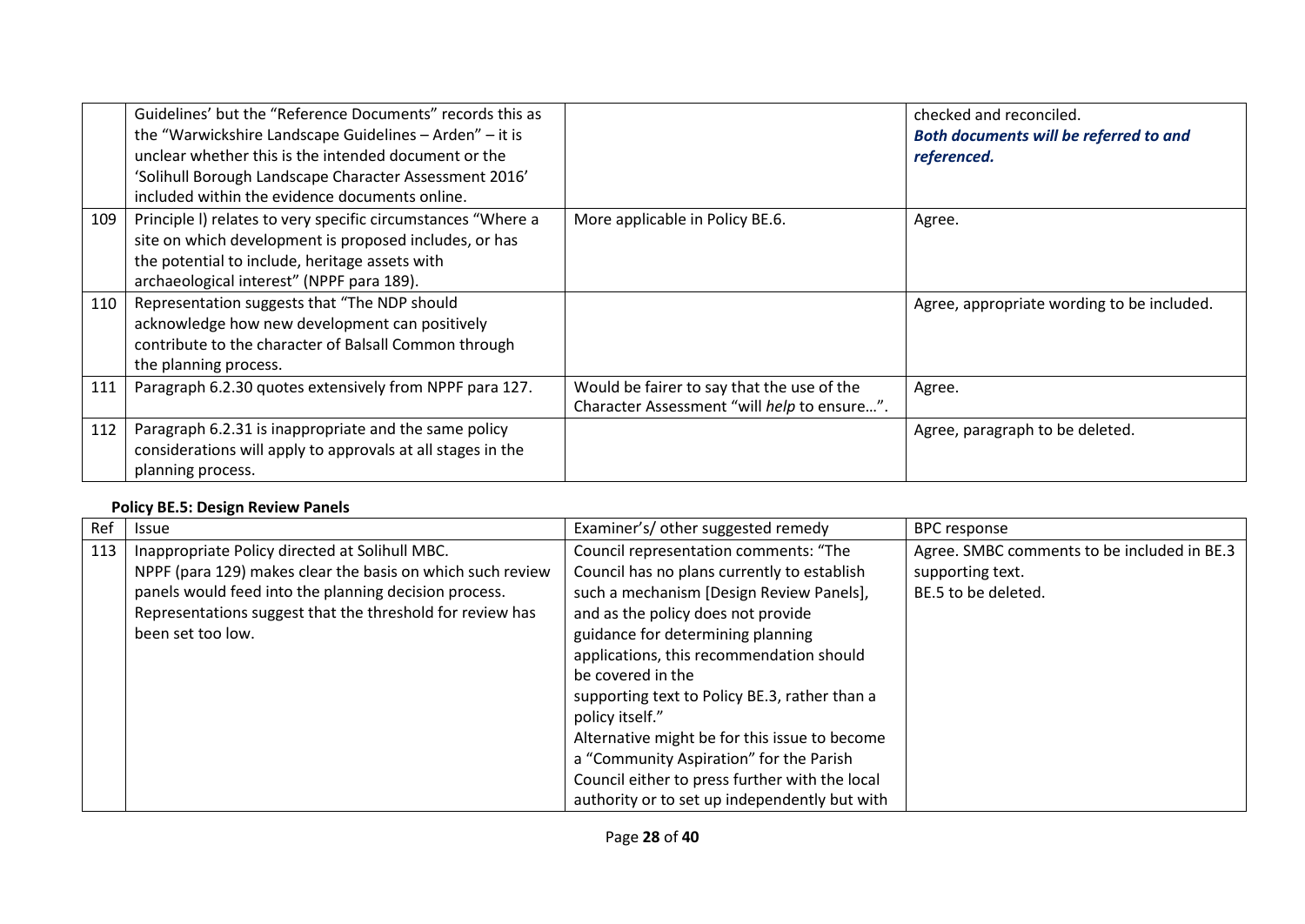|     |                                                                                                                                                                                                                                     | the Council's blessing.                                                                                                                                                                                                                                                                                                                    |                                                                                                                                                                                                                                                                                                                                                                                                                                                                                                         |  |  |
|-----|-------------------------------------------------------------------------------------------------------------------------------------------------------------------------------------------------------------------------------------|--------------------------------------------------------------------------------------------------------------------------------------------------------------------------------------------------------------------------------------------------------------------------------------------------------------------------------------------|---------------------------------------------------------------------------------------------------------------------------------------------------------------------------------------------------------------------------------------------------------------------------------------------------------------------------------------------------------------------------------------------------------------------------------------------------------------------------------------------------------|--|--|
|     | <b>Policy BE.6: Heritage Assets</b>                                                                                                                                                                                                 |                                                                                                                                                                                                                                                                                                                                            |                                                                                                                                                                                                                                                                                                                                                                                                                                                                                                         |  |  |
| Ref | Issue                                                                                                                                                                                                                               | Examiner's/ other suggested remedy                                                                                                                                                                                                                                                                                                         | <b>BPC</b> response                                                                                                                                                                                                                                                                                                                                                                                                                                                                                     |  |  |
| 114 | Neither this Policy nor the supporting "Explanation"<br>references a list of heritage assets other that the Temple<br><b>Balsall Conservation Area.</b>                                                                             |                                                                                                                                                                                                                                                                                                                                            | True, however the heritage asset list can<br>change over time and it is not considered<br>appropriate to replicate the list in the Plan. A<br>reference to the list can be made.                                                                                                                                                                                                                                                                                                                        |  |  |
| 115 | Representation suggests that national policy may be relied<br>on, with less potential for confusion, and Policy BE.6 could<br>concentrate on the important Conservation Area.                                                       | Whilst it is true that heritage assets are<br>widespread, the related Policy does not/could<br>not vary from national protections; whereas<br>the Conservation Area Policy can/could be<br>informed by issues specific to Temple Balsall<br>(although I note that there is no Appraisal<br>document shown on the Solihull MBC<br>website). | It is considered that a heritage asset can be<br>anywhere in the parish and the Conservation<br>Area is only in Temple Balsall and they are<br>different. Consequently, this policy adds<br>value.<br>The evidence in paragraph 6.3.27 will be<br>added to the policy constitutes the issues<br>specific to the Conservation Area and this is<br>captured in the final paragraph of the policy.<br><b>Suggest renaming the policy "Temple Balsall</b><br><b>Conservation Area and Heritage Assets".</b> |  |  |
| 116 | Whilst the "Reference Documents" includes "Listed Buildings<br>in Balsall Parish" it is not apparent that a listing is attached<br>to the Plan as an un-numbered Appendix 2.                                                        |                                                                                                                                                                                                                                                                                                                                            | A reference to the listing of SMBC will be<br>made. The list which forms an appendix to the<br>Character Assessment will be deleted.                                                                                                                                                                                                                                                                                                                                                                    |  |  |
| 116 | Unfortunate that the "Landmarks" listed within the<br>Character Assessment do not comprehensively (apparently)<br>include the heritage assets by Zone such that their<br>distribution and contribution might be better appreciated. | Is there a particular reason why the<br>Assessment and listing have not been<br>combined?                                                                                                                                                                                                                                                  | "Landmarks" listed within the Character<br>Assessment cover a wider range than the<br>locally listed buildings. Buildings have been<br>included where it is considered that it adds<br>value.                                                                                                                                                                                                                                                                                                           |  |  |
| 117 | Doubt that it is the responsibility of an applicant, as the<br>Policy says, to "explain" the significance of a heritage asset -<br>this will be described within its listing.                                                       | Rather the applicant must 'assess and<br>address any impact of their proposals on the<br>significance of the asset'.                                                                                                                                                                                                                       | Agree.                                                                                                                                                                                                                                                                                                                                                                                                                                                                                                  |  |  |
| 118 | Last paragraph the meaning of "strictly controlled" is unclear<br>in the context of the application process and this sentence<br>does not seem to add any clarity beyond the previous<br>paragraphs.                                |                                                                                                                                                                                                                                                                                                                                            | Delete.                                                                                                                                                                                                                                                                                                                                                                                                                                                                                                 |  |  |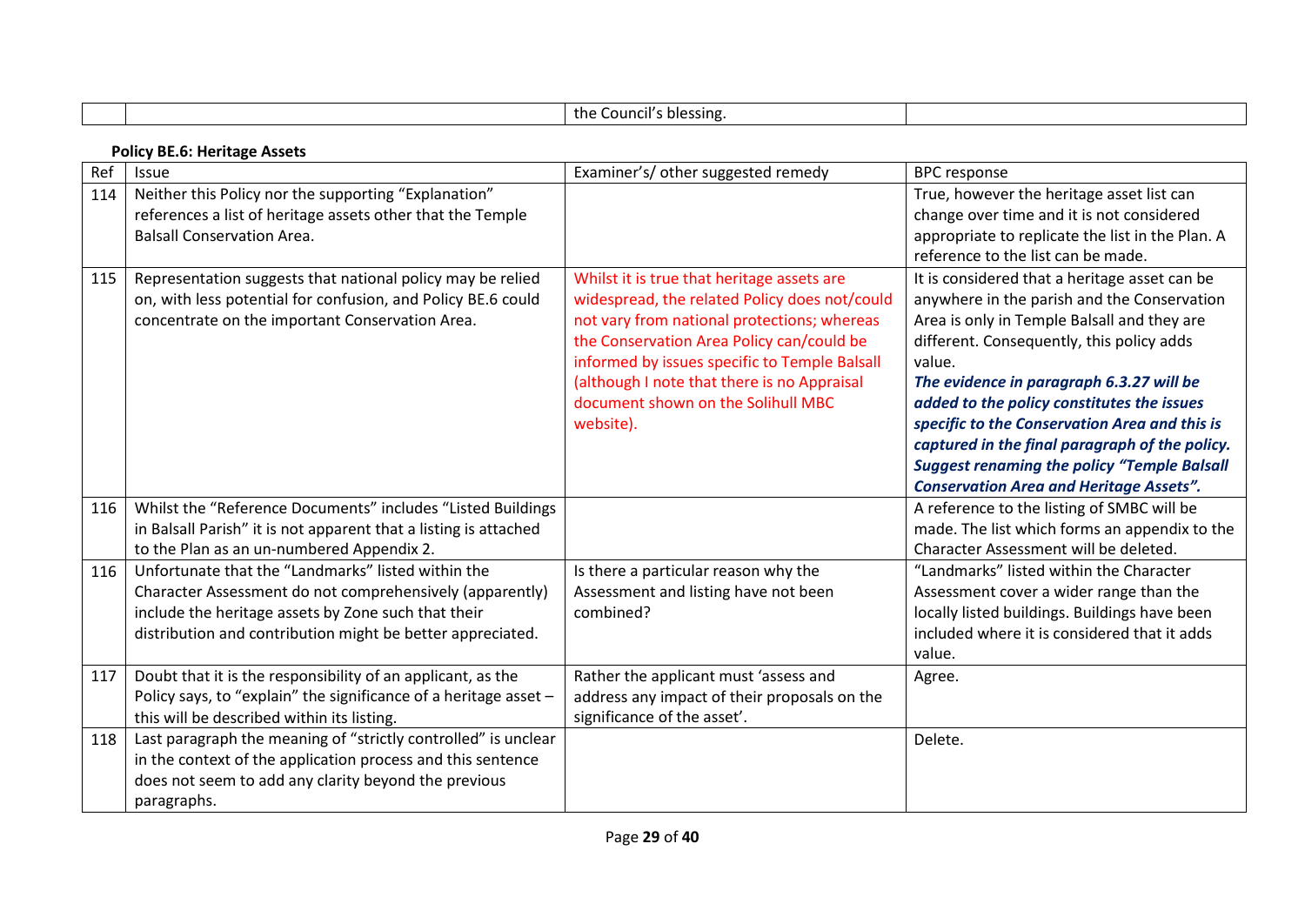| 119   Source for the map of the Temple Balsall Conservation | SMBC confirmed (12.11.2019) that the Temple  |
|-------------------------------------------------------------|----------------------------------------------|
| Area is required; a representation suggests that the map    | Balsall Conservation Area Map is up to date. |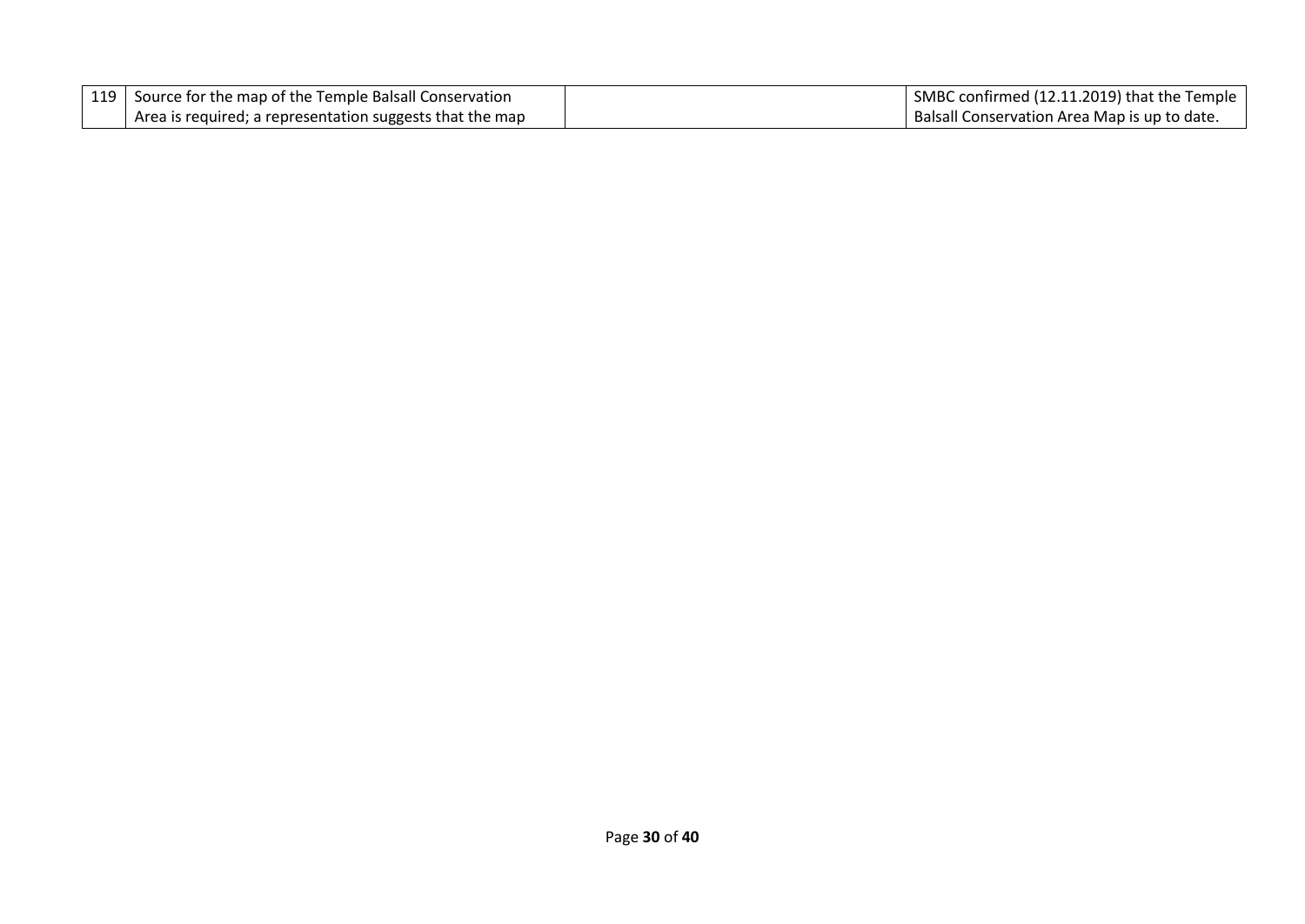|     | may not be an up-to-date version.                        |                                    |  |
|-----|----------------------------------------------------------|------------------------------------|--|
| 120 | Paragraph 6.2.38 says that heritage assets "should be    | "where appropriate" will be added. |  |
|     | considered by all development proposals". However, not   |                                    |  |
|     | every proposal is likely to affect a heritage asset.     |                                    |  |
| 121 | Paragraph 6.2.38 says that national policy places great  | Agree.                             |  |
|     | weight on the "preservation" of heritage assets whereas  |                                    |  |
|     | paragraph 6.2.40 suggests that great weight should be    |                                    |  |
|     | given to the heritage asset's "conservation"; apart from |                                    |  |
|     | there being no value in repetition, the NPPF (para 193)  |                                    |  |
|     | actually says "conservation".                            |                                    |  |

# **Policy BE.7: Renewable Energy**

| Ref | <b>Issue</b>                                                    | Examiner's/ other suggested remedy | <b>BPC</b> response                        |
|-----|-----------------------------------------------------------------|------------------------------------|--------------------------------------------|
|     | 122   First paragraph expresses a positive expectation and then |                                    | Second paragraph to be deleted.            |
|     | the obverse of it is included as paragraph 2.                   |                                    |                                            |
| 123 | Paragraph 6.4.42 provides a somewhat inappropriate              |                                    | Full NPPF quote to be added with quotation |
|     | quotation (without quotation marks) referring to the            |                                    | marks.                                     |
|     | need for an energy "strategy" that would be beyond the          |                                    |                                            |
|     | scope of a Neighbourhood Plan.                                  |                                    |                                            |
| 124 | Paragraph 6.4.43 cannot tell Solihull MBC their job.            |                                    | Delete paragraph.                          |

# **Policy BE.8: Highway Safety**

| Ref | Issue                                                                                                                                                                                                                   | Examiner's/ other suggested remedy                                                                                                                | <b>BPC</b> response                                                                                                                                                                                                                                                                   |
|-----|-------------------------------------------------------------------------------------------------------------------------------------------------------------------------------------------------------------------------|---------------------------------------------------------------------------------------------------------------------------------------------------|---------------------------------------------------------------------------------------------------------------------------------------------------------------------------------------------------------------------------------------------------------------------------------------|
| 125 | Unclear why the introductory sentence needs to repeat<br>some of the criteria that are the subject of the Policy.                                                                                                       | This rewording would seem to be sufficient for<br>the Policy - the issue about clarity in deriving<br>content from the NPPF would not then arise? | Rephrase introductory paragraph to read<br>"New development should allow for sufficient<br>measures to ensure safety, particularly for<br>pedestrians, motor scooters and cyclists.<br>If the Examiner is confirming this<br>rewording is acceptable, then the QB is in<br>agreement. |
| 126 | Representation comments that paragraph 108 in the NPPF<br>does not use the term "unacceptable impact" but instead<br>says "significant impacts" and refers to the ability to mitigate<br>these to an acceptable degree. |                                                                                                                                                   | In new paragraph 6.2.52 NPPF reference to be<br>added, para 109 uses "unacceptable impact".                                                                                                                                                                                           |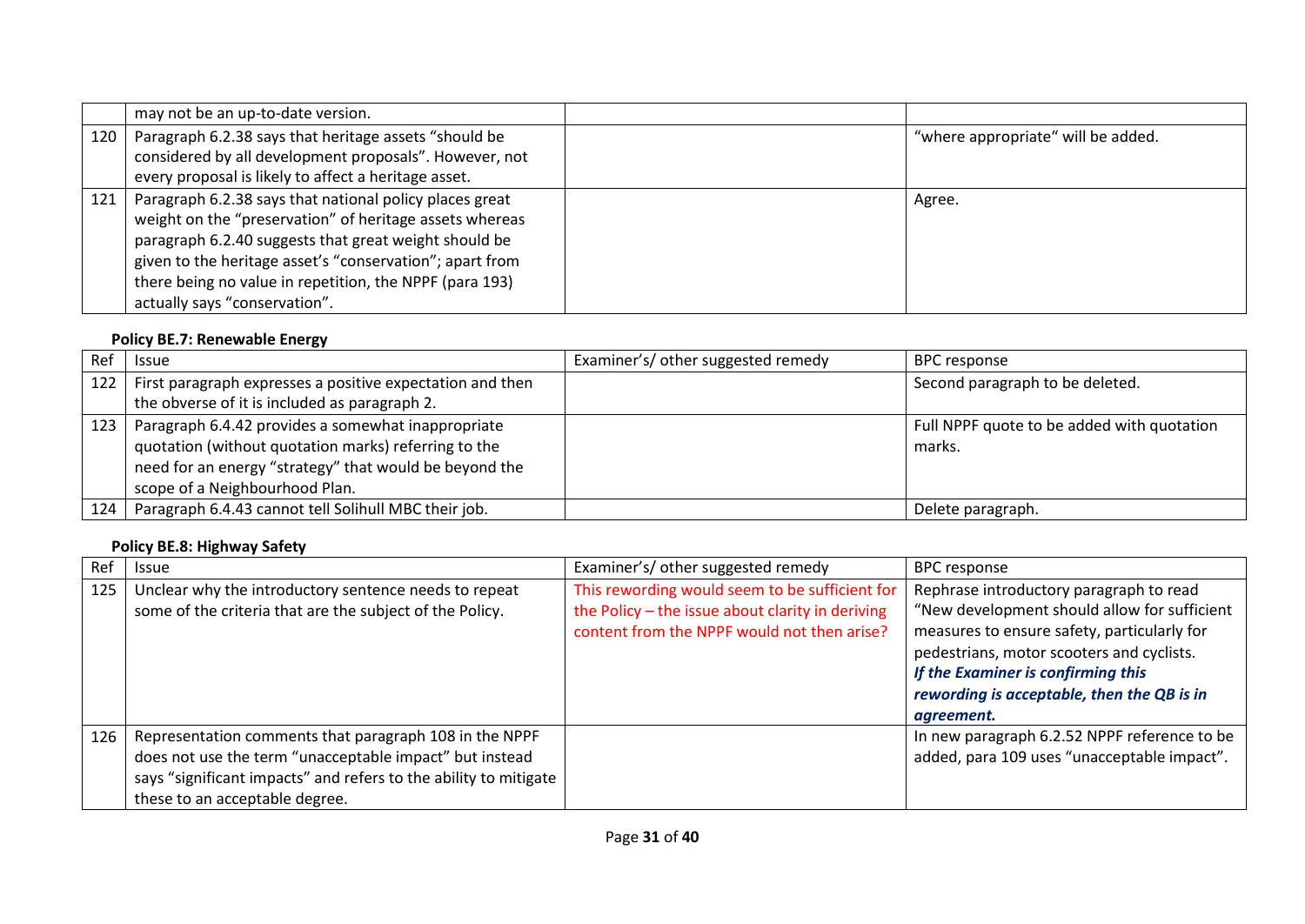| 127   Representation comments: "As drafted, bullet point b) of    | NPPF paragraph 109 states that           | See above. |
|-------------------------------------------------------------------|------------------------------------------|------------|
| Policy BE.8 relating to highway safety and impacts, would         | "development should only be prevented or |            |
| still fail Basic Condition test (a) as it is contrary to national | refused on highway grounds if  or the    |            |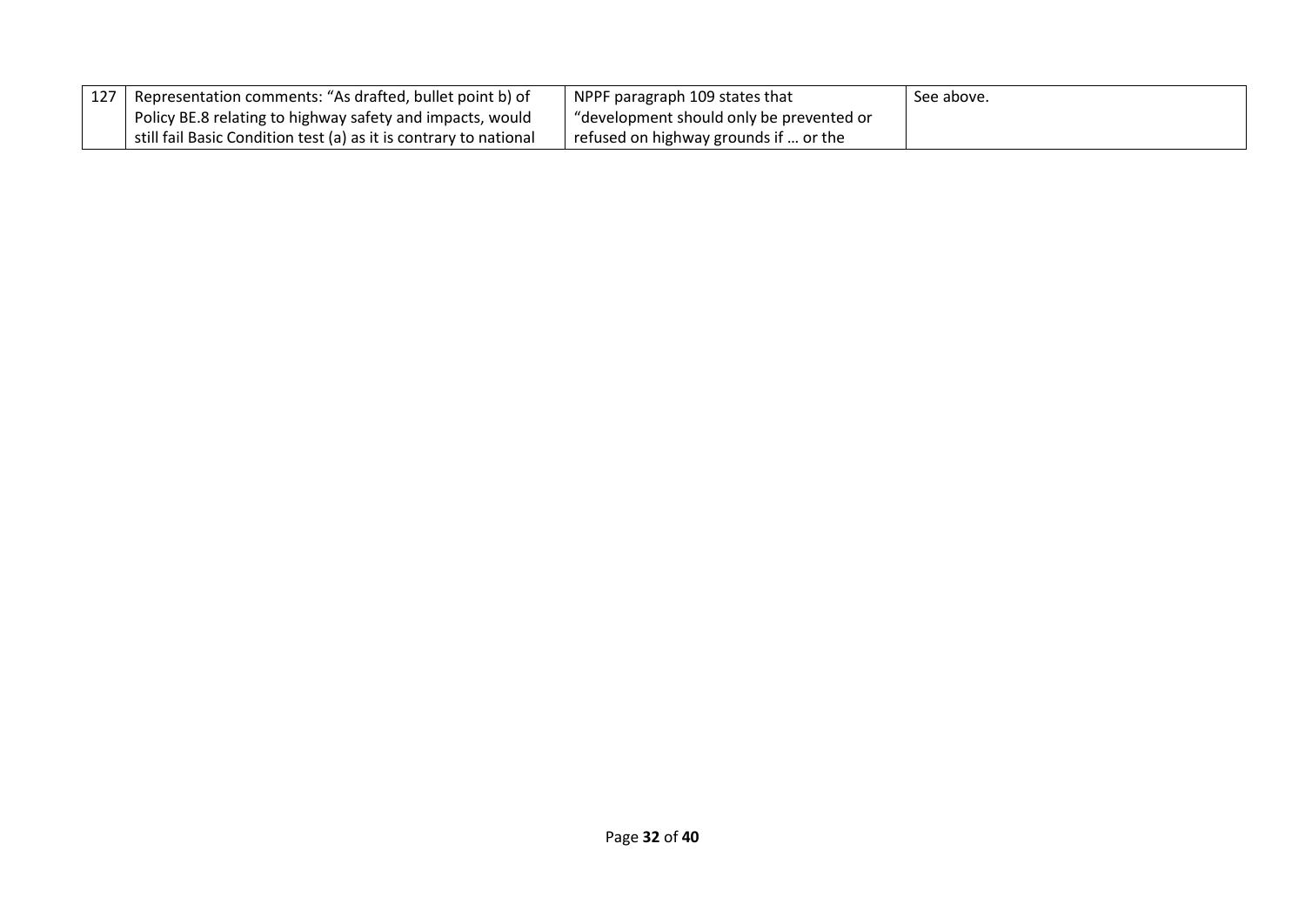|     | policy. The draft Policy states that in order to be acceptable,<br>all development proposals should, inter alia, have no<br>"residual cumulative impact on the capacity and operation<br>of the local highway network that would be severe". | residual cumulative impacts on the road<br>network would be severe." |                                                                                                                                                                                                                                                                                                               |
|-----|----------------------------------------------------------------------------------------------------------------------------------------------------------------------------------------------------------------------------------------------|----------------------------------------------------------------------|---------------------------------------------------------------------------------------------------------------------------------------------------------------------------------------------------------------------------------------------------------------------------------------------------------------|
| 128 | Paragraph 6.2.51 suggests that the final sentence is derived<br>from the NPPF para 108 but by altering the wording it may<br>mislead.                                                                                                        |                                                                      | Final sentence to be replaced with "Significant"<br>effects on the highway network in this area<br>should be addressed in accordance with paras<br>108 and 109 of the NPPF."<br>Two congestion hots spots are shown on the<br>A452 in Balsall Common in the Solihull<br>Connected Transport Strategy page 19. |

# **Community Aspiration CA.2: Village Centre Road Safety and Parking Improvements**

| Ref | <b>Issue</b>                                                                                                                                                                                                                                    | Examiner's/ other suggested remedy                                                     | <b>BPC</b> response                                                                                                                                                                                                                                                                                                                         |
|-----|-------------------------------------------------------------------------------------------------------------------------------------------------------------------------------------------------------------------------------------------------|----------------------------------------------------------------------------------------|---------------------------------------------------------------------------------------------------------------------------------------------------------------------------------------------------------------------------------------------------------------------------------------------------------------------------------------------|
| 129 | Not appropriate within a Neighbourhood Plan to demand<br>that another authority - in this case Solihull MBC - should<br>act.                                                                                                                    | Action point for the Parish Council to pursue<br>with the relevant interested parties. | This is a Community Aspiration not a Policy. It<br>is consistent with the draft SLP (Consultation<br>2019) statement: "89. An Enhanced Centre -<br>Most of the centre is located within Balsall<br>parish, but areas in Berkswell may also be<br>included. The Council will work with both<br>parishes to agree an appropriate way forward, |
| 130 | Representations have questioned the practicality of the<br>proposals.                                                                                                                                                                           |                                                                                        | e.g. through a village centre masterplan."<br>The first two sentences of the second<br>paragraph will be taken out.                                                                                                                                                                                                                         |
| 131 | Representation from Berkswell Parish Council comments<br>that it objects to the CA.2 proposals and asks that it be<br>deleted from NDP as part of the Balsall Common centre<br>and land subject to the proposals is within Berkswell<br>Parish. |                                                                                        | The title of Fig. 8 will be changed to indicate<br>that it is an illustration of a possible concept<br>not a proposal."                                                                                                                                                                                                                     |
| 132 | However another representation comments on "the<br>contradiction within the Berkswell Parish Council<br>Regulation 14 and 16 response to the well supported<br>Community Aspiration to improve Balsall Common village<br>centre.                |                                                                                        | Noted.                                                                                                                                                                                                                                                                                                                                      |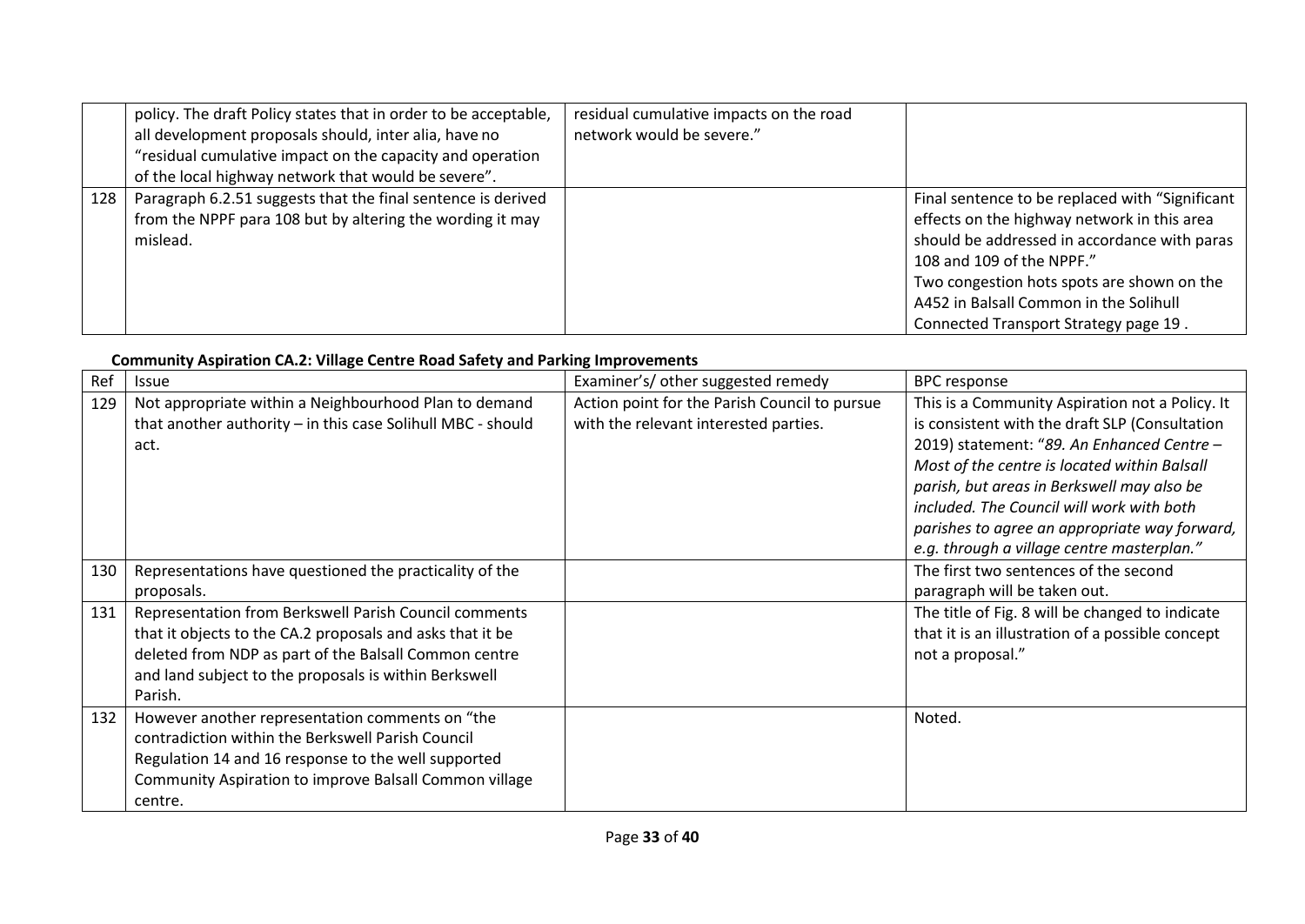| 133   A further representation adds: "Quite apart from the fact | Noted. 6 of 24 shops on the Station Road |
|-----------------------------------------------------------------|------------------------------------------|
| that CA 02 covers an area of a few yards into Berkswell         | parade fall within Berkswell parish.     |
| Parish, this Community Aspiration is what it says - an          |                                          |
| aspiration not a policy."                                       |                                          |

## **Community Aspiration CA.3: Village Bypass Road**

| Ref | Issue                                                       | Examiner's/ other suggested remedy             | <b>BPC</b> response                                                                        |
|-----|-------------------------------------------------------------|------------------------------------------------|--------------------------------------------------------------------------------------------|
| 134 |                                                             | Expressed as an action point for the Parish    | This is a Community Aspiration not a Policy. It                                            |
|     |                                                             | Council to pursue with the relevant interested | is consistent with the draft SLP (Consultation                                             |
|     |                                                             | parties the CA.3 content could be appropriate. | 2019) statement: "88. Balsall Common By-                                                   |
|     |                                                             |                                                | pass - Emerging work is indicating that                                                    |
|     |                                                             |                                                | continuing the line of Hall Meadow Road                                                    |
|     |                                                             |                                                | around the eastern side of the village, crossing                                           |
|     |                                                             |                                                | Waste Lane at Catchems Corner and joining up                                               |
|     |                                                             |                                                | with the A452 around the Meer End Road                                                     |
|     |                                                             |                                                | junction is the preferred route. The design of                                             |
|     |                                                             |                                                | the road would be single carriageway with few                                              |
|     |                                                             |                                                | direct access points thus being attractive to                                              |
|     |                                                             |                                                | through traffic as an alternative to using                                                 |
|     |                                                             |                                                | Kenilworth Road through the centre. However                                                |
|     |                                                             |                                                | the road would be expected to provide the<br>main vehicular access into the Barratt's Farm |
|     |                                                             |                                                | development."                                                                              |
| 135 | Representation notes that an eastern bypass option would    |                                                |                                                                                            |
|     | largely be outside of the Parish and therefore beyond the   |                                                | Noted, no route is identified by the Plan.                                                 |
|     | scope of the NDP.                                           |                                                |                                                                                            |
| 136 | Representation comments: "There is no firm argued case, it  |                                                | Agree that a business case test will be used by                                            |
|     | is heavily based on perceived wishes of residences          |                                                | SMBC.                                                                                      |
|     | responding to a questionnaire and it needs to be factually  |                                                |                                                                                            |
|     | tested as does the route."                                  |                                                |                                                                                            |
| 137 | Representation "L&Q Estates and BDW acknowledge the         |                                                | As a Community Aspiration its delivery will be                                             |
|     | local desire for a by-pass for the A452 to redirect traffic |                                                | outside the scope of the Plan, see above                                                   |
|     | around Balsall Common, but underline that, whilst it is an  |                                                | comment response.                                                                          |
|     | 'aspiration', consideration needs to be given to whether it |                                                |                                                                                            |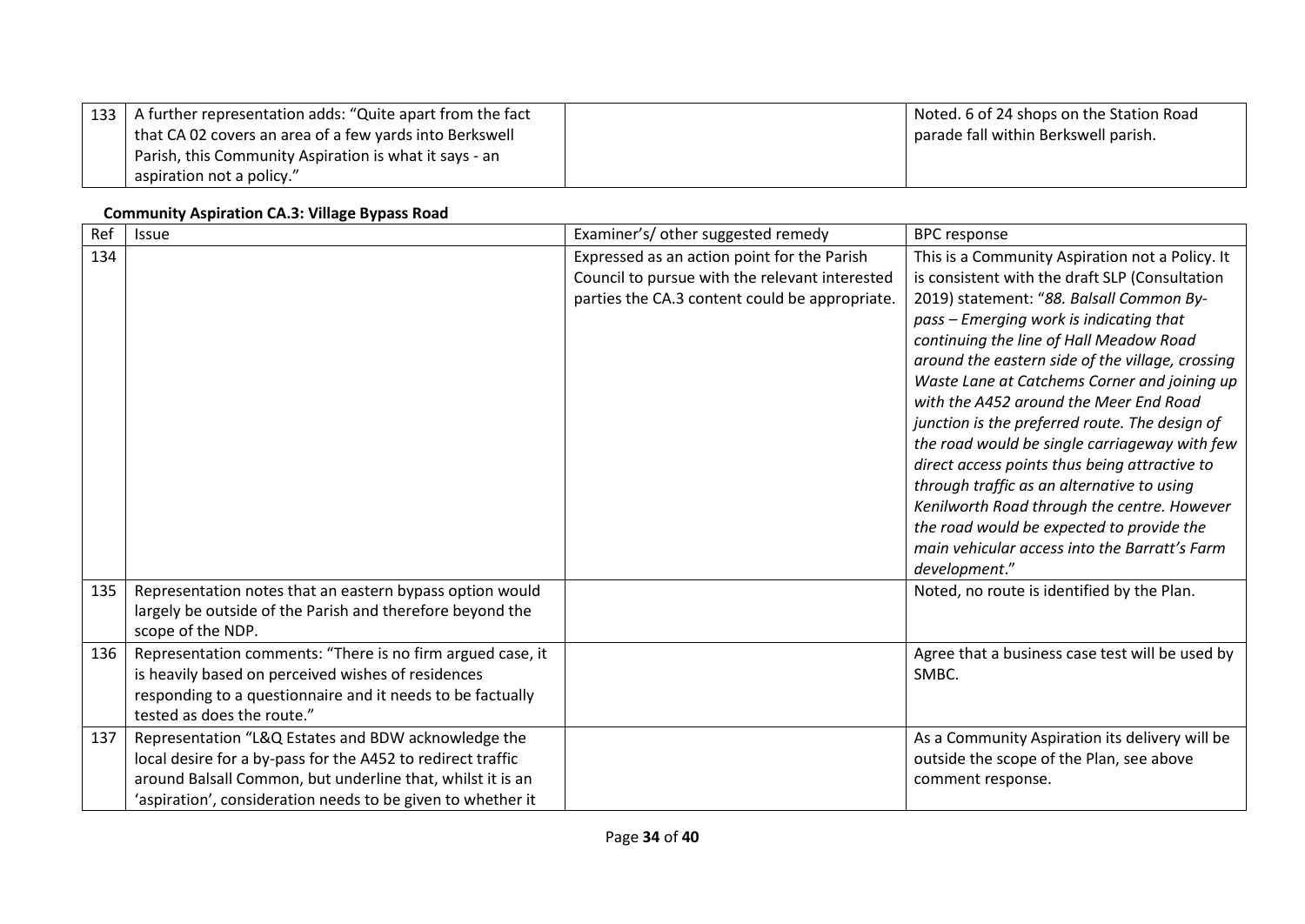|     | can be delivered in a sustainable way.                        |                                     |
|-----|---------------------------------------------------------------|-------------------------------------|
| 138 | The NPPG also suggests (Paragraph: 045 Reference ID: 41-      | Agree, see comment responses above. |
|     | 045-20190509) that a Neighbourhood Plan should consider       |                                     |
|     | how any additional infrastructure requirements might be       |                                     |
|     | delivered and what impact the infrastructure requirements     |                                     |
|     | might have on the viability of a proposal in Balsall Common.  |                                     |
|     | Whilst the NDP appears to outline the need for a by-pass, it  |                                     |
|     | doesn't give any consideration to how it might be delivered   |                                     |
|     | and its potential impact on the delivery of strategic housing |                                     |
|     | allocations in Balsall Common."                               |                                     |

## **Policy BE.9: Local Parking Standards**

| Ref | <b>Issue</b>                                                | Examiner's/ other suggested remedy              | <b>BPC</b> response                             |
|-----|-------------------------------------------------------------|-------------------------------------------------|-------------------------------------------------|
| 139 | Local authority representation comments: "the requirement   | Suggested that provision should be based on     | Agree. Para 6.2.71 quotes the opinions of       |
|     | for at least one off-road parking space per bedroom for one | the criteria included in the original           | respondents to support a criterion based        |
|     | bedroom dwellings, two spaces for two/three bedroom         | explanation to the draft policy, but the Parish | approach as a route to the prevention of        |
|     | dwellings and three spaces for four or more bedroom         | Council has referred to evidence of on-street,  | parking problems associated with new            |
|     | dwellings, [which] is contrary to the Council's evidence    | verge and pavement parking, overflow parking    | development.                                    |
|     | based approach and may be in conflict with the NPPF.        | from the rail station and congestion in the     |                                                 |
|     |                                                             | local centre.                                   |                                                 |
| 140 | To ensure a consistency of approach across Neighbourhood    | Recommend a criterion based policy:             | Agree to a criterion-based policy:              |
|     | Areas.                                                      | 'Development proposals must have                |                                                 |
|     |                                                             | appropriate regard for the higher levels of     | 'Development proposals must have                |
|     |                                                             | car ownership evident within the Balsall        | appropriate regard for the higher levels of     |
|     |                                                             | Parish Neighbourhood Area. Whilst suitable      | car ownership evident within the Balsall        |
|     |                                                             | parking provision must be integral to the       | Parish Neighbourhood Area. Suitable parking     |
|     |                                                             | design of schemes, the number of off-street     | provision must be integral to the design of     |
|     |                                                             | parking spaces for residents and visitors       | schemes and therefore the number of off-        |
|     |                                                             | should be justified and provided on the         | street parking spaces for residents and         |
|     |                                                             | basis of an evidenced assessment of:            | visitors must provide at least one off-road     |
|     |                                                             |                                                 | parking space for each one bedroom              |
|     |                                                             | a. the accessibility of the development;        | dwelling, at least two off-road parking places  |
|     |                                                             | b. the type, mix and use of development;        | for each two and three bedroom dwelling         |
|     |                                                             | c. the availability of and opportunities for    | and at least three off-road parking places for- |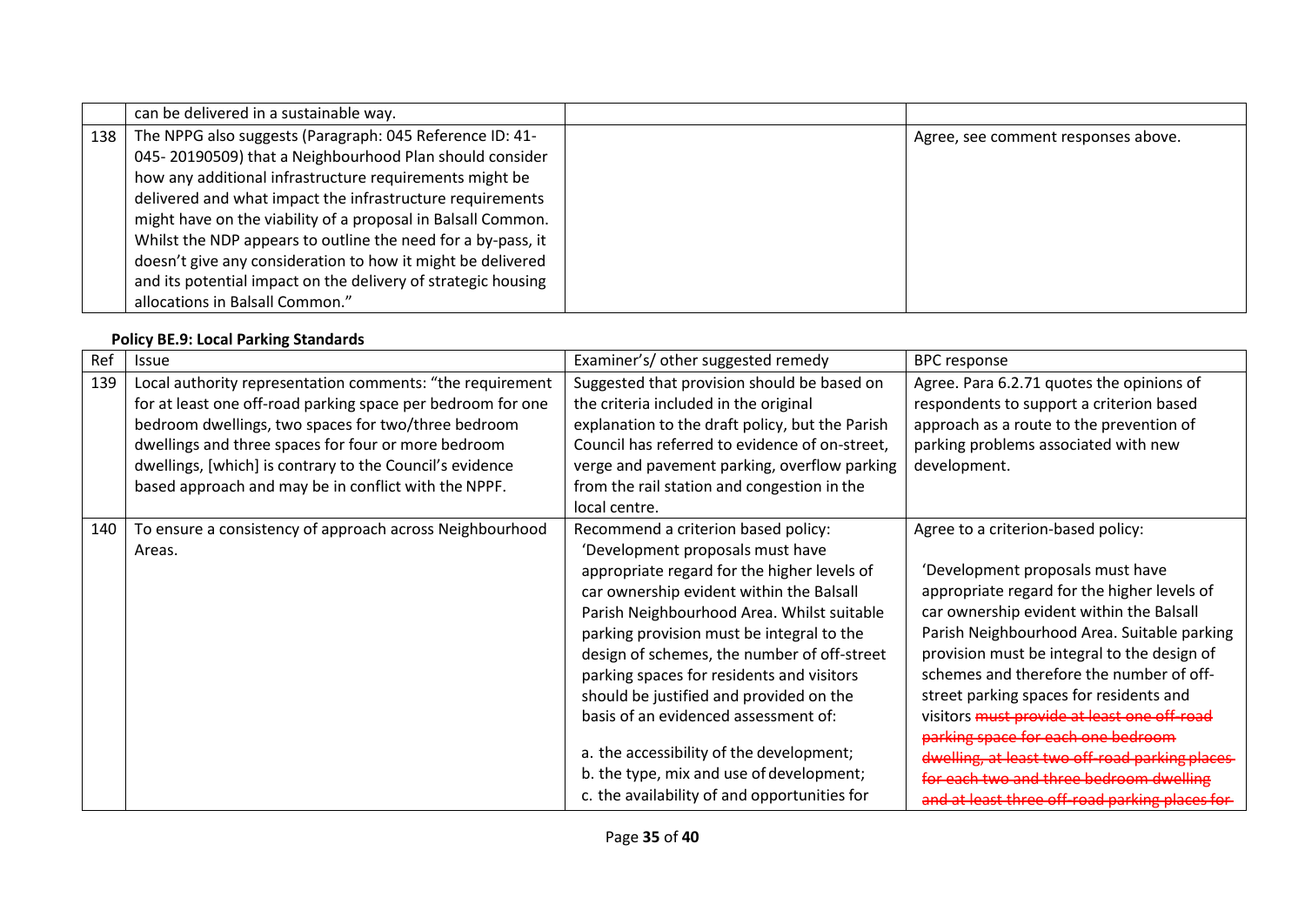|  | public transport;                              | four or more bedroom dwellings (excluding                                                     |
|--|------------------------------------------------|-----------------------------------------------------------------------------------------------|
|  | d. local car ownership levels; and             | garages but including car ports) unless a                                                     |
|  | e. the need to ensure an adequate provision    | lower standard is justified and provided on                                                   |
|  | of spaces for charging plug-in and other       | the basis of an evidenced assessment of:                                                      |
|  | ultra-low emission vehicles                    | a) the accessibility of the development;                                                      |
|  |                                                | b) the type, mix and use of development;                                                      |
|  | The range of considerations to be evidenced is | c) the availability of and opportunities for                                                  |
|  | therefore wider than that which has been       | public transport;                                                                             |
|  | applied in justification of the requirement of | d) local car ownership levels; and the need to                                                |
|  | Policy BE.9.                                   | ensure an adequate provision of spaces                                                        |
|  | The additional wording would need to be in     | for charging plug-in and other ultra-low                                                      |
|  | the supporting text in the absence of evidence | emission vehicles.                                                                            |
|  | on feasibility and viability.                  | As shown by evidence, the Neighbourhood                                                       |
|  |                                                | Area is a car dominated area by necessity and                                                 |
|  |                                                | therefore this justifies this requirement in the                                              |
|  |                                                | policy.                                                                                       |
|  |                                                | It is considered that the words 'unless a lower                                               |
|  |                                                | standard is justified and provided on etc"                                                    |
|  |                                                | allow for smaller infill sites where flexibility                                              |
|  |                                                | will be limited to justify a lower standard.                                                  |
|  |                                                | The supporting text contains evidence in                                                      |
|  |                                                | justification as follows:                                                                     |
|  |                                                | a) Accessibility of the development is                                                        |
|  |                                                | addressed in the supporting text at paras                                                     |
|  |                                                | 6.2.69 and 6.2.72.                                                                            |
|  |                                                | b) Type, mix and use of development is                                                        |
|  |                                                | addressed in paras 6.2.70, 6.2.71 and                                                         |
|  |                                                | 6.2.73.                                                                                       |
|  |                                                | c) Availability of and opportunities for public<br>transport is addressed in paras 6.2.71 and |
|  |                                                | 6.2.72.                                                                                       |
|  |                                                | d) Local car ownership levels; and the need                                                   |
|  |                                                | to ensure an adequate provision of spaces                                                     |
|  |                                                | for charging plug-in and other ultra-low                                                      |
|  |                                                | emission vehicles is addressed in paras                                                       |
|  |                                                | 6.2.69, 6.2.74 and 6.2.75.                                                                    |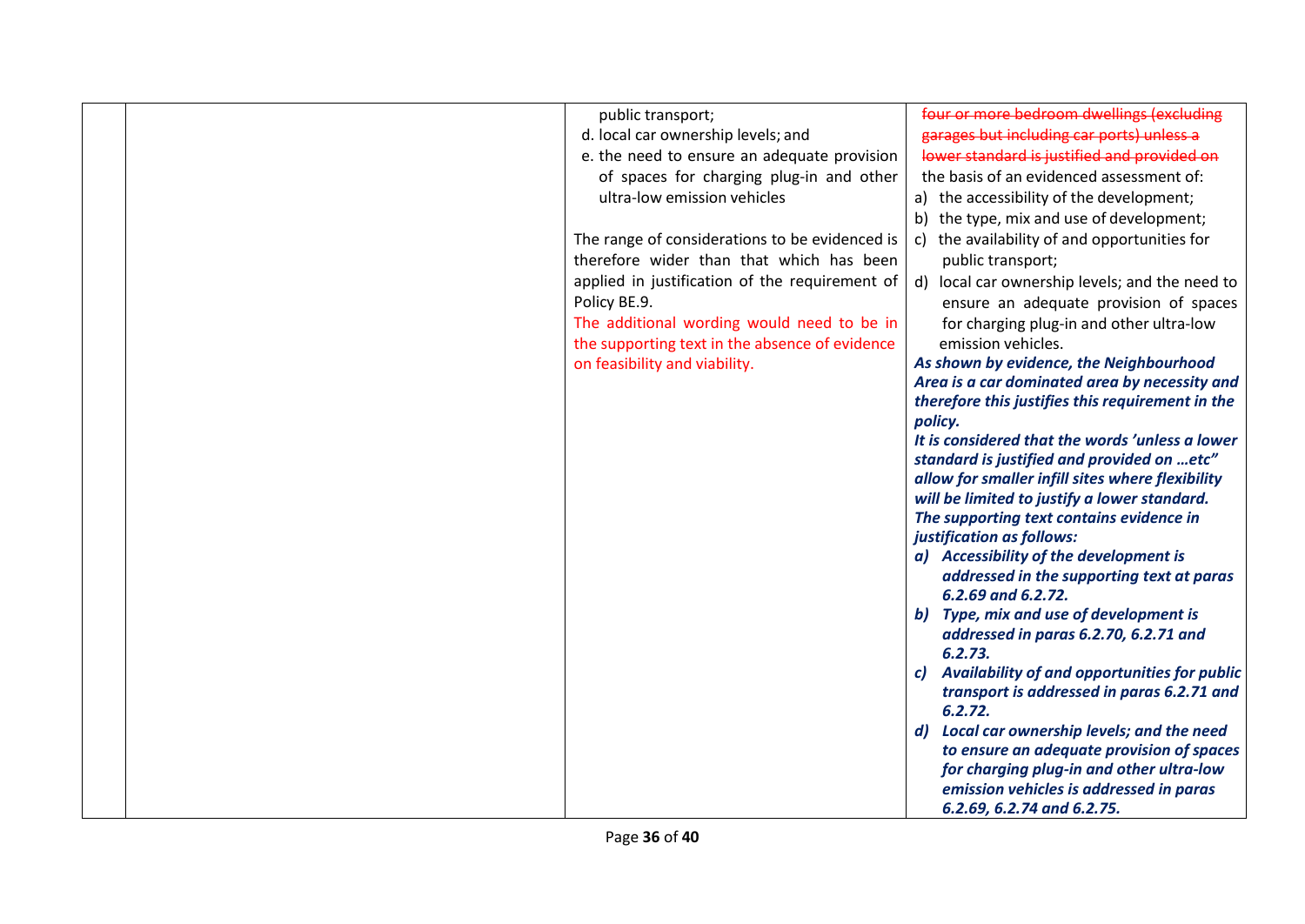| 141 | From paragraph 6.2.73 it might seem that parking provision<br>for dwellings is adequate. Other current parking issues<br>cannot be resolved via a Policy for new housing | Paragraph 6.2.73 is a survey to illustrate the<br>effect of previous policy application. The<br>desire is to avoid this issue being continued. |
|-----|--------------------------------------------------------------------------------------------------------------------------------------------------------------------------|------------------------------------------------------------------------------------------------------------------------------------------------|
|     | development.                                                                                                                                                             |                                                                                                                                                |

#### **Policy BE10: Flooding and Surface Water Drainage**

| Ref | <b>Issue</b>                                               | Examiner's/ other suggested remedy         | <b>BPC</b> response |
|-----|------------------------------------------------------------|--------------------------------------------|---------------------|
| 142 |                                                            | The "where appropriate" as used in         | Agree.              |
|     |                                                            | paragraph 6.2.78 may therefore be required |                     |
|     |                                                            | within the Policy.                         |                     |
| 143 | Representation comments: "We recommend that Policy         |                                            | Agree.              |
|     | BE.10 could be strengthened and recommend the inclusion    |                                            |                     |
|     | of a point which seeks to ensure all new development is in |                                            |                     |
|     | Flood Zone 1."                                             |                                            |                     |

# **6.3 Economy**

# **Policy ECON.1: Superfast Broadband**

| Ref | <b>Issue</b>                                                                                                                   | Examiner's/ other suggested remedy | l BPC response                                                                       |
|-----|--------------------------------------------------------------------------------------------------------------------------------|------------------------------------|--------------------------------------------------------------------------------------|
|     | 144   Not sure why "future" is used within the Policy wording.                                                                 | Would not 'for' suffice.           | Agree.                                                                               |
|     | 145   Representation comments that flexibility is needed in the<br>wording to allow for new technologies that will arrive over |                                    | Agree. Policy heading to read: "Superfast<br>Broadband and Electronic Communications |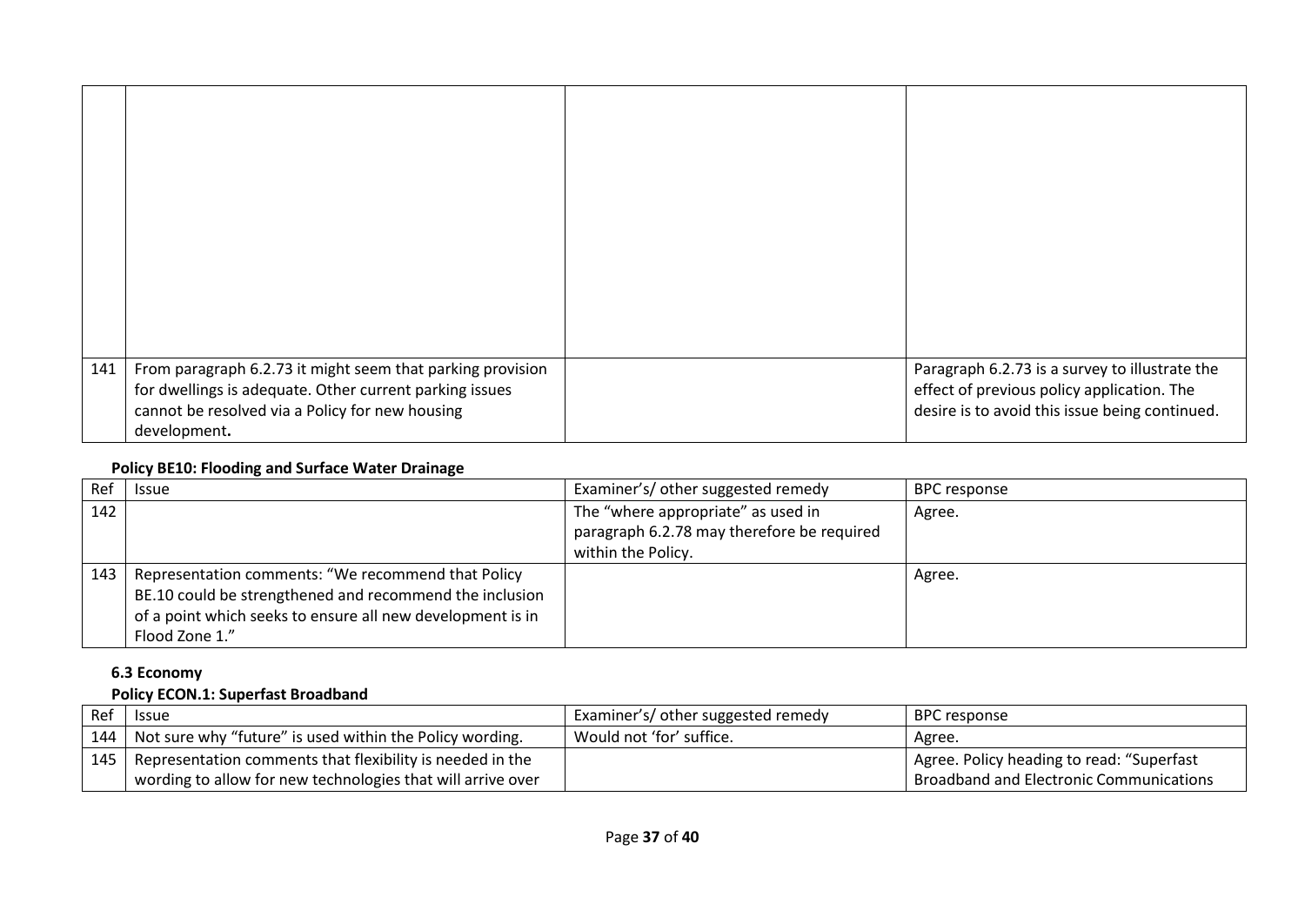|     | the Plan period.                                                                                 | Networks".<br>Policy wording to read: "All new residential<br>and commercial development will be<br>expected to allow for high speed<br>connectivity."                                                                                                |
|-----|--------------------------------------------------------------------------------------------------|-------------------------------------------------------------------------------------------------------------------------------------------------------------------------------------------------------------------------------------------------------|
| 146 | Perhaps through cutting and pasting paragraph 6.3.6 seems<br>to have become a circular sentence. | 6.3.6 to read: "This Plan supports electronic<br>communications networks using high quality<br>digital infrastructure from a range of service<br>providers; and the prioritisation of full fibre<br>connections to existing and new<br>developments." |

# **Community Aspiration CA.4: Improved Mobile Reception and Faster Broadband.**

| Ref | <b>Issue</b>                                                                     | Examiner's/ other suggested remedy | <b>BPC</b> response |
|-----|----------------------------------------------------------------------------------|------------------------------------|---------------------|
| 147 | Presume that this Community Aspiration is to be owned' by<br>the Parish Council. |                                    | Agree.              |

## **Policy ECON.2: Home Working**

| Ref | <b>Issue</b>                                                 | Examiner's/ other suggested remedy | <b>BPC response</b>                             |
|-----|--------------------------------------------------------------|------------------------------------|-------------------------------------------------|
| 148 | Policy "encourages" rather than 'requires' but it would seem |                                    | Agree. Reword: "Proposals for all new           |
|     | that the implications of "flexible space adaptable to a home |                                    | dwellings are encouraged to provide flexible    |
|     | office" are more readily understood than "space and          |                                    | space and facilities to support home-working    |
|     | facilities to support home-working"; these phrases used      |                                    | and where appropriate infrastructure in         |
|     | together might appear to be somewhat contradictory.          |                                    | accordance with ECON.1.                         |
| 149 | Requirement in ECON.1 is to provide broadband                |                                    | Agree. See response above.                      |
|     | "infrastructure" rather than "cabling.                       |                                    |                                                 |
| 150 | Representation comments that "Page 73 does not include       |                                    | Noted, however home-working defines work        |
|     | farming in the 'home working' section and page 74 fails to   |                                    | that takes place in the home, farming by        |
|     | mention farming when encouraging local business and          |                                    | definition is not performed within the          |
|     | employment.                                                  |                                    | dwelling. A farm dwelling may include a home    |
|     |                                                              |                                    | office and is therefore captured in the Policy. |
|     |                                                              |                                    | Proposals for new dwellings in the Green Belt   |
|     |                                                              |                                    | will be covered by that national policy.        |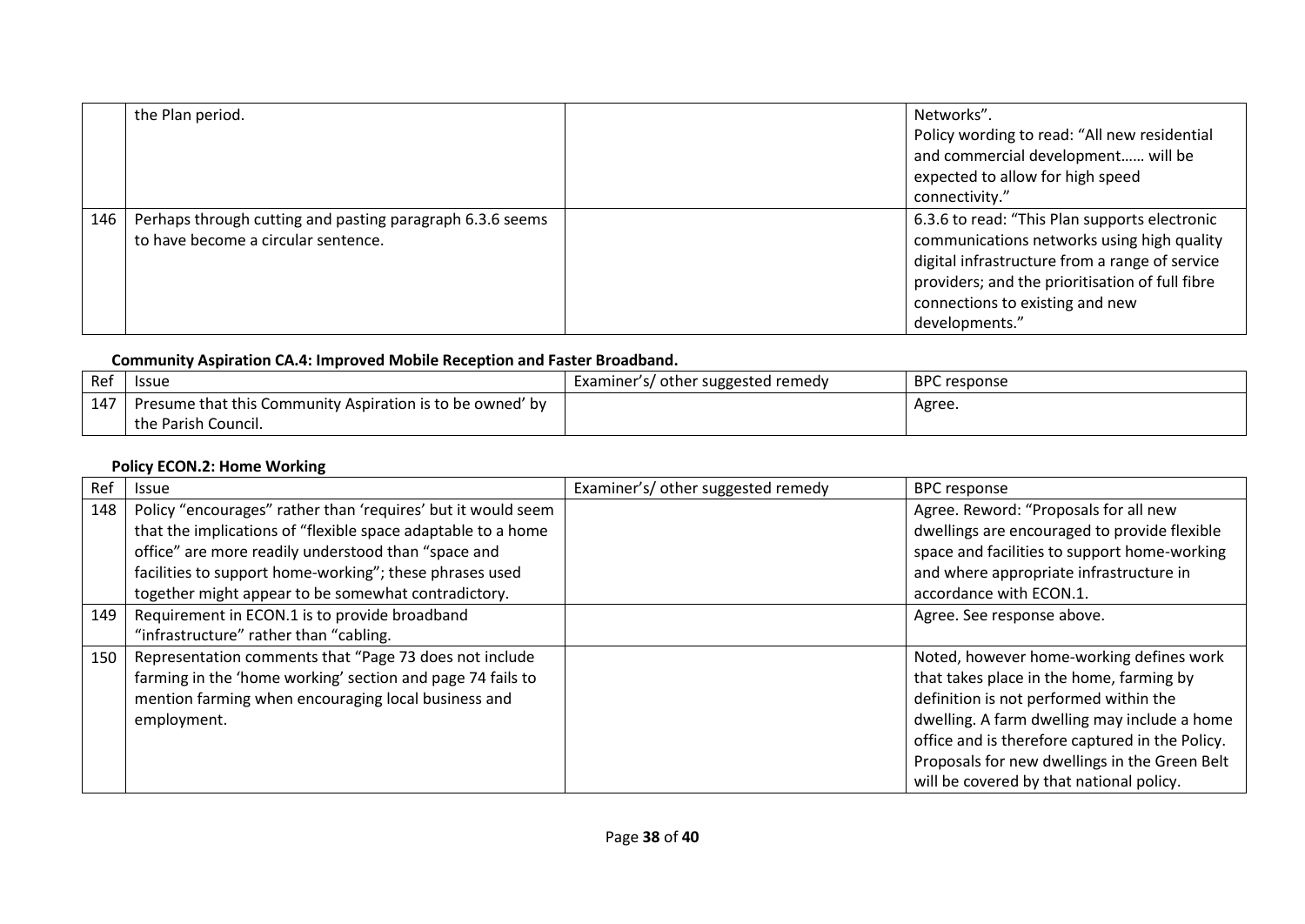#### **Policy ECON.3: Encouraging Local Business and Employment**

| Ref | <b>Issue</b>                                                                                                                                                                    | Examiner's/ other suggested remedy | <b>BPC response</b>                                                                                                                                                                                                                                                                                                     |
|-----|---------------------------------------------------------------------------------------------------------------------------------------------------------------------------------|------------------------------------|-------------------------------------------------------------------------------------------------------------------------------------------------------------------------------------------------------------------------------------------------------------------------------------------------------------------------|
| 151 | Application of Policy ECON.3 has the potential to displace<br>retail uses which is probably not the intention and may be at<br>odds with Local Plan policy.                     |                                    | Policy first sentence to be reworded:<br>"Proposals for new business premises will be<br>supported provided they contribute to the<br>health and vitality of the retail centre<br>(Character Assessment Zone K) provided that<br>(agree with deletion) and they do not<br>conflict with other policies in<br>this Plan. |
| 152 | Capacity of the village centre is not apparently addressed.                                                                                                                     |                                    | Noted.                                                                                                                                                                                                                                                                                                                  |
| 153 | If Policy COM.3 is intended to include retail services then<br>there is a possible internal conflict between the ECON.3<br>desire for change and the COM.3 desire for retention |                                    | Noted, see comment response above.                                                                                                                                                                                                                                                                                      |
| 154 | Local authority representation notes the Policy "should<br>include a clause making clear that proposals outside the<br>built-up area will be subject to green belt policy".     |                                    | "and proposals outside the built-up area and<br>in the Green Belt will be subject to Green Belt<br>policy." To be added to the second sentence.                                                                                                                                                                         |

## **Policy ECON.4: Rural Tourism**

| Ref | <b>Issue</b>                                                      | Examiner's/ other suggested remedy | <b>BPC</b> response                             |
|-----|-------------------------------------------------------------------|------------------------------------|-------------------------------------------------|
| 155 | Local authority representation says: "Policy ECON.4 seeks to      |                                    | Add a clause c) to the Policy namely: "and,     |
|     | protect existing leisure and tourism services and facilities.     |                                    | subject to the sustainability and accessibility |
|     | The policy supports proposals for new and improved                |                                    | of the site."                                   |
|     | provision, subject to green belt restrictions as well as other    |                                    |                                                 |
|     | policies in the NDP, but should include an additional             |                                    |                                                 |
|     | criterion to cover the sustainability/accessibility of the site." |                                    |                                                 |

# **6.4 Community**

# **Policy COM.1: Leisure Facilities**

| Ref | <b>Issue</b>                                                      | Examiner's/ other suggested remedy | BPC response                         |
|-----|-------------------------------------------------------------------|------------------------------------|--------------------------------------|
|     | 156   "Policy" would seem to be a statement of intent on the part |                                    | Take into Community Aspiration CA.5. |
|     | of the Parish Council; certainly the CIL commitment is            |                                    |                                      |
|     | beyond the scope of a land use policy.                            |                                    |                                      |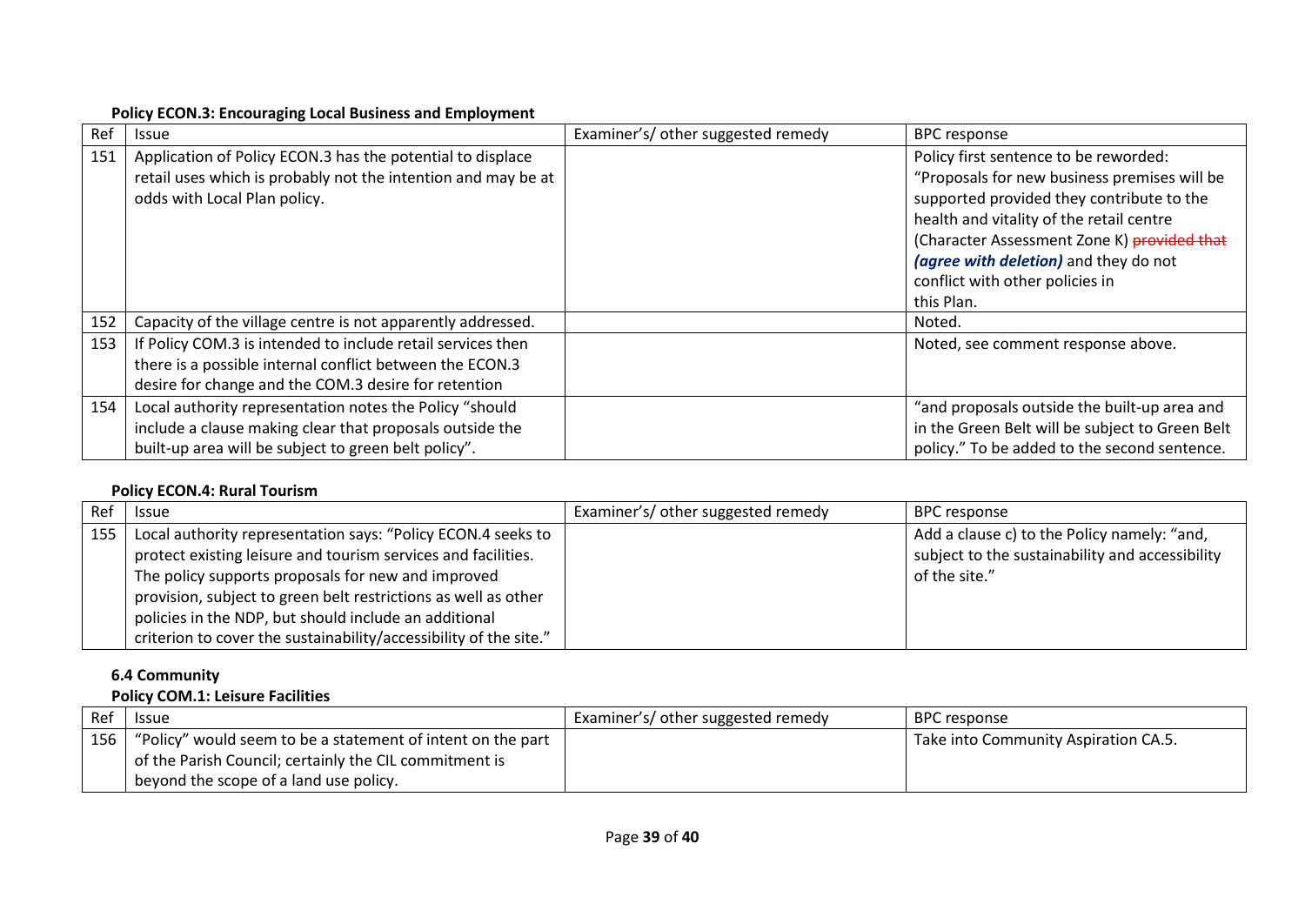| Although the title indicates otherwise, Policy ECON.4 seeks | Policy title to be reworded: "Rural tourism and |
|-------------------------------------------------------------|-------------------------------------------------|
| to protect "land and premises currently associated with     | leisure.                                        |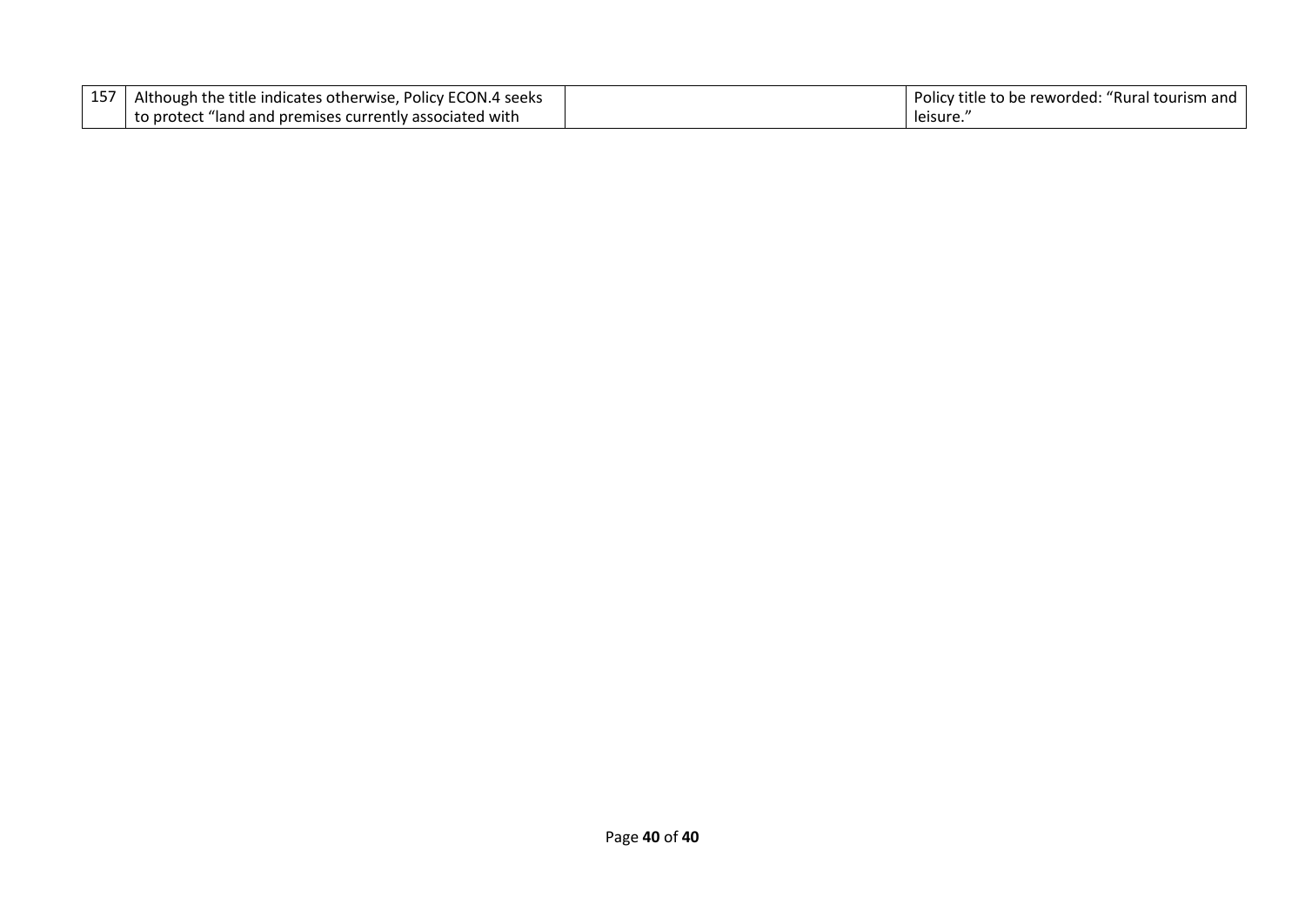|     | leisure or tourism".                                           |                                                   |                                                 |
|-----|----------------------------------------------------------------|---------------------------------------------------|-------------------------------------------------|
| 158 | Policy COM.3 may also overlap with its focus on community      |                                                   | Policy COM.1 wording to be taken into           |
|     | facilities (which are not defined).                            |                                                   | <b>Community Aspiration CA.5.</b>               |
| 159 | Local authority representation notes that "Protection and      | Alternatively the "Local Services/community       | Policy COM.3 to be retitled: "Sport,            |
|     | enhancement of sport and recreation facilities is in line with | facilities" of Policy COM.3 might be clarified to | Community and Recreation Facilities."           |
|     | the recommendation in the Solihull Playing Pitch Strategy to   | include sport and leisure facilities.             |                                                 |
|     | protect playing pitches given the current and future shortfall |                                                   |                                                 |
|     | in provision" and this would potentially fit within the        |                                                   |                                                 |
|     | wording (with an amended title) of Policy ECON.4.              |                                                   |                                                 |
| 160 | Unclear how the content of paragraph 6.4.1 relating to         |                                                   | Policy COM.1 to be merged with CA.5. The        |
|     | facilities "outside of the Neighbourhood Area" might have      |                                                   | facility (Lavender Hall Park) is outside but    |
|     | informed Policy COM.1.                                         |                                                   | contiguous with the Plan boundary and           |
|     |                                                                |                                                   | provides a significant community facility for   |
|     |                                                                |                                                   | Balsall Common (Balsall) residents. It was felt |
|     |                                                                |                                                   | that this contribution could not be ignored in  |
|     |                                                                |                                                   | the Household Survey and could inform           |
|     |                                                                |                                                   | judgements on proposals for the provision of    |
|     |                                                                |                                                   | community facilities in the Plan area.          |

#### **Community Aspiration CA.5: Public Leisure Amenities**

| Ref | <b>Issue</b>                                            | Examiner's/ other suggested remedy | <b>BPC</b> response |
|-----|---------------------------------------------------------|------------------------------------|---------------------|
| 161 | Content here would appear to be a shopping list for CIL |                                    | Noted.              |
|     | funds passed to the Parish Council.                     |                                    |                     |

## **Policy COM.2 Formal Education Facilities**

| Ref | <b>Issue</b>                                                       | Examiner's/ other suggested remedy | BPC response                                     |
|-----|--------------------------------------------------------------------|------------------------------------|--------------------------------------------------|
|     | 162   Policy wording incorporates another instance where the first |                                    | The last sentence of the first paragraph will be |
|     | sentence expresses a positive expectation and then the             |                                    | deleted.                                         |
|     | obverse of it is included as the second sentence.                  |                                    |                                                  |

# **Policy COM.3: Local Services**

| l Ref | <b>Issue</b>                                                               | Examiner's/ other suggested remedy | <b>BPC</b> response                           |
|-------|----------------------------------------------------------------------------|------------------------------------|-----------------------------------------------|
|       | 163   Some more clarity is required on what "Local Services" in the        |                                    | To be retitled "Community Facilities" "Sport, |
|       | $\pm$ title and "community facilities" as used in the Policy mean in $\pm$ |                                    | Community and Recreation Facilities" as       |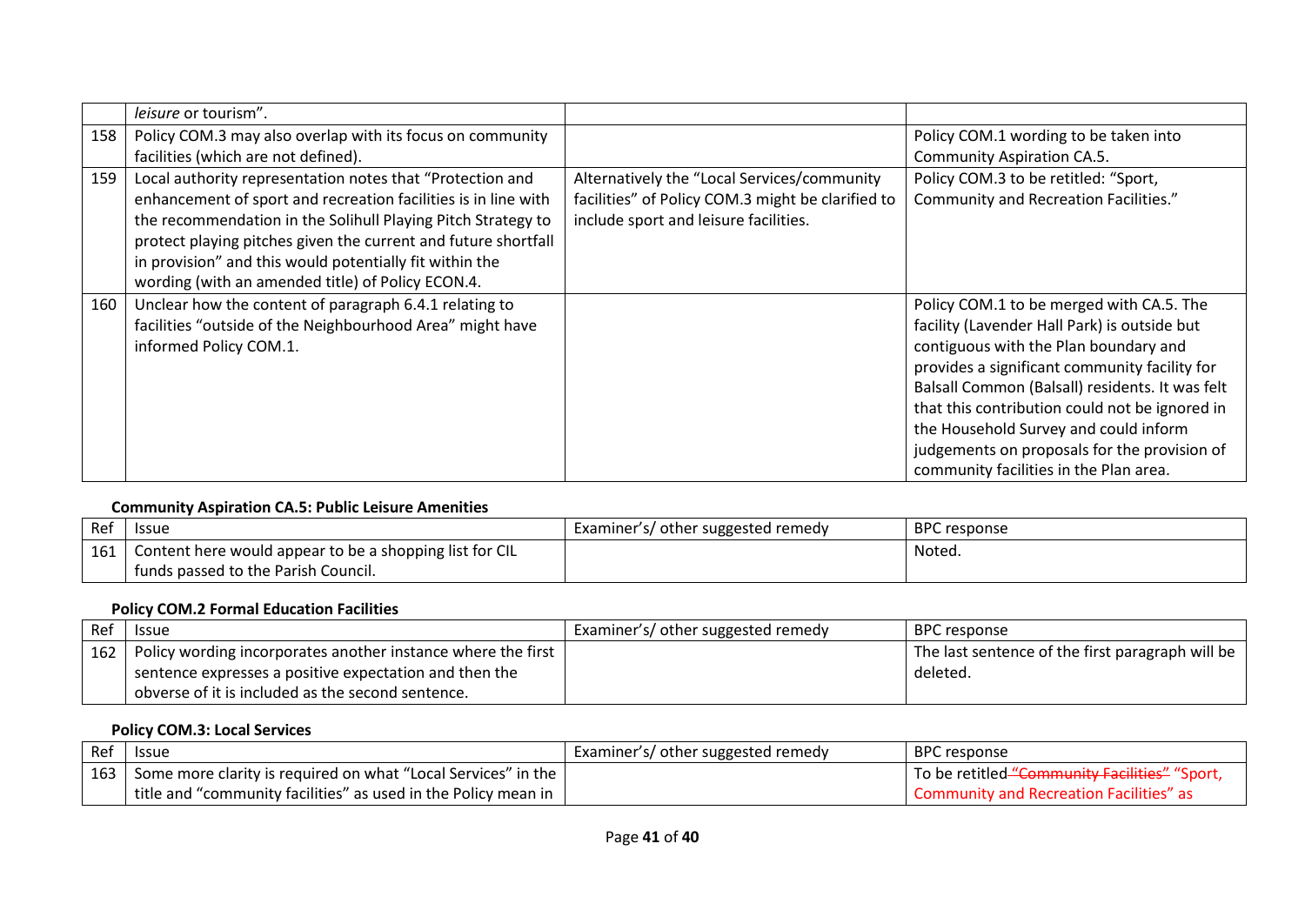|     | practical terms - are sports and leisure facilities, where<br>operated by or on behalf of the community, included? |                                                                                                 | above (agree with renaming).                                                                                                                                  |
|-----|--------------------------------------------------------------------------------------------------------------------|-------------------------------------------------------------------------------------------------|---------------------------------------------------------------------------------------------------------------------------------------------------------------|
| 164 |                                                                                                                    | Sentence on CIL funds passed to the Parish<br>Council should be within the explanatory<br>text. | Agree.                                                                                                                                                        |
| 165 | Relevance of paragraph 6.4.25 as partly derived from the<br>NPPF is difficult to see.                              |                                                                                                 | Assume this is 6.4.15. Concerns impact on<br>existing community facilities of new<br>development and the avoidance pf restrictions<br>being placed upon them. |

#### **Community Aspiration CA.6: Improved Public Transport**

| Ref | <b>Issue</b>                                                                                                                                                                                                                                                                                 | Examiner's/ other suggested remedy                                                                                                                      | <b>BPC response</b>                                                                                                                                                    |
|-----|----------------------------------------------------------------------------------------------------------------------------------------------------------------------------------------------------------------------------------------------------------------------------------------------|---------------------------------------------------------------------------------------------------------------------------------------------------------|------------------------------------------------------------------------------------------------------------------------------------------------------------------------|
|     | 166   If a Plan can have "ambition" then is that ambition owned by  <br>the Parish Council?                                                                                                                                                                                                  |                                                                                                                                                         | Agree.                                                                                                                                                                 |
| 167 | Representation comments "the commentary at para 6.4.17<br>that allocated development sites should not be completed<br>until post 2026 when SPRINT Transit buses are introduced,<br>remains inappropriate and, as drafted, in conflict with the<br>requirements of Basic Condition test (e)." | It may be considered that as a Community<br>Aspiration CA.6 is not subject to the Basic<br>Conditions; there should however be<br>accuracy and clarity. | This is a Community Aspiration and is factually<br>correct. The statement expresses a view to<br>support the community aspiration and<br>therefore accurate and clear. |

# **Policy COM.4: Encouraging Walking and Cycling**

| Ref | <b>Issue</b>                                                                                                                                          | Examiner's/other suggested remedy                                                                                                                                | <b>BPC response</b>                                                                 |
|-----|-------------------------------------------------------------------------------------------------------------------------------------------------------|------------------------------------------------------------------------------------------------------------------------------------------------------------------|-------------------------------------------------------------------------------------|
| 168 | Some overlap between this Policy and the other related<br>Policy H.8 that sits within the Housing section (but relates<br>to more than just housing). | A single Policy could bring helpful clarity or at<br>least some rationalisation is needed so that two<br>Policies don't say the same thing in different<br>words | COM.4 to be merged with H.8 and included as<br>a BE Policy.                         |
| 169 | Representation suggests that this Policy should only<br>encourage "reasonable measures".                                                              |                                                                                                                                                                  | The terms "where appropriate" and "where<br>possible" are already used.             |
| 170 | Paragraph 6.4.22 would (appropriately worded) seem to<br>amount to more of a Community Aspiration than an<br>"Explanation" for Policy COM.4.          |                                                                                                                                                                  | Paragraph to be added to the Community<br>Aspiration CA.5 Public Leisure Amenities. |

#### **Policy COM.5: Allotments**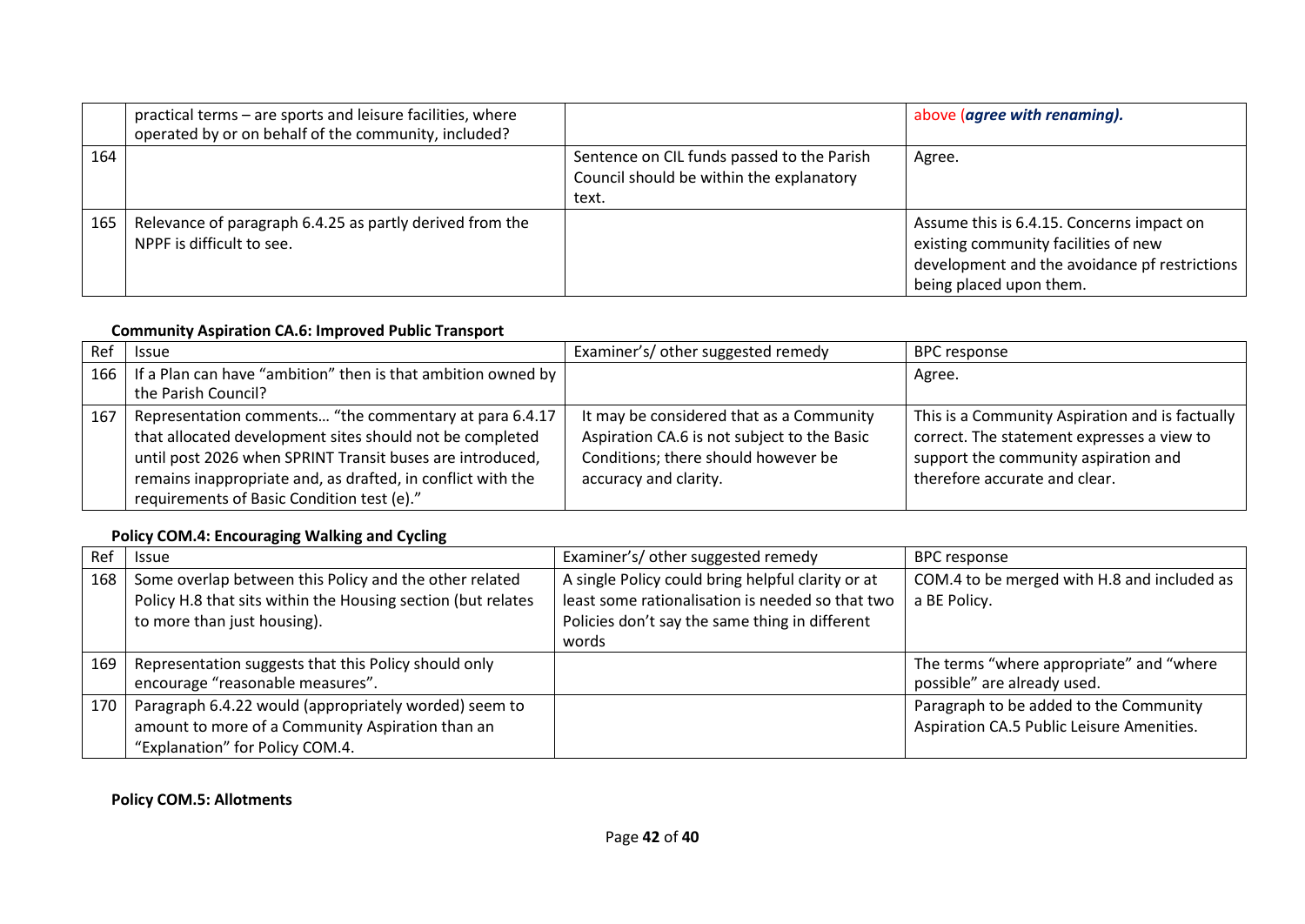| Ref | <b>Issue</b>                                                                                                                                                                          | Examiner's/other suggested remedy                                                                                                                                          | <b>BPC</b> response                                                                                                                                                                                                                                                                                                                                                                                                                         |
|-----|---------------------------------------------------------------------------------------------------------------------------------------------------------------------------------------|----------------------------------------------------------------------------------------------------------------------------------------------------------------------------|---------------------------------------------------------------------------------------------------------------------------------------------------------------------------------------------------------------------------------------------------------------------------------------------------------------------------------------------------------------------------------------------------------------------------------------------|
| 171 | Local authority representation comments " it could seek a<br>net increase in provision in the Neighbourhood Area, given<br>that the emerging evidence indicates a shortage of plots." |                                                                                                                                                                            | Noted.                                                                                                                                                                                                                                                                                                                                                                                                                                      |
| 172 | Given the emphasis of Policy COM.4 I am puzzled by the<br>inclusion of criterion b)                                                                                                   | A more appropriate expectation being that new<br>sites should be well located in relation to known<br>areas of demand and be accessible on foot or<br>bicycle, or similar? | b) recognises the need for parking associated<br>with allotments to cater for the car<br>transportation of site materials, tools,<br>equipment and the removal from site of waste<br>material to recycle or dispose of. The current<br>SMBC allotment site at Holly Lane has this<br>provision.<br>The text in the second paragraph indicates<br>that the provision of new allotments should<br>be in "appropriate and suitable locations". |

#### **6.5 Natural Environment**

#### **Strategic Objective for the Natural Environment**

| Ref | <b>Issue</b>                                             | Examiner's/ other suggested remedy | BPC response |
|-----|----------------------------------------------------------|------------------------------------|--------------|
| 173 | Local authority representation notes that "The Strategic |                                    | Agree.       |
|     | Objective for the Natural Environment has been           |                                    |              |
|     | widened to include grasslands, but could specifically    |                                    |              |
|     | reference woodlands in addition to trees."               |                                    |              |

# **Policy NE.1 Green Infrastructure**

| Ref | <b>Issue</b>                                                                                                                                                                                                                                             | Examiner's/ other suggested remedy                                                    | <b>BPC</b> response             |
|-----|----------------------------------------------------------------------------------------------------------------------------------------------------------------------------------------------------------------------------------------------------------|---------------------------------------------------------------------------------------|---------------------------------|
| 174 | Local authority comments in their representation: "The<br>policy references the two veteran trees in the<br>Neighbourhood Area which must be retained, although the<br>addition of 'known' as a prefix would allow for recording of<br>other specimens." | The addition of 'known' as a prefix would allow<br>for recording of other specimens." | Agree.                          |
| 175 | Policy also includes a standard for new tree planting of one<br>tree per parking space or per 50m2 gross floor space,<br>which the Parish Council advises has been used elsewhere.                                                                       | Prioritising suitable sites would be helpful.                                         | Agree that it would be helpful. |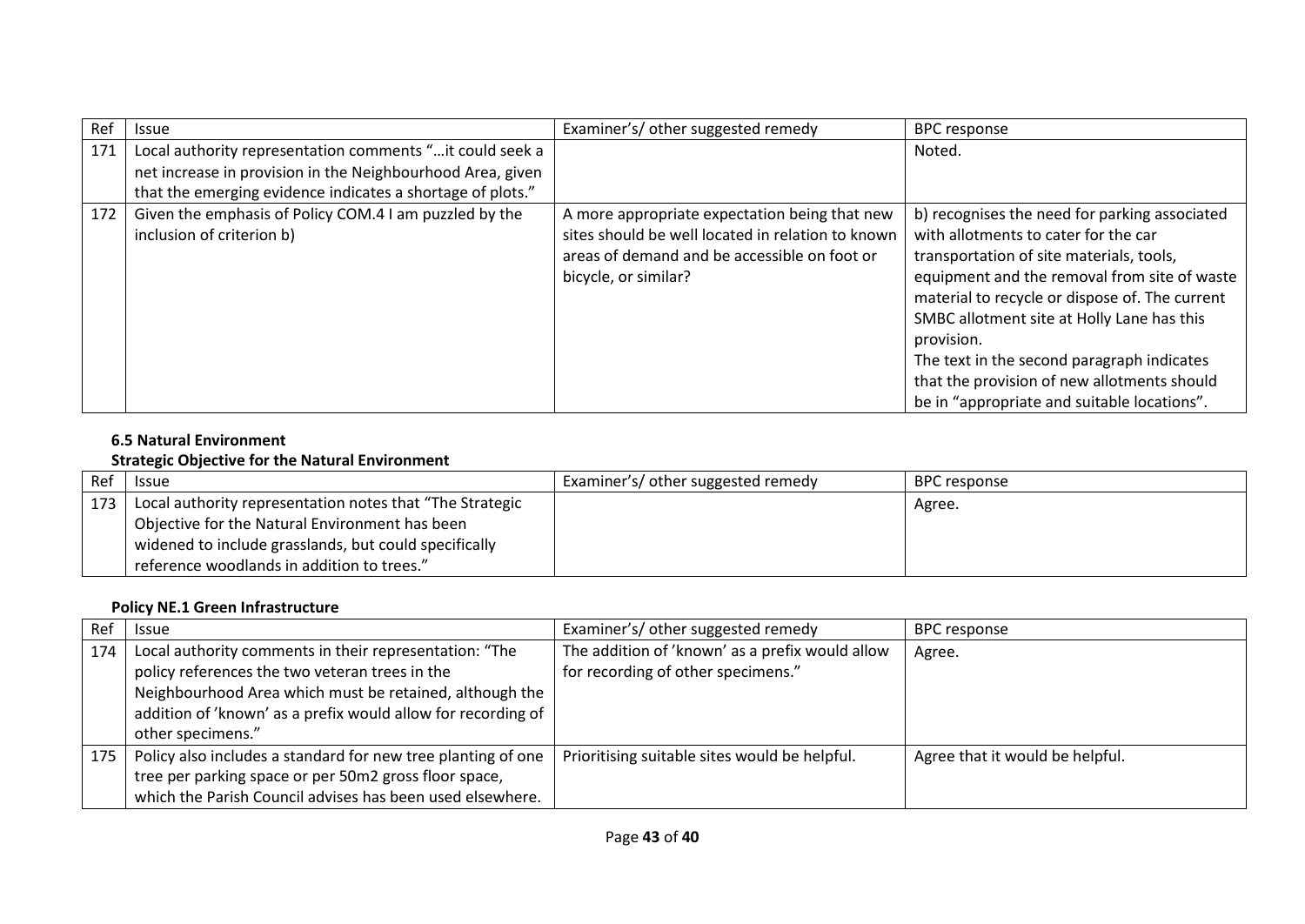|     | This could result in significant off-site planting, so<br>prioritising suitable sites would be helpful.                                                                                                                                                                                                                                                                                    |                                                                                                                         |                                                                                                                                                                                                                                                                          |
|-----|--------------------------------------------------------------------------------------------------------------------------------------------------------------------------------------------------------------------------------------------------------------------------------------------------------------------------------------------------------------------------------------------|-------------------------------------------------------------------------------------------------------------------------|--------------------------------------------------------------------------------------------------------------------------------------------------------------------------------------------------------------------------------------------------------------------------|
| 176 | There doesn't appear to be a reference for the use<br>of/justification for the quantum of new planting.                                                                                                                                                                                                                                                                                    |                                                                                                                         | Agree. Paragraph 5 to be reworded as follows:<br>Trees to be retained and additional new trees<br>planted in accordance with SMBC standards,<br>with adequate space both below and above<br>ground for the trees to grow to maturity with<br>an appropriate care regime. |
| 177 | Representation comments that an arbitrary requirement<br>relating to parking spaces or floorspace would be<br>inappropriate for larger schemes where high quality<br>landscaping would be expected and required.                                                                                                                                                                           |                                                                                                                         | Noted.                                                                                                                                                                                                                                                                   |
| 178 |                                                                                                                                                                                                                                                                                                                                                                                            | The issue of off-site planting might be<br>addressed within Community Aspiration<br>CA.7.                               | Disagree.                                                                                                                                                                                                                                                                |
| 179 | Representation comments that BS5837:2012 is being<br>used incorrectly because it does not require the all trees<br>be retained.                                                                                                                                                                                                                                                            |                                                                                                                         | The Policy is not requiring all trees to be<br>retained, compliance with BS5837 does not<br>mean that all trees must be retained.                                                                                                                                        |
| 180 | Within paragraph 1 I am unsure what "sensitive" is<br>intended to suggest.                                                                                                                                                                                                                                                                                                                 |                                                                                                                         | "ecologically sensitive".                                                                                                                                                                                                                                                |
| 181 | As with Policy P14 within the Solihull Borough Local<br>Plan, a Policy can recognise guidance within non-<br>planning documents - the British Standard - without<br>noting the source within the Policy (not least because<br>the reference may change over time); the wording of<br>the BS reference is in any event confusing and is detail<br>that should sit within the "Explanation". | The wording of the BS reference is in any<br>event confusing and is detail that should sit<br>within the "Explanation". | Agree, the wording will be changed and the<br>British Standard reference will be added to<br>the explanation.                                                                                                                                                            |
| 182 | It is difficult to see what might justify paragraph 3 of the<br>Policy.                                                                                                                                                                                                                                                                                                                    |                                                                                                                         | Agree delete.                                                                                                                                                                                                                                                            |
| 183 | Last paragraph is inappropriate as planning law will<br>define what may be secured through conditions and<br>legal agreements.                                                                                                                                                                                                                                                             |                                                                                                                         | Agree, delete.                                                                                                                                                                                                                                                           |

**Policy NE.1 Explanation**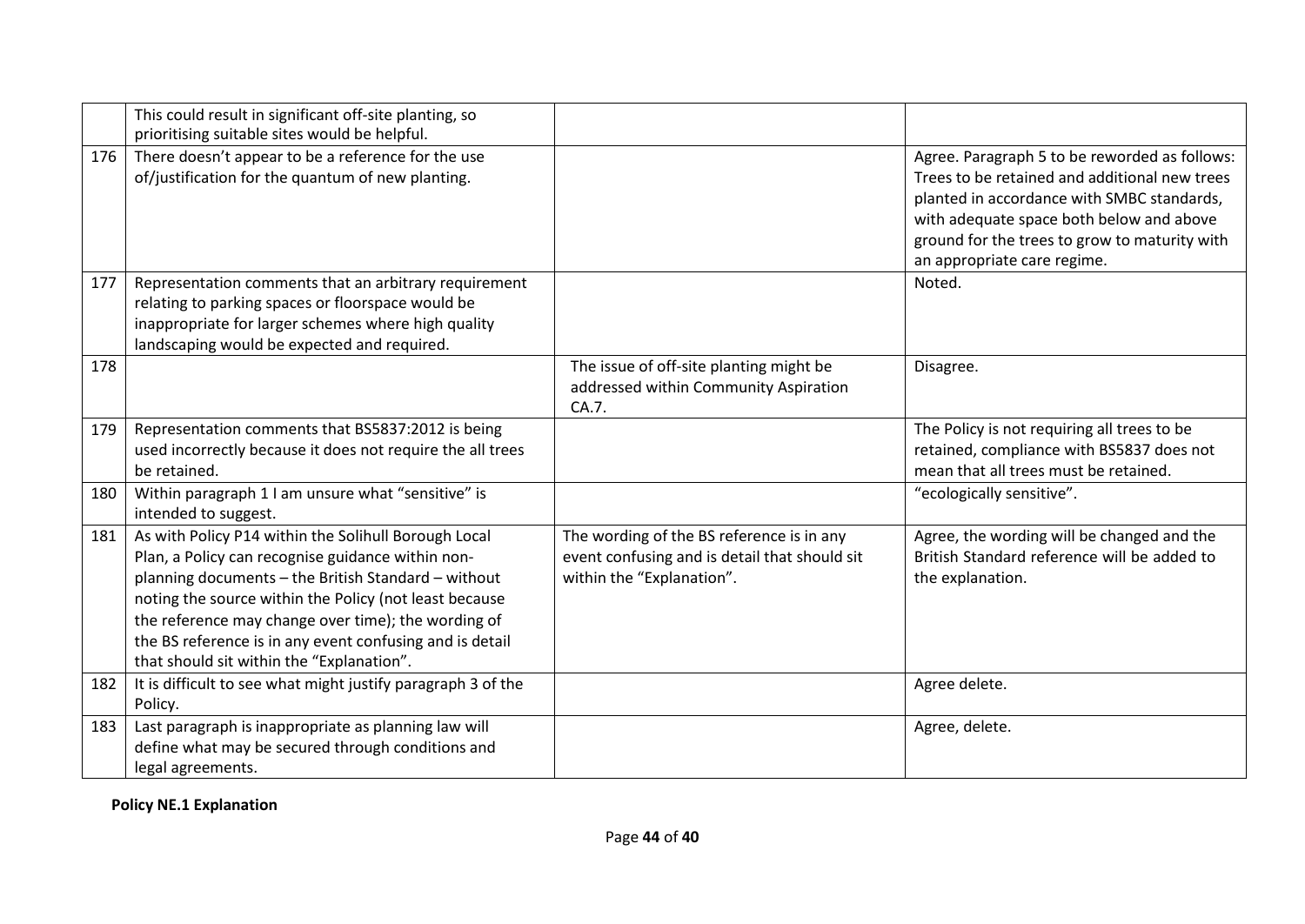| Ref | <b>Issue</b>                                                                                                                                                                                     | Examiner's/ other suggested remedy                                                                                                                                                                                                                                                                                                                                           | <b>BPC</b> response                                                                                                                                 |
|-----|--------------------------------------------------------------------------------------------------------------------------------------------------------------------------------------------------|------------------------------------------------------------------------------------------------------------------------------------------------------------------------------------------------------------------------------------------------------------------------------------------------------------------------------------------------------------------------------|-----------------------------------------------------------------------------------------------------------------------------------------------------|
| 184 | Unsure what the extensive and very specific quotation<br>across paragraphs 6.5.6.and 6.5.7 is intended to achieve.<br>The NPPF provides the basis for the protection of green<br>infrastructure. | Then I believe that some introductory words are<br>required such as 'Government guidance on<br>'What planning authorities should consider for<br>developments affecting ancient woodland,<br>ancient trees and veteran trees' says:'. As the<br>local authority has noted, as there is nothing in<br>the Policy about ancient woodlands paragraph<br>6.5.7 could be omitted? | The detail is below the NPPF and contained in<br>government guidelines, as a useful addition to<br>the NPPF.<br><b>Agree with both suggestions.</b> |

# **Community Aspiration CA.7: Enhancement of Green Infrastructure**

| REf | <b>Issue</b> | Examiner's/ other suggested remedy                | BPC response                                    |
|-----|--------------|---------------------------------------------------|-------------------------------------------------|
| 185 |              | This may be a suitable place to pick up the local | I Not required. Trees should be planted on-site |
|     |              | authority's suggestion about identifying          | and not compensatory off-site.                  |
|     |              | locations for off-site planting.                  |                                                 |

#### **Policy NE.2 Blue Infrastructure**

| Ref | <b>Issue</b>                                                  | Examiner's/ other suggested remedy           | <b>BPC</b> response                          |
|-----|---------------------------------------------------------------|----------------------------------------------|----------------------------------------------|
| 186 | As it is not the purpose of Neighbourhood Plans to repeat     | Should reference the relevant Plans that are | Reword with reference to the SSSI and nature |
|     | or restate higher level policies, rather than the Policy      | applicable within the Neighbourhood Area.    | reserve, currently in the explanation.       |
|     | referencing generic River Basin Management Plans and          |                                              |                                              |
|     | <b>Catchment Flood Management Plans</b>                       |                                              |                                              |
| 187 | Explanation" for the Policy does refer to a specific SSSI and |                                              | Reword with reference to the SSSI and nature |
|     | a Nature Reserve as well as referencing the Parish            |                                              | reserve, currently in the explanation.       |
|     | Ecological Report, but these are not mentioned or noted       |                                              |                                              |
|     | within the Policy.                                            |                                              |                                              |
| 188 | Much of the content of Policy NE.2 is the "Explanation" or    | Paragraph 6.5.12 provides the kernel of a    | Agree. Wording in para 6.5.12 to be moved to |
|     | justification for a neighbourhood level Policy.               | Neighbourhood Area specific Policy whereas   | the Policy text and non-policy text moved to |
|     |                                                               | much of the content of Policy NE.2 is the    | "Explanation".                               |
|     |                                                               | "Explanation" or justification for a         |                                              |
|     |                                                               | neighbourhood level Policy.                  |                                              |

**Policy NE.3: Designated Local Green Spaces**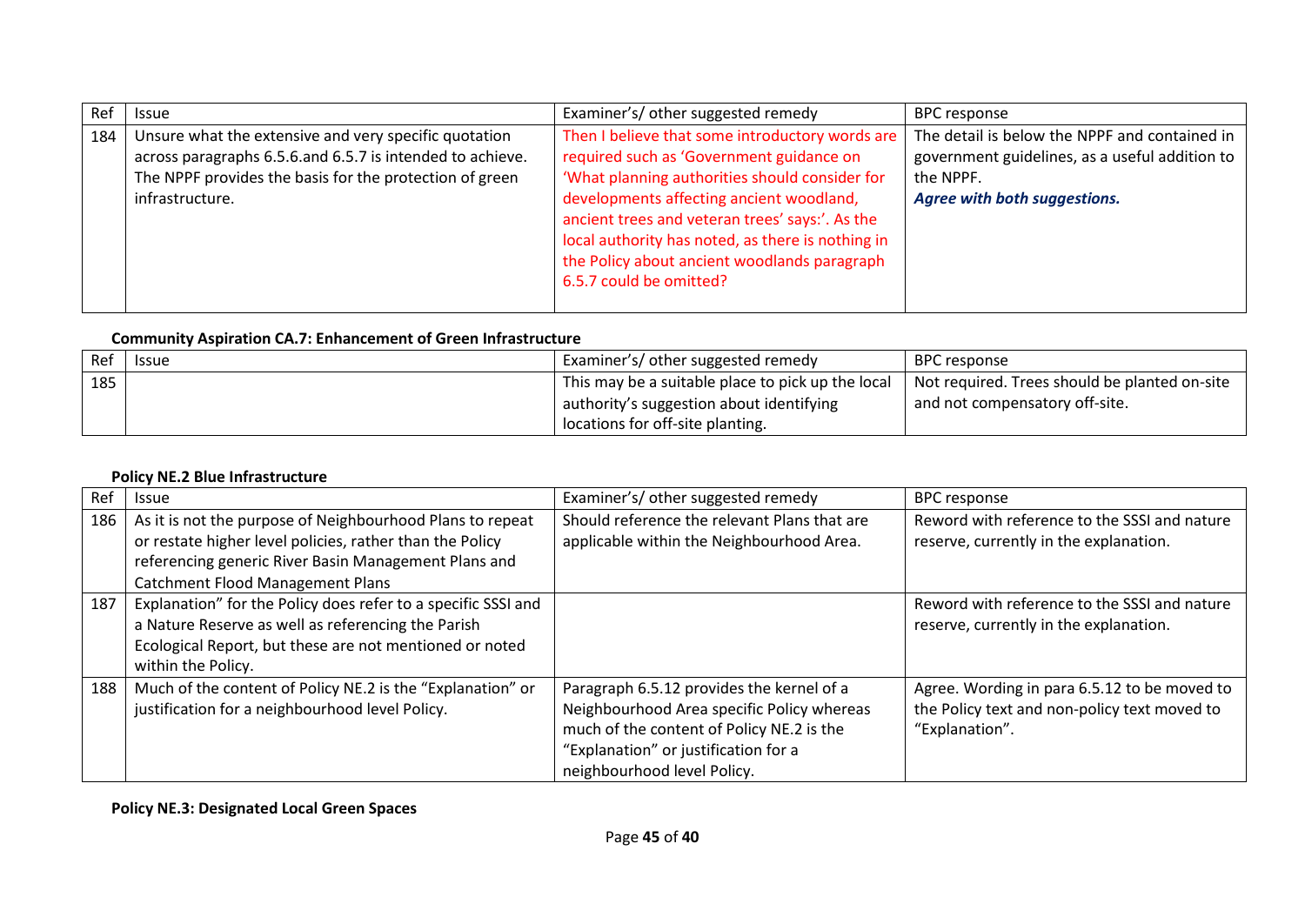| Ref        | Issue                                                                                                                                                                                                                                                                                                                                                                                                                                                                    | Examiner's/other suggested remedy                                                                                                                                                                                                                    | <b>BPC</b> response                                                                                                                                                                                                                                                                                                                                                                                                                                                                                                                                                                                                                                                                             |
|------------|--------------------------------------------------------------------------------------------------------------------------------------------------------------------------------------------------------------------------------------------------------------------------------------------------------------------------------------------------------------------------------------------------------------------------------------------------------------------------|------------------------------------------------------------------------------------------------------------------------------------------------------------------------------------------------------------------------------------------------------|-------------------------------------------------------------------------------------------------------------------------------------------------------------------------------------------------------------------------------------------------------------------------------------------------------------------------------------------------------------------------------------------------------------------------------------------------------------------------------------------------------------------------------------------------------------------------------------------------------------------------------------------------------------------------------------------------|
| 189        | Not the purpose of Local Green Space (LGS) designation to<br>"ensure a suitable quantum and quality of amenity space"<br>but, as noted in paragraph 6.5.16, designation protects<br>"green areas of particular importance.                                                                                                                                                                                                                                               | If land is already protected by designation,<br>then consideration should be given to<br>whether any additional local benefit would be<br>gained by designation as Local Green Space"<br>(Ref: 37-011-20140306) Planning Practice<br>Guidance Notes. | Agree.                                                                                                                                                                                                                                                                                                                                                                                                                                                                                                                                                                                                                                                                                          |
| 190        | Representation raises a particular concern: "the proposed<br>designation of land forming LGS5 'Grange Park' within the<br>NDP is neither necessary nor justified. The Parish will be<br>aware through previous representations that the land is<br>the subject of a S106 planning obligation that requires it to<br>be maintained as open space in perpetuity. Its designation<br>would not override this obligation nor increase the<br>protective status of this land. |                                                                                                                                                                                                                                                      | The identification of LGS5 as a LGS is<br>considered important as:<br>1. It is not a requirement of designation<br>under paras 99-101 of the NPPF that the<br>LGS has to take note of other protections.<br>2. A 999 year lease to SMBC for use as a park<br>is in place and SMBC have not commented<br>adversely on the LGS designation.<br>3. A specific case has been made which<br>meets the criteria.<br>4. Local Green Space is a statutory planning<br>designation providing protection similar to<br>that provided by Green Belt status. As<br>such it provides additional protection to a<br>Section 106 agreement. An agreement is<br>just that and can be changed by the<br>parties. |
| 191        | Representation doubts the "particular importance" of<br>some spaces: "Tidmarch Close Green No 6 (fig 9 page 91) is<br>a small tract of land that one suspects would have been<br>difficult to build on so it was left open, it is also boggy in<br>winter and can flood.                                                                                                                                                                                                 |                                                                                                                                                                                                                                                      | Consider it does meet with LGS criteria for<br>designation whatever the reason was for it<br>not being developed.                                                                                                                                                                                                                                                                                                                                                                                                                                                                                                                                                                               |
| 192<br>193 | The pond on Kemps Green Road and green No8 (fig 9 page<br>91) is hardly a major feature it is heavily screened by tress<br>[sic] and the supposed green nearby is merely an extended<br>grass verge.<br>Likewise Yew Tree Green No7 (fig 9 page 91) is                                                                                                                                                                                                                   |                                                                                                                                                                                                                                                      | The tree screening of LGS8 does not negate its<br>designation but adds to its value to the<br>community by creating a screened and<br>tranquil green space.<br>The comment appears to support the role of                                                                                                                                                                                                                                                                                                                                                                                                                                                                                       |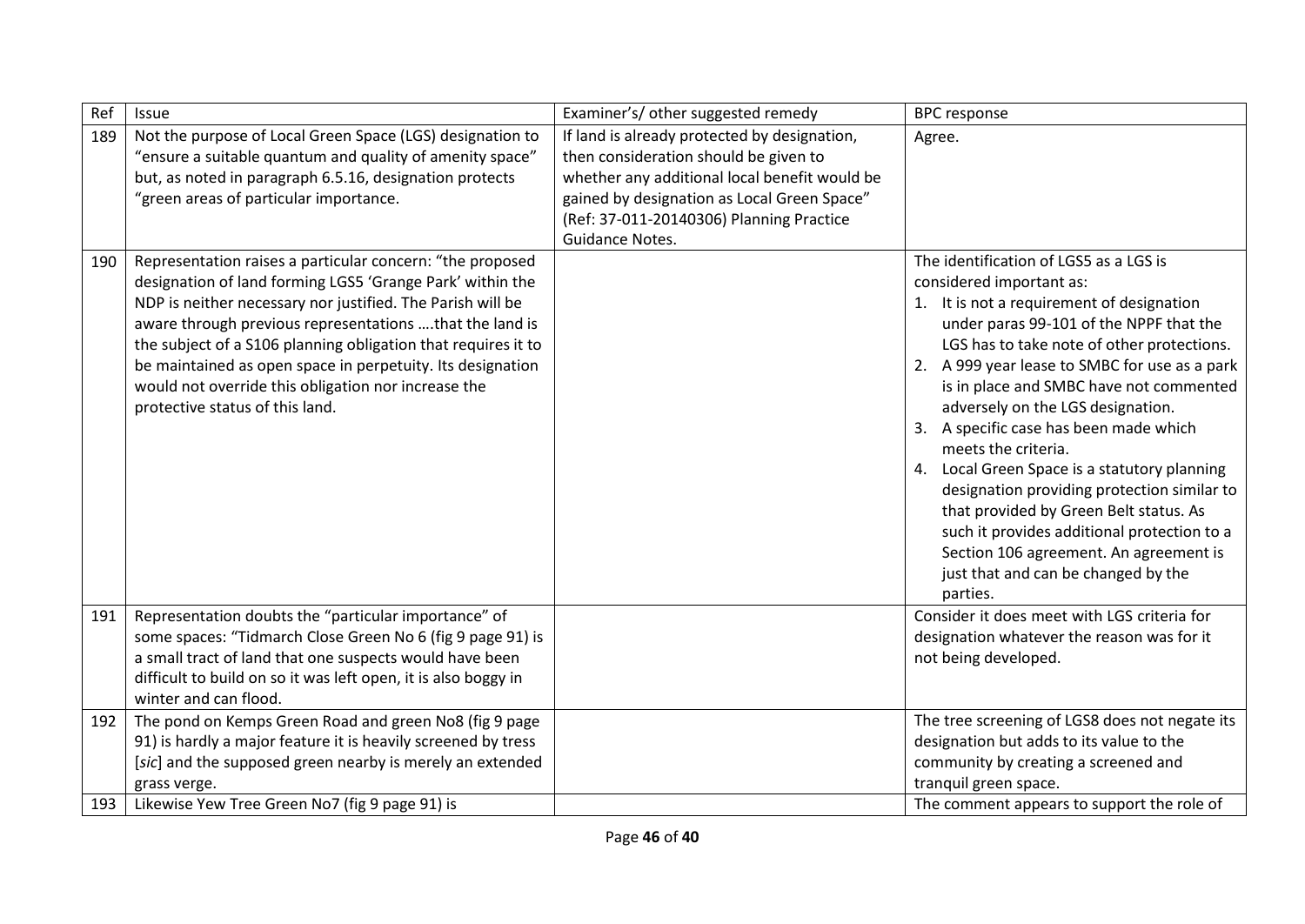|     | certainly green but not in itself a feature. These spaces<br>assist in breaking up the otherwise monotonous<br>features of a housing estate and have a small value in<br>this respect." |                                                                                                                                                                                                                                                                                                                                                                                                                                                                                                                                                                                                                                                                                                                                                                                                    | LGS7 designation.                                                                                                                                                                                                                                                                                                                                                                                                                                                                                                                                                                                                                                                                                                                                                                                                                                                                                                                                                                                                                                                                                            |
|-----|-----------------------------------------------------------------------------------------------------------------------------------------------------------------------------------------|----------------------------------------------------------------------------------------------------------------------------------------------------------------------------------------------------------------------------------------------------------------------------------------------------------------------------------------------------------------------------------------------------------------------------------------------------------------------------------------------------------------------------------------------------------------------------------------------------------------------------------------------------------------------------------------------------------------------------------------------------------------------------------------------------|--------------------------------------------------------------------------------------------------------------------------------------------------------------------------------------------------------------------------------------------------------------------------------------------------------------------------------------------------------------------------------------------------------------------------------------------------------------------------------------------------------------------------------------------------------------------------------------------------------------------------------------------------------------------------------------------------------------------------------------------------------------------------------------------------------------------------------------------------------------------------------------------------------------------------------------------------------------------------------------------------------------------------------------------------------------------------------------------------------------|
| 194 | LGS Assessment document, does not specifically<br>address the issue of other, existing designations.                                                                                    | Could be, for instance, that the Holly Lane<br>Allotments already benefit from a statutory<br>protection which the LGS designation may not<br>enhance (and I note that the Allotment is in any<br>case to be protected by Policy COM.5). Similarly<br>land designated as a Cemetery may already<br>have an appropriate and adequate protection.<br>The Claverdon example follows the Planning<br>Guidance: "One potential benefit in areas<br>where protection from development is the<br>norm (eg villages included in the green belt) but<br>where there could be exceptions is that the<br>Local Green Space designation could help to<br>identify areas that are of particular importance<br>to the local community." My query is legitimate<br>in line with the Guidance quoted at 189 above. | There is precedent in made NDP's where<br>proposed LGS in Green Belt has been accepted<br>by Examiners (most recently, see Claverdon<br>NDP approved at referendum in October<br>2019). There is no conflict or reason why an<br>LGS cannot also be located in the Green Belt.<br>A proposed LGS is not just about adding a<br>layer of protection to the land, it is more<br>about highlighting the local importance and<br>value of such spaces to the community and<br>celebrating and positively promoting these<br>spaces even if the planning policy function<br>appears to be duplicated.<br>It is considered that additional local benefit<br>would be gained by designation as Local<br><b>Green Space of the spaces identified as they</b><br>are of particular importance to the local<br>community and there could be exceptions to<br>any statutory protection that currently exists<br>for those sites. Holly Lane Allotments (and<br><b>Holly Lane Playing Fields) for example are</b><br>included in SMBC's Draft Local Plan Review<br>2016 as a Preferred Option for housing<br>allocation. |
| 195 | The ownership of the proposed LGS 6 'Tidmarsh Close<br>Green, Balsall Common' is "unknown".                                                                                             | Advise whether efforts have been made to<br>identify and contact the owner.                                                                                                                                                                                                                                                                                                                                                                                                                                                                                                                                                                                                                                                                                                                        | Yes, the land registry search indicated that the<br>land was unregistered. Site notices were<br>placed on site prior to Regulation 14<br>consultation with no response.                                                                                                                                                                                                                                                                                                                                                                                                                                                                                                                                                                                                                                                                                                                                                                                                                                                                                                                                      |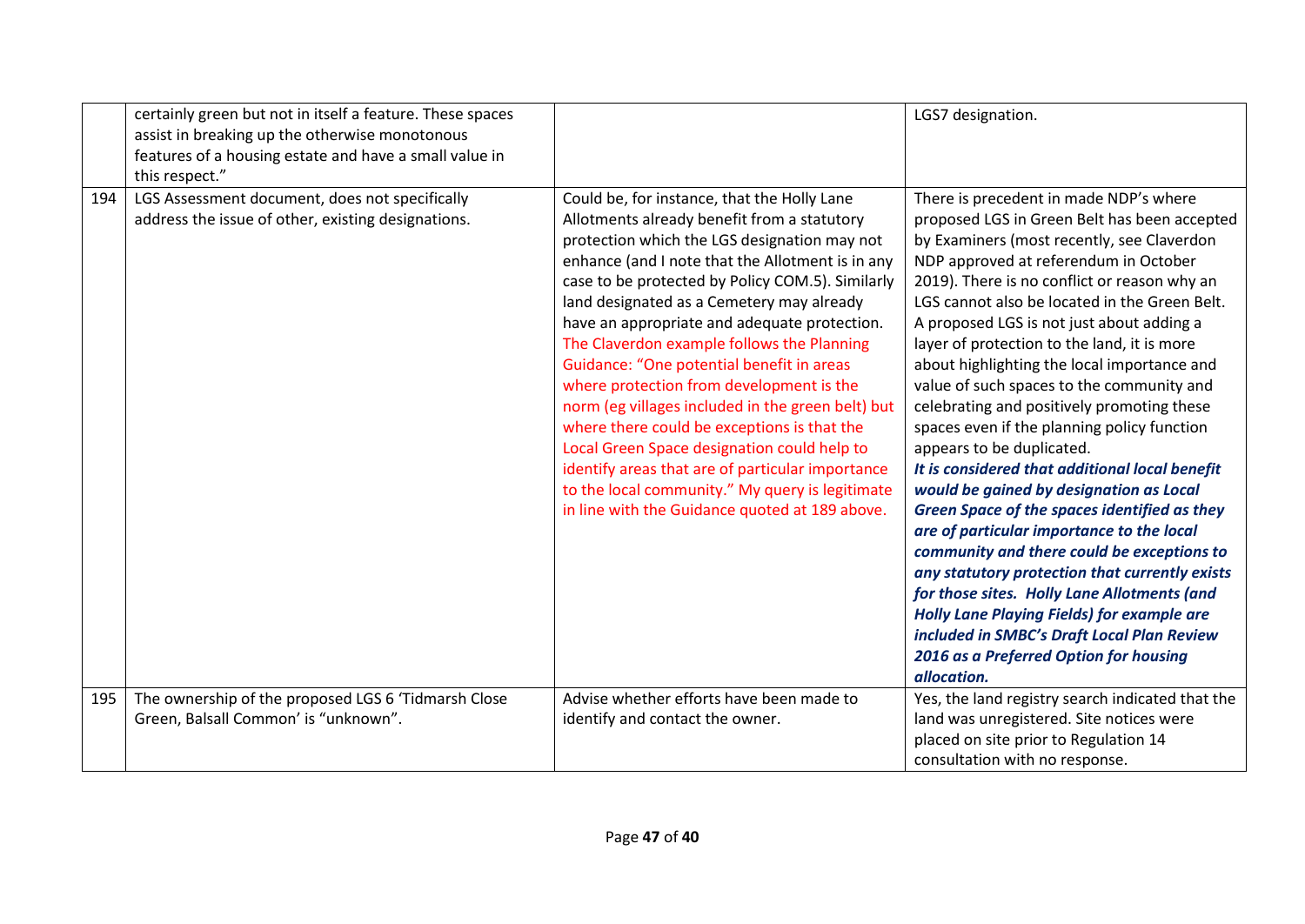| 196 | In relation to the Assessment, I note that it relates to 15<br>proposed LGS whereas the Policy lists only 14; it is unclear<br>whether this discrepancy arises because the Plan and the<br>Assessment document have not been aligned after<br>amendment or whether other considerations have been<br>applied. | A small problem arises I believe from the<br>change in the numerical site referencing. | One LGS proposed was removed from the Plan<br>as a result of a Regulation 14 representation.<br>There is no need to amend the LGS<br>assessments. They are part of the evidence<br>base for the NDP through its various stages of<br>preparation.<br>Would the addition of an explanation for the<br>exclusion of site 11 in the Local Green Spaces<br>Assessment (now to be appended as<br>Appendix 3 to the Plan) and the consequent |
|-----|---------------------------------------------------------------------------------------------------------------------------------------------------------------------------------------------------------------------------------------------------------------------------------------------------------------|----------------------------------------------------------------------------------------|----------------------------------------------------------------------------------------------------------------------------------------------------------------------------------------------------------------------------------------------------------------------------------------------------------------------------------------------------------------------------------------------------------------------------------------|
|     |                                                                                                                                                                                                                                                                                                               |                                                                                        | renumbering in the Plan document be<br>sufficient to clarify?                                                                                                                                                                                                                                                                                                                                                                          |
| 197 |                                                                                                                                                                                                                                                                                                               | Policy needs to reference the maps since they                                          | The LGS Assessment will be included as                                                                                                                                                                                                                                                                                                                                                                                                 |
|     |                                                                                                                                                                                                                                                                                                               | define (not "for illustrative purposes only") the<br>land affected.                    | Appendix 3 to the Plan and the Policy will<br>make reference to this and the maps                                                                                                                                                                                                                                                                                                                                                      |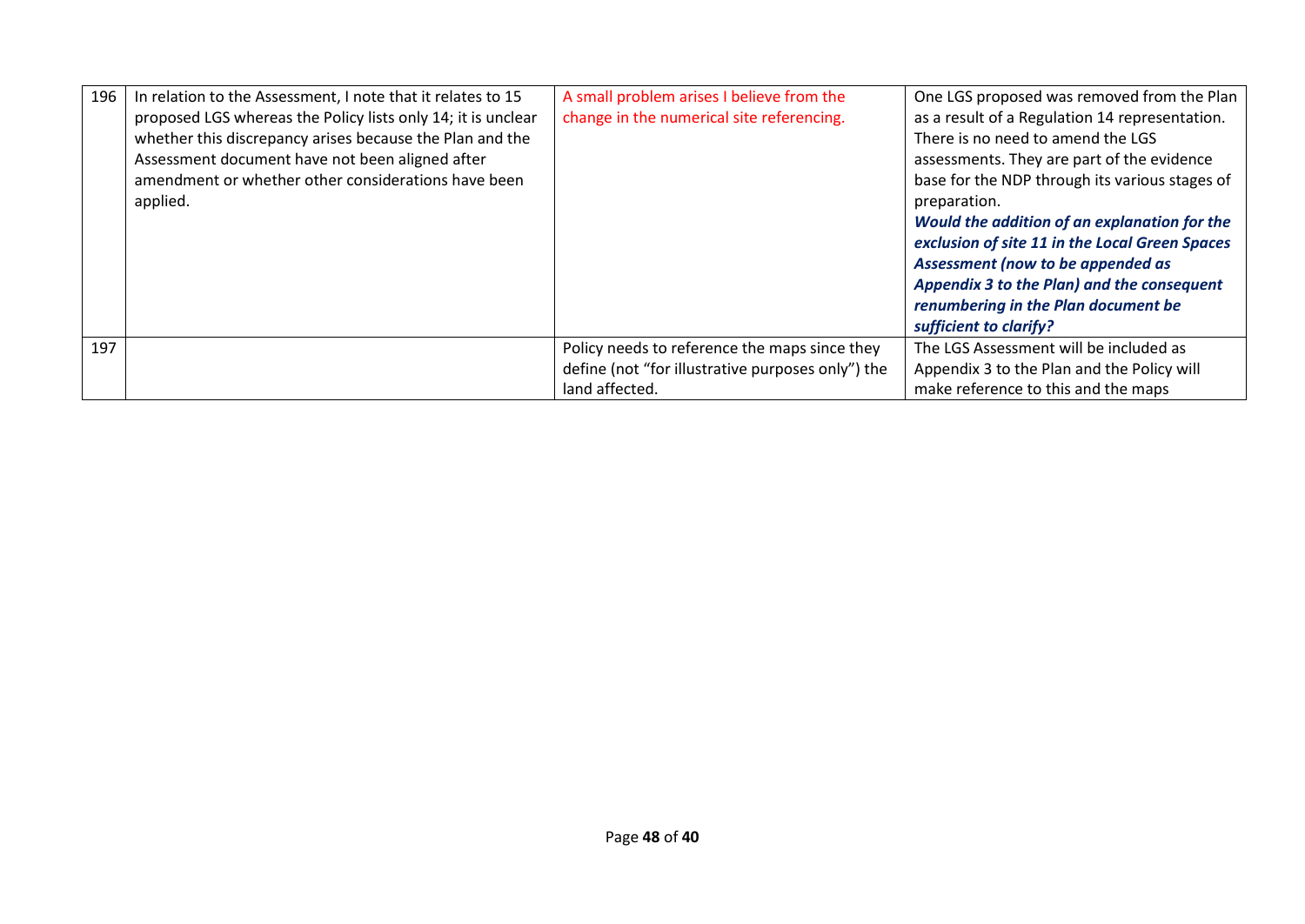|     |                                                                                                                                                                                                  | contained there.                |
|-----|--------------------------------------------------------------------------------------------------------------------------------------------------------------------------------------------------|---------------------------------|
| 198 | Paragraph 2 says that "designations will be used" but the<br>Policy is itself making designations.                                                                                               | Phrase to be deleted.           |
| 199 | Relevance of the quotation from Natural England in<br>paragraph 6.5.15 is questionable since, as noted<br>above, LGS designation is not intended to meet the<br>open space needs of a community. | Agree; quotation to be deleted. |

# **Policy NE.4: Biodiversity**

| Ref | <b>Issue</b>                                                                                                                                                                                                                                                                                                                                                                                 | Examiner's/ other suggested remedy                                                                                                                      | <b>BPC response</b> |
|-----|----------------------------------------------------------------------------------------------------------------------------------------------------------------------------------------------------------------------------------------------------------------------------------------------------------------------------------------------------------------------------------------------|---------------------------------------------------------------------------------------------------------------------------------------------------------|---------------------|
| 200 |                                                                                                                                                                                                                                                                                                                                                                                              | I believe it would be appropriate to insert<br>'where possible' before "provide net gains"                                                              | Agree.              |
| 201 | Believe that it would make Policy NE.4 more relevant to<br>the Neighbourhood Area if paragraph 6.5.21 was<br>incorporated within the Policy (in place of the last<br>paragraph/sentence). In relation to this paragraph the local<br>authority has commented: "Paragraph 6.5.21 references<br>the River Blythe Site of Special Scientific Interest (SSSI) and<br>Local Wildlife Sites (LWS). | Minor rewording of the text would ensure that<br>the national status of the SSSI is recognised with<br>references to LWS using capital initial letters. | Agree.              |

# **Policy NE.5: Minimising Pollution**

| Ref | <b>Issue</b>                                               | Examiner's/other suggested remedy               | <b>BPC</b> response                           |
|-----|------------------------------------------------------------|-------------------------------------------------|-----------------------------------------------|
| 202 | Policy NE.5 lacks clarity on what "unacceptable" levels of | Given the need for proportionate evidence I     | Insert sentence as part of second paragraph - |
|     | pollution would be.                                        | believe that an appropriate Policy wording      | "Unacceptable levels of pollution are those   |
|     |                                                            | might be:                                       | outside the acceptable levels within the      |
|     |                                                            | Where appropriate, development proposals will   | current WHO guidelines for noise and          |
|     |                                                            | be required to demonstrate how measures to      | appropriate standards and guidelines of the   |
|     |                                                            | address and mitigate as necessary the impact of | government for air and water quality."        |
|     |                                                            | air, noise and water pollution have been        | Agree to suggested policy wording.            |
|     |                                                            | considered. Appropriate instances will include  |                                               |
|     |                                                            | but not be limited to proposals that:           |                                               |
|     |                                                            | i) are within the scope of the SMBC Clean Air   |                                               |
|     |                                                            | Strategy (when adopted), or                     |                                               |
|     |                                                            | ii) relate to a site currently or formerly with |                                               |
|     |                                                            | land-use(s) which have the potential to have    |                                               |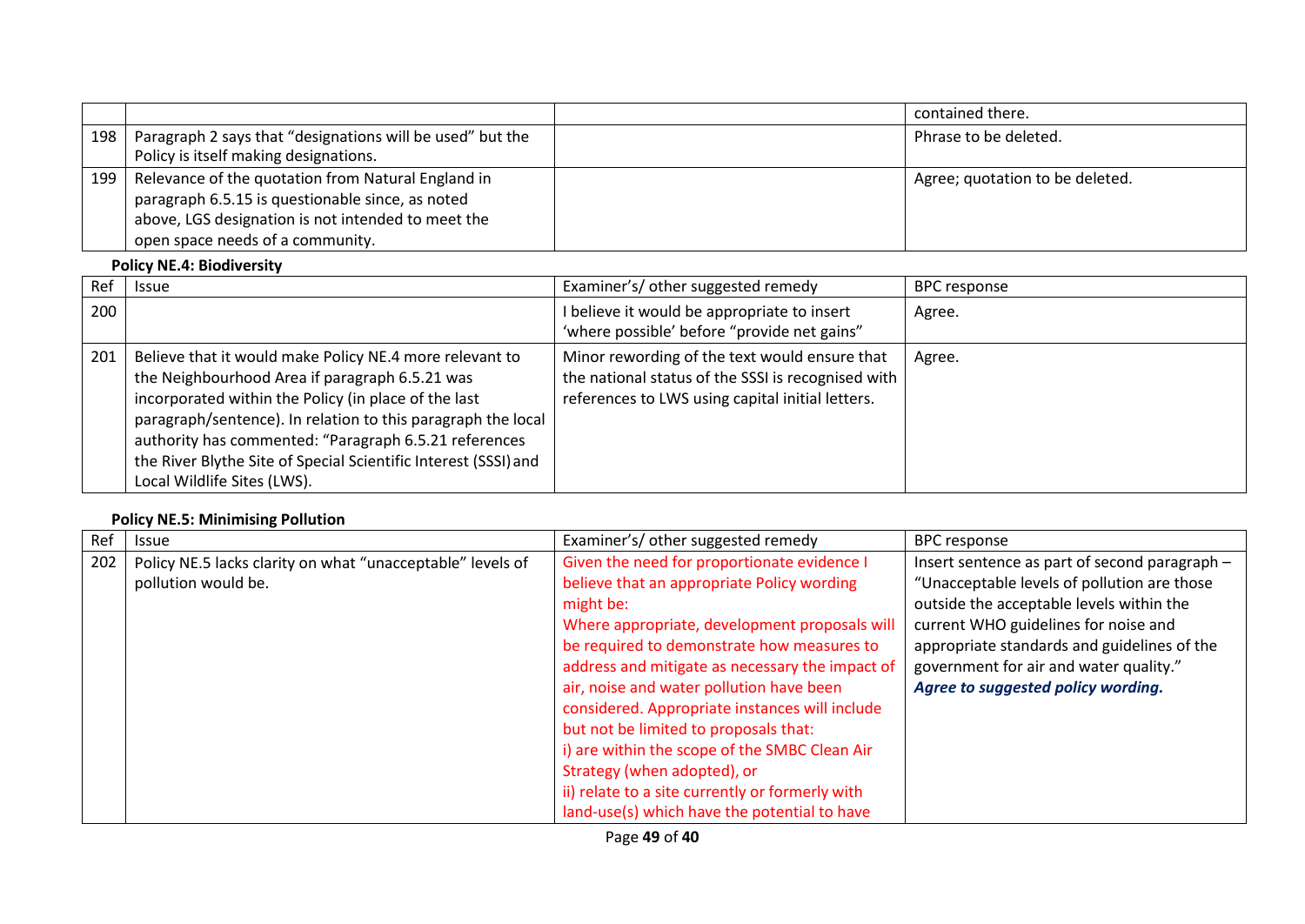|     |                                                                                                                                                                                                                                                                                                                                                                                                                                                                                                                                                                                                                                                                                                                 | caused contamination of the underlying soils<br>and groundwater, or<br>iii) sit within the Birmingham Airport Noise<br>Preferential Route corridors either side of the<br>Standard Instrument Departure (SID) or below<br>the arrival flight paths. |                                                                                                                                                                                                                                                                                                                  |
|-----|-----------------------------------------------------------------------------------------------------------------------------------------------------------------------------------------------------------------------------------------------------------------------------------------------------------------------------------------------------------------------------------------------------------------------------------------------------------------------------------------------------------------------------------------------------------------------------------------------------------------------------------------------------------------------------------------------------------------|-----------------------------------------------------------------------------------------------------------------------------------------------------------------------------------------------------------------------------------------------------|------------------------------------------------------------------------------------------------------------------------------------------------------------------------------------------------------------------------------------------------------------------------------------------------------------------|
| 203 | Paragraph 6.5.27 quotes the NPPF but no evidence is<br>provided to suggest that there are Air Quality Management<br>Areas or Clean Air Zones within the Neighbourhood Area.                                                                                                                                                                                                                                                                                                                                                                                                                                                                                                                                     | I note that this is an "emerging" strategy and<br>SMBC has advised that no AQMA are under<br>consideration.                                                                                                                                         | Detail will be added to confirm the SMBC are<br>currently monitoring air borne pollutants at 3<br>sites in Balsall Common as part of their<br>emerging Clean Air Strategy and consideration<br>of an Air Quality Management Area (AQMA)<br>for all or part of the Borough.<br>Agree to remove reference to AQMA. |
| 204 | In relation to water pollution no specific mention of it is<br>included within the Policy or the "Explanation" text<br>(although the Environment Agency has commented on                                                                                                                                                                                                                                                                                                                                                                                                                                                                                                                                        |                                                                                                                                                                                                                                                     | The text will be changed to include the<br>comments of the Environment Agency in<br>relation to the River Blythe system.                                                                                                                                                                                         |
|     | the subject as above in relation to the redevelopment of<br>brownfield land).                                                                                                                                                                                                                                                                                                                                                                                                                                                                                                                                                                                                                                   |                                                                                                                                                                                                                                                     |                                                                                                                                                                                                                                                                                                                  |
| 205 | In relation to noise pollution, It would therefore seem<br>inappropriate for evidence to be gathered, limits to be<br>defined or relevant mitigation measures to be identified<br>at a Neighbourhood Area level.                                                                                                                                                                                                                                                                                                                                                                                                                                                                                                |                                                                                                                                                                                                                                                     | It is not considered that the mitigation<br>requirements are unreasonable for new<br>developments and appropriate to consider at<br>Neighbourhood Plan level.                                                                                                                                                    |
| 206 | I am aware that the Policy wording was agreed with<br>Birmingham Airport and the wording itself has not been<br>disputed by Solihull MBC. My concerns are that I doubt<br>that such evidence as is provided to support the noise<br>aspects of this Policy is "proportionate" to the issues<br>involved, Balsall Parish is but a small part of the area<br>affected and the draft Solihull Local Plan (in conjunction<br>with other affected areas) can better assess relevant<br>limits within the context of the Airport Master Plan, and<br>the Inspector examining the Local Plan can be better<br>informed about the "complex issue [which] at times<br>requires complex solutions". Comments are invited. |                                                                                                                                                                                                                                                     | Ditto.                                                                                                                                                                                                                                                                                                           |
|     |                                                                                                                                                                                                                                                                                                                                                                                                                                                                                                                                                                                                                                                                                                                 | Page 50 of 40                                                                                                                                                                                                                                       |                                                                                                                                                                                                                                                                                                                  |